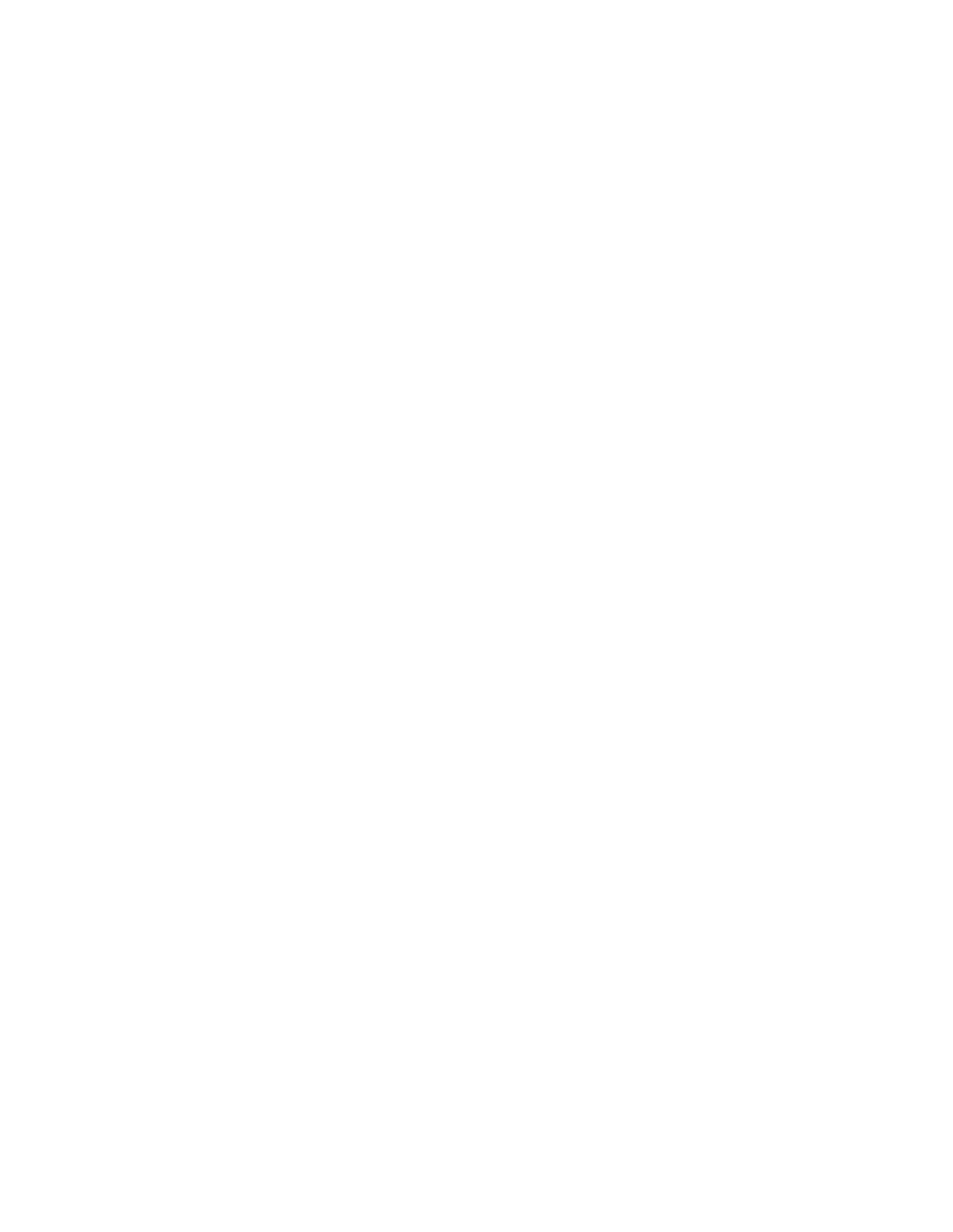### **To: Fire Services in British Columbia**

#### **Re: Fire Chiefs' Association of B.C. / BC Hydro Task Force: Mutual Response to Downed Power Lines Report**

This report provides background and recommendations from the Fire Chiefs' Association of B.C. / BC Hydro Task Force that was formed out of a common interest in improving the response to downed power lines during extreme storm events.

The purpose of the report is to outline actions to improve education, communication, coordination, and operations in order to reduce risk to public safety when the resources of both the Fire Services and BC Hydro are overwhelmed.

This final report includes updates to both information and recommendations that are the result of work that has proceeded in the period since the draft report was first created in 2008. Progress made in addressing some of the recommendations is summarized in a document ('Status of Progress on Recommendations') that accompanies this report.

If you have any questions or concerns, please contact us.

Sincerely yours,

\_\_\_\_\_\_\_\_\_\_\_\_\_\_\_\_\_\_\_\_\_\_

**Len Garis**  Fire Chief City of Surrey [LWGaris@surrey.ca](mailto:LWGaris@surrey.ca) **Co-Chair, Task Force** 

**Robert Penrose** Manager Public Safety BC Hydro [robert.penrose@bchydro.com](mailto:robert.penrose@bchydro.com) **Co-Chair, Task Force**

\_\_\_\_\_\_\_\_\_\_\_\_\_\_\_\_\_\_\_\_\_\_\_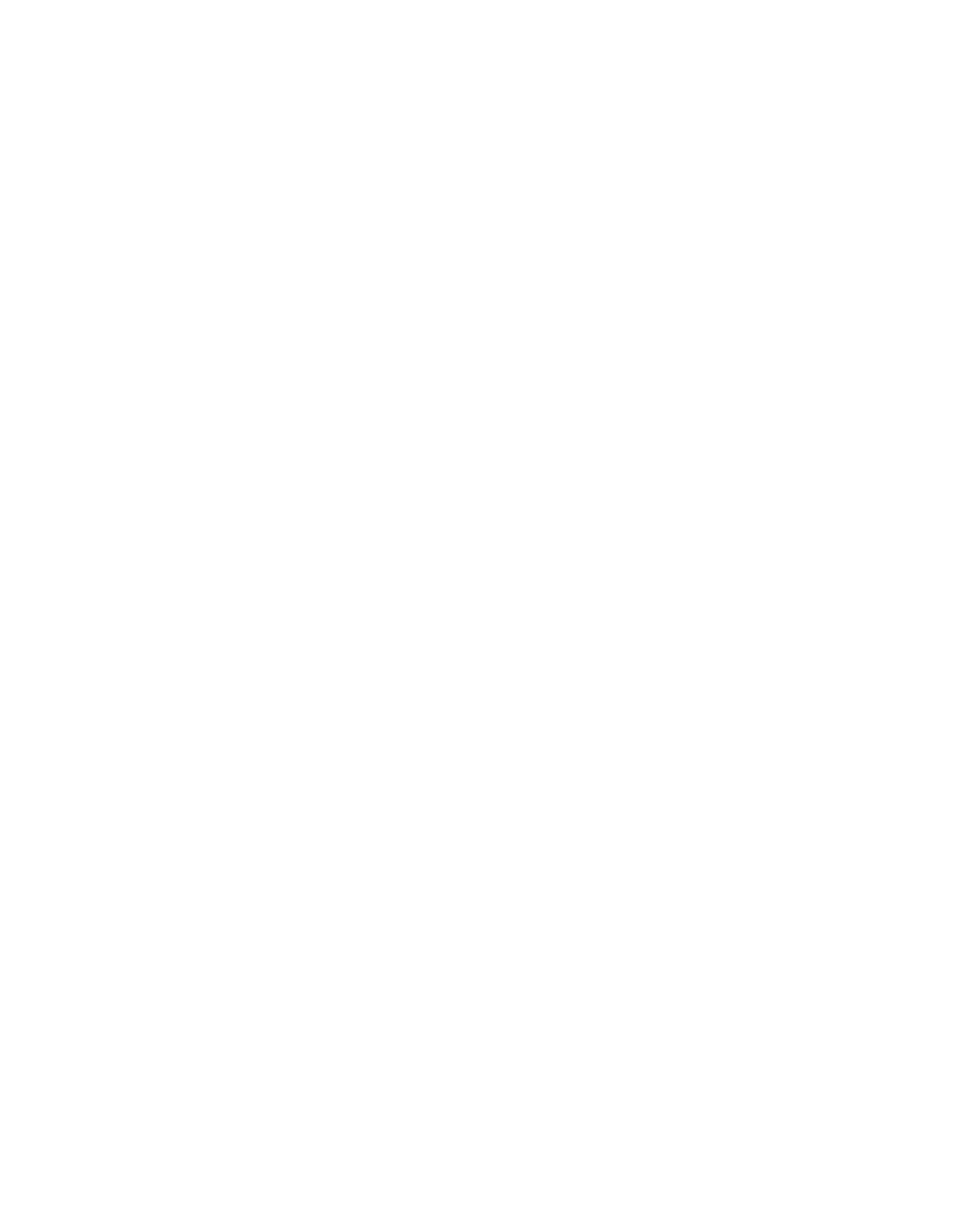## **Table of Contents**

| $\overline{1}$ |     |                                                                                                                                              |  |
|----------------|-----|----------------------------------------------------------------------------------------------------------------------------------------------|--|
|                | 1.1 |                                                                                                                                              |  |
|                | 1.2 |                                                                                                                                              |  |
|                | 1.3 |                                                                                                                                              |  |
| $\overline{2}$ |     |                                                                                                                                              |  |
|                | 2.1 |                                                                                                                                              |  |
|                | 2.2 |                                                                                                                                              |  |
|                | 2.3 | BC Hydro's Outage Communications Initiative 14<br>2.3.1<br>2.3.2<br>Emergency Dispatch and BCHRC Communication 15<br>2.3.3<br>2.3.4<br>2.3.5 |  |
|                |     | APPENDIX A - RESOURCE TRIAGE SIMULATION EXERCISE  24                                                                                         |  |
|                |     |                                                                                                                                              |  |
|                |     | APPENDIX C - SAMPLE FIRE DEPARTMENT OPERATIONAL GUIDELINES 37                                                                                |  |
|                |     | APPENDIX D - LEGAL OPINION TO SURREY FIRE SERVICES 44                                                                                        |  |
|                |     |                                                                                                                                              |  |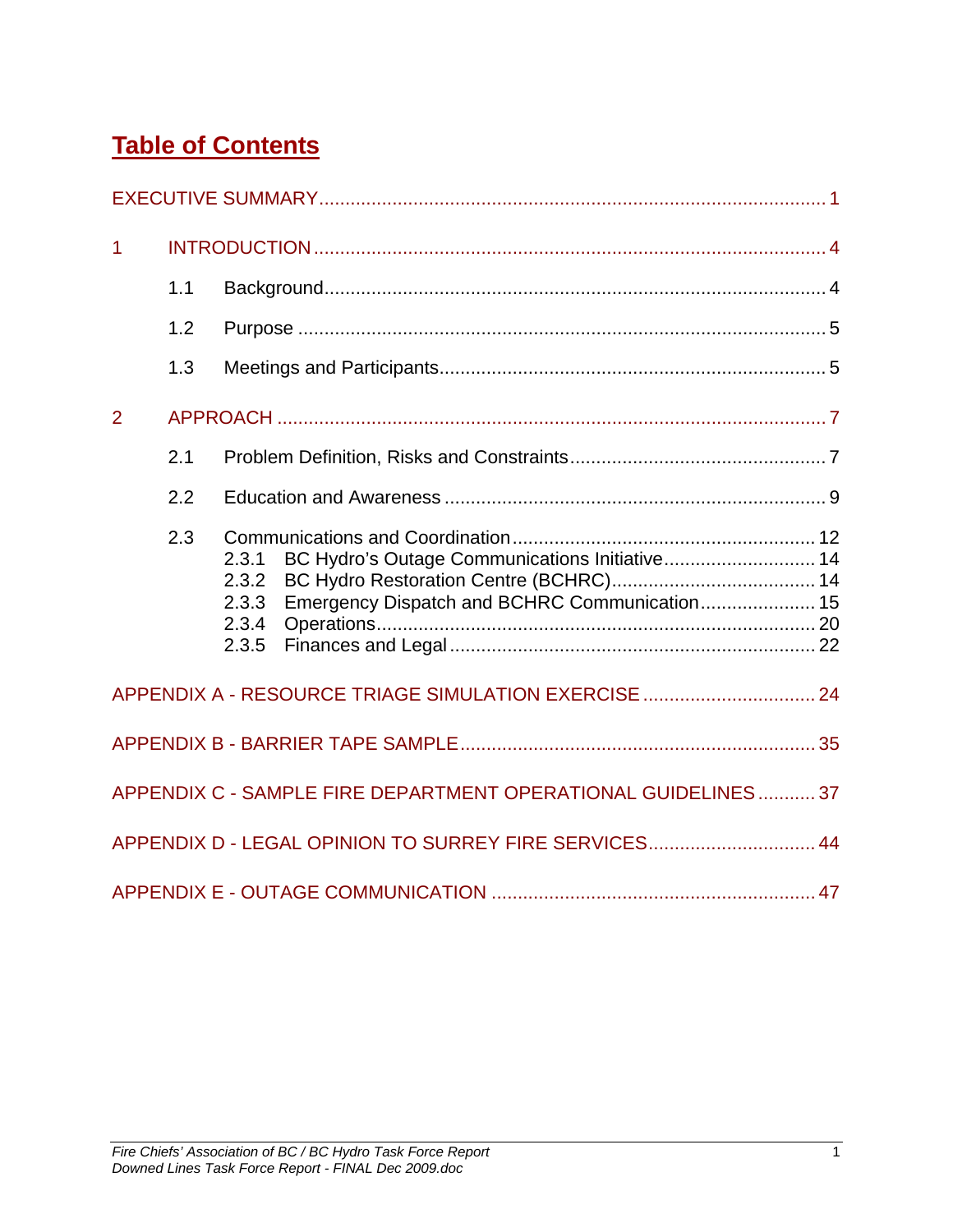## <span id="page-5-0"></span>**Executive Summary**

In recent years, major winter storm events have occurred with increasing frequency and impact. In the winter of 2006/2007, more than 500 electrical distribution circuits were impacted, exhausting the capacities of both Fire Service and BC Hydro crews to respond effectively to mitigate hazards to public safety associated with downed power lines. These storms brought to the forefront the need to strengthen the partnership between BC Hydro and the Fire Chiefs' Association of B.C.

In March 2007, a Task Force was formed with representatives from the Fire Chiefs' Association of B.C. and BC Hydro. The ultimate objective was to develop an action plan to further improve each organization's preparedness for and response to severe storm events involving downed power lines. These actions will necessarily also assist preparedness and response to less extreme storm events.

To identify solutions to minimize the interactions between the general public and downed power lines that could lead to serious injury or fatality during a severe storm event, the Task Force developed recommendations in the areas of:

- 1. Education and awareness;
- 2. Communications and coordination;
- 3. Operations; and
- 4. Finances and Legal.

The recommendations outlined below are discussed in more detail in the body of this report.

#### **Education and Awareness**

- 1. Firefighters should **NEVER** attempt to move or come within 10 metres (33 feet) of a downed power line until an authorized member of the local power authority has confirmed that the line is safe.
- 2. Increased messaging to the public by BC Hydro and Fire Departments on the hazards associated with downed power lines, limits of approach, proper generator use, and emergency preparedness, should occur in advance of the storm season. Additional information is available through BC Hydro's Public Safety website (<http://www.bchydro.com/safety/>), and BC Hydro can assist the Fire Service in providing appropriate messaging. BC Hydro should continue to explore opportunities to partner with the Fire Service to provide public safety messaging to communities.
- 3. All Firefighter Training Officers should take the train-the-trainer workshops on electrical safety that are offered free-of-charge by BC Hydro and delivered by the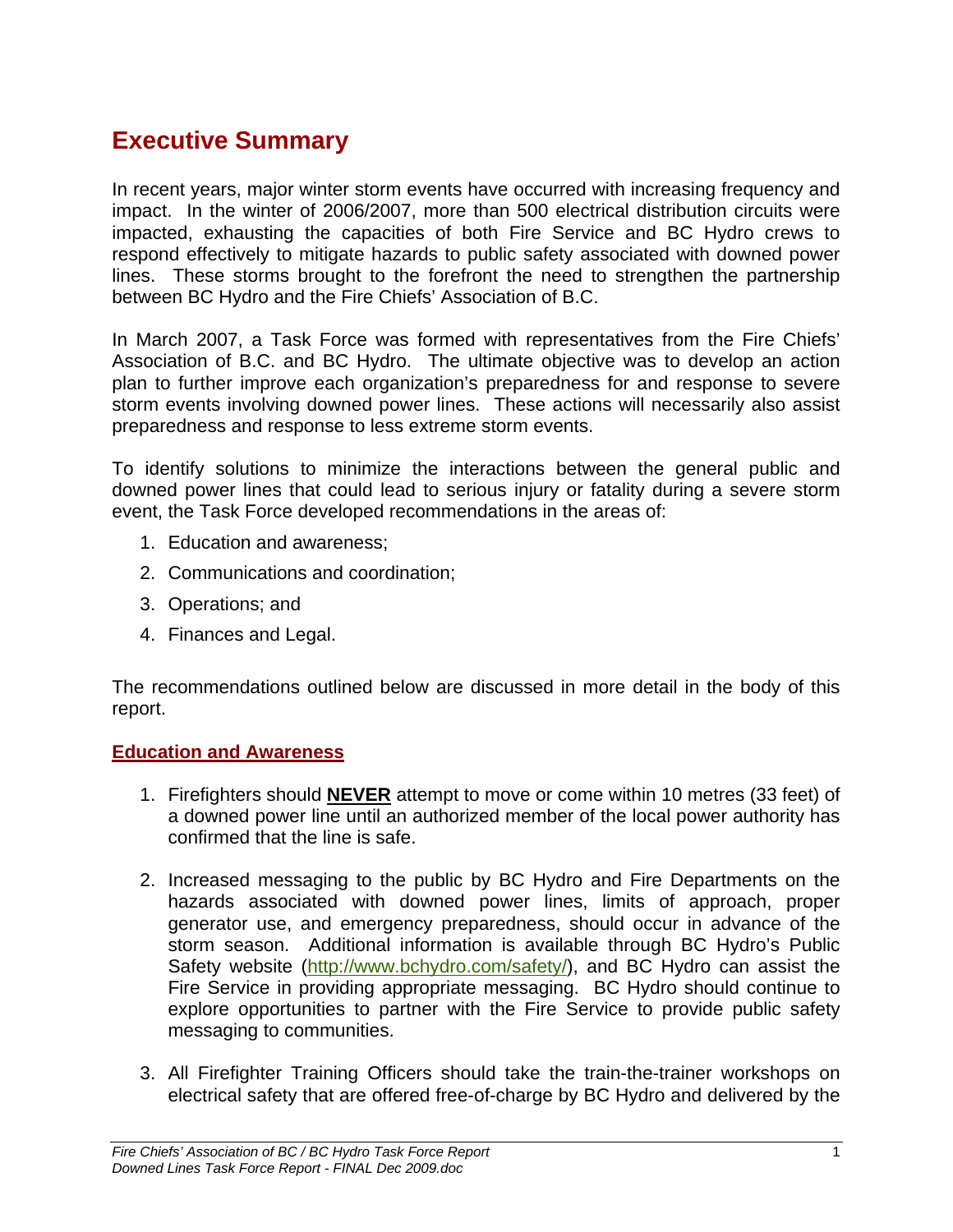Electrical Industry Training Institute (EITI). These workshops will enable them to provide electrical safety training to their departments and better integrate electrical safety messaging in core training programs.

4. Fire departments should continue to explore safe alternatives to traditional response procedures under circumstances where electrical hazards are present. For example, during a motor vehicle accident where it is difficult to determine if a victim is injured inside the vehicle, first responders could use the fire truck's ladder to get a better look inside the vehicle rather than approaching the potentially hazardous area on foot.

### **Communications and Coordination**

- 5. BC Hydro should continue to improve the call handling capacity (including automatic call handling) of the POWERON call system.
- 6. BC Hydro should develop and implement a web-based electronic interface for communication of non-critical information (i.e., status reports) accessible by First Responders Dispatchers [Primary Service Answering Points (PSAPs) and Secondary Service Answering Points (SSAPs)].
- 7. BC Hydro should create an additional 'life or death only' phone line to call in the event that the existing dedicated first responder line is overloaded. Discretion should be applied in use of the high-priority phone lines to avoid overloading. Using faxes to share relevant information with the BC Hydro Restoration Centre is also encouraged.
- 8. With more experience gained, BC Hydro and Fire Service representatives should conduct a risk-ranking workshop to further refine their understanding of their risk tolerance and ranking methodology during extreme events. This would test and further refine the Task Force's ranking matrix under various scenarios.

## **Operations**

- 9. BC Hydro should explore having 'Utility Identification Responders' who could assess downed wires when they are not likely to be energized (i.e., telephone or cable lines). These responders could determine whether or not a downed wire is indeed a power line and the appropriate priority could be assigned to the response.
- 10. Local Governments should explore the possibility of engaging a force of nontraditional responders to maintain limits of approach and provide traffic control at downed power lines to relieve firefighters and BC Hydro crews during extreme storm events. These non-traditional responders should receive training on the appropriate measures required to effectively protect themselves and the public from the electrical hazard.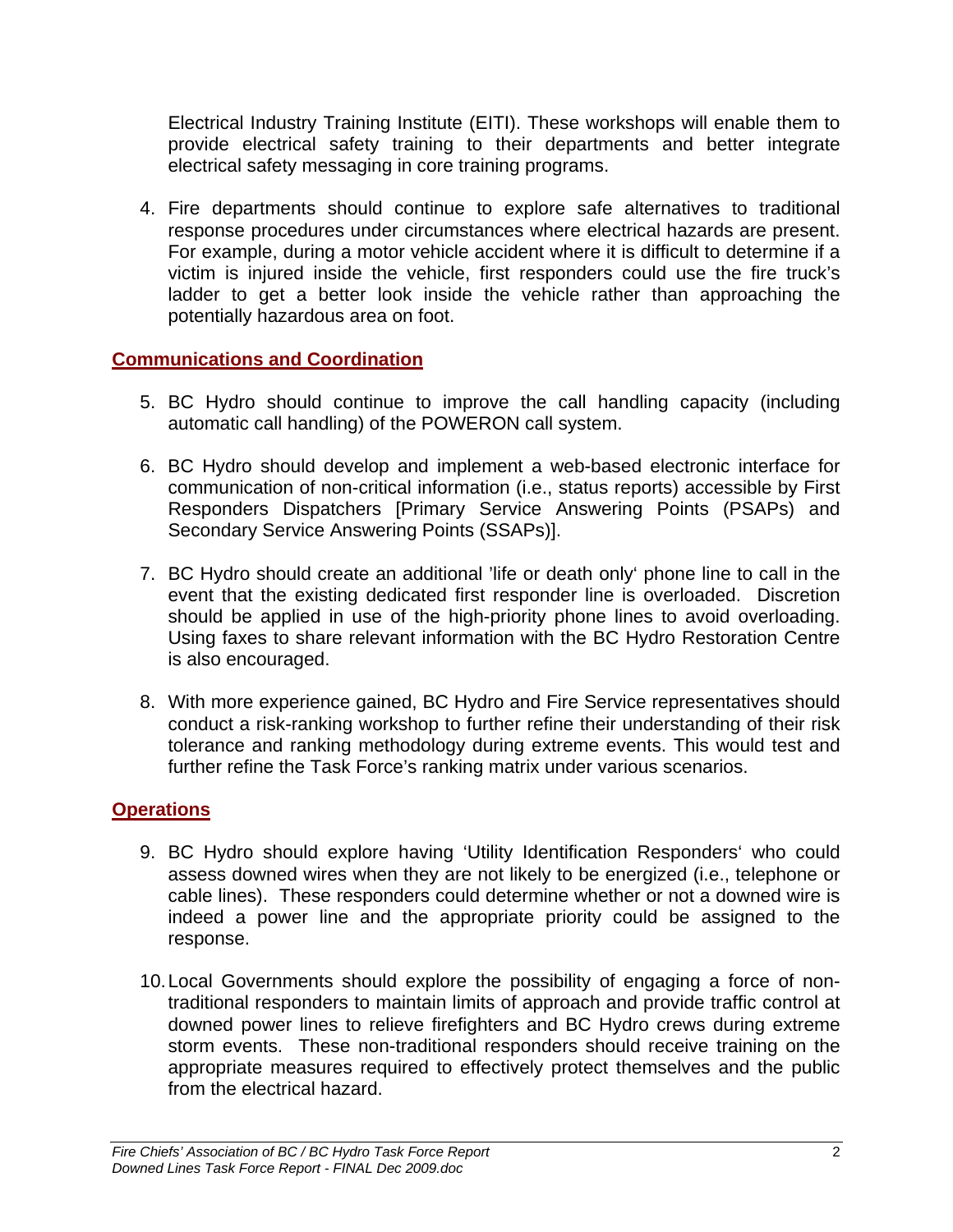- 11. Fire departments should conduct the triage exercise to in order to compare and contrast policies for managing high call volume and for determining how many calls can be managed until traditional fire department resources are depleted (see Appendix A).
- 12. Fire departments should develop contingency planning for extreme storm events that are likely to tax the capacity and resources of the departments to respond effectively to downed power line hazards.
- 13. The Task Force should explore using specific 'Stay Out Electrical Hazard' tape to cordon off lower-priority downed lines areas rather than simply using the existing 'Caution – Keep Out' barrier tape (see Appendix B).
- 14. Local governments and BC Hydro should continue to discuss means to further improve response during extreme storm events to minimize the risk to the public from downed power lines. In addition, the action plan arising from the Task Force, and any programs developed as a result, should be periodically reviewed and updated to reflect new knowledge, operational changes, and conditions.

### **Finances and Legal**

- 15. The Task Force should continue to discuss potential options for recovery of specified costs following an extreme storm event that will be mutually acceptable to Fire Services and BC Hydro.
- 16. If a local government intends to follow the recommendations in the report with respect to downed power lines, the elected body should adopt the recommendations as a corporate policy and the Fire Department should consider adopting and implementing the sample Operational Guidelines (see Appendix C) and associated training programs as their foundation to a safe and effective response. In this regard, the Task Force strongly recommends that each community seek their own legal advice (due diligence) in order to protect the interests of their own community. See Appendix D for a legal opinion to Surrey Fire Services.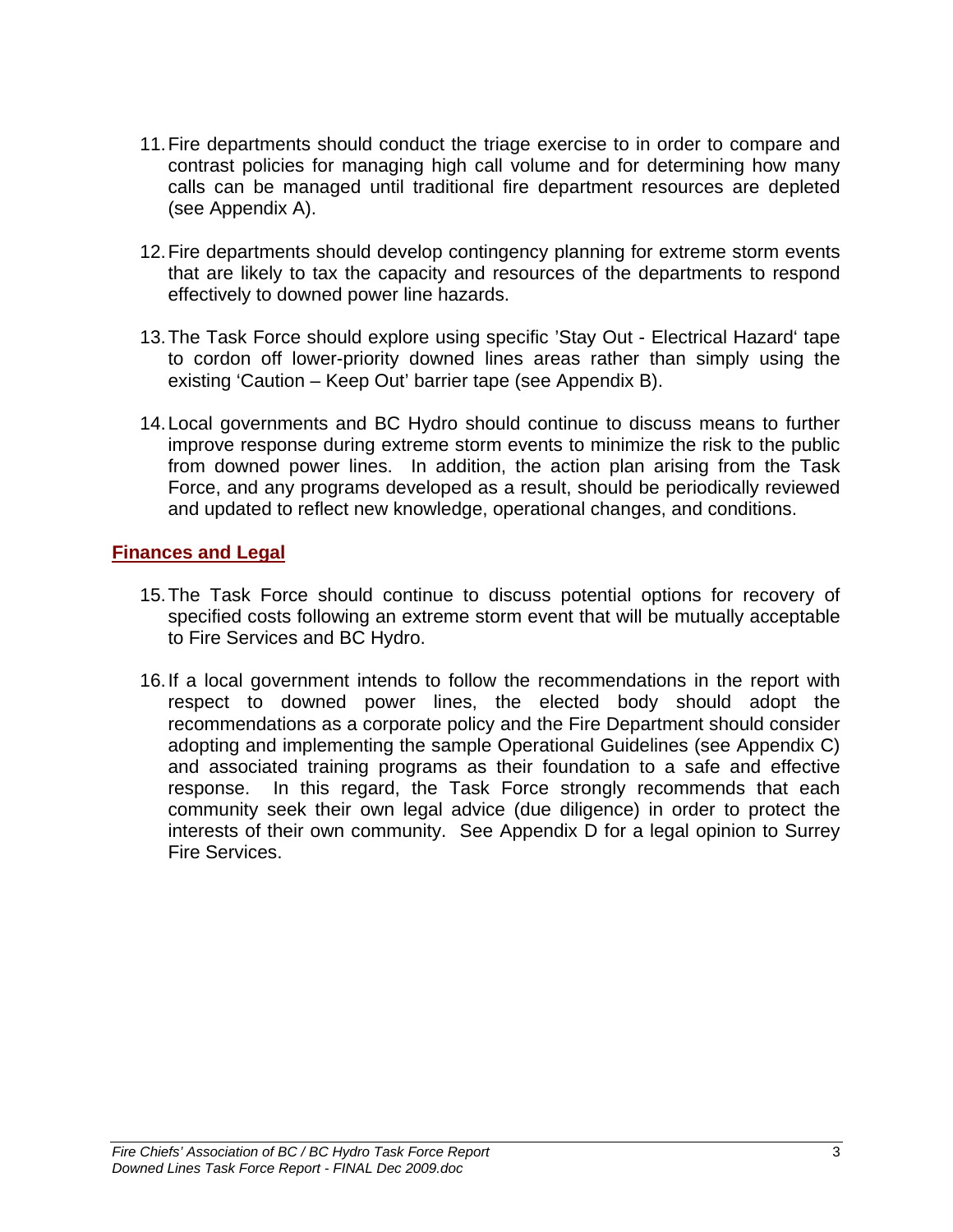## <span id="page-8-0"></span>**1 Introduction**

In the winter of 2006-2007, British Columbia was faced with one of the most severe storm seasons in recent history. Between October 2006 and January 2007, B.C. was battered by five major storms that presented BC Hydro and local fire services with considerable challenges associated with responding to downed power lines and effectively reducing unnecessary danger to the public, BC Hydro employees, and first responders.

During restoration processes, BC Hydro's first priority is public safety. There is no evidence of anyone from the public being injured by damaged or downed electrical lines during the storms<sup>[1](#page-8-0)</sup>. However, a number of near miss incidents were reported. For example, often when Hydro crews arrive at the scene of a downed power line, the fallen trees have already been cut up, probably for firewood, even though the downed line remains entangled in the branches<sup>[2](#page-8-0)</sup>. The public is taking an extraordinary risk as these lines may still be energized. One particular near-miss incident of note was of a firefighter from the Sooke Fire Department who picked up a downed power line and moved it off the road while waiting for BC Hydro crew to respond. Fortunately the wire was not live.

These storms highlight the need to strengthen partnerships to further improve the response to hazardous situations that can exhaust the capacities and resources of both organizations. This report provides the background to the Fire Chiefs' Association of B.C. and BC Hydro Task Force initiative, activities to date, and recommendations<sup>[3](#page-8-0)</sup>.

## **1.1 Background**

 $\overline{a}$ 

In just five storms from October 2006 through to January 2007, thousands of distribution lines were downed and more than 500 electrical distribution circuits were impacted, resulting in power outages to roughly 1.6 million residents with more than 11,000 customers needing to cope without power for more than three days. At the height of the storms, the number of customers without power at any one moment peaked at 240,000.

In many ways, the general public was well served by the BC Hydro crews who cordoned off hazardous areas, removed fallen trees and limbs, made downed wires safe, snow shoed through the backwoods to access damaged lines, worked countless hours in the

 $1$  Tragically, however, a couple from Burnaby died from carbon monoxide poisoning caused by using a gas-powered generator indoors after the storm on December 15. Prior to and following this incident, BC Hydro issued warnings to customers, asking them<br>to exercise caution when using generators, and to use them only in well-ventilated areas.

 $\frac{2}{3}$  BC Hydro Winter Storm Report: October 2006 – January 2007

<sup>(</sup>available at: http://www.bchydro.com/news/2007/may/release52239.html)<br>
<sup>3</sup> The guidelines and recommendations outlined in this report are intended for Firefighters active in BC Hydro's Service Area. Those in jurisdictions not serviced by BC Hydro should contact their local power utility having authority to identify the most appropriate measures to improve responses to downed wire situations when organisation's capabilities are exhausted.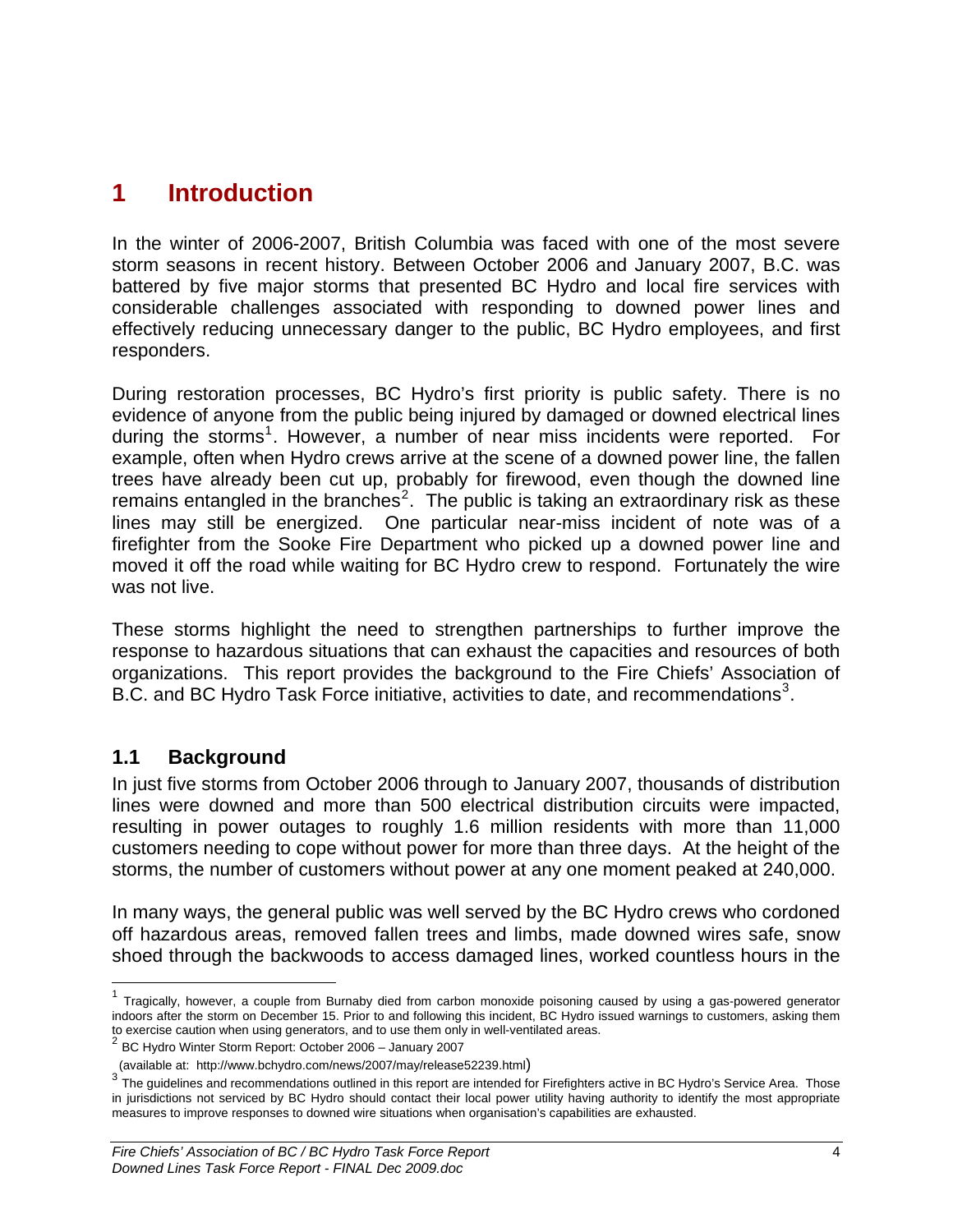<span id="page-9-0"></span>rain and cold, and ultimately restored power to customers. Only to do it all over again as one storm followed another.

In recent years, major weather-related events have occurred with increasing frequency and impact. B.C. averaged less than two major events per year during the 10-year period from fiscal years 1992-2001, but averaged five per year in the last five years between fiscal years 2002 and 2006.

As a result of this trend and last year's experiences, the Fire Chiefs' Association of B.C. and BC Hydro set up a Task Force in March 2007 to develop solutions to improve responses during these uncharacteristically severe storms to better serve the public when both of their organization's finite resources are over-extended.

## **1.2 Purpose**

The Task Force's goal is:

"*To develop a partnership between the Fire Chiefs' Association of B.C. and BC Hydro to create communication links, identify issues and to develop a Plan of Action to minimise the potential exposure of the general public during a major event that results in downed power lines that could lead to serious injury or fatality.*"

For purposes of this report, a major event is defined as an uncontrollable event (e.g. windstorm, earthquake, forest fire, flood, etc.) that requires a response from both BC Hydro crews and first responders beyond the capacities of these crews. In general, BC Hydro's Regional Emergency Operation Centres will prepare to staff up when a storm event is expected.

The roles and responsibilities of the Task Force included:

- Identify issues and develop potential solutions to improve public safety related to downed-power lines during extreme storm events.
- Discuss possible solutions and gain support for a recommended plan of action.
- Develop recommendations.

## **1.3 Meetings and Participants**

The taskforce was chaired by Surrey Fire Chief Len Garis and John Millard, then Manager of External Safety, Security and Emergency Preparedness at BC Hydro.

On March 27, 2007, the Task Force met to discuss the problem and identify issues and constraints related to a coordinated response to downed power lines. Smaller follow-up working groups and meetings among the Task Force chairs, BC Hydro, the Surrey Fire Department, and WorkSafeBC were also held since the first meeting. The discussions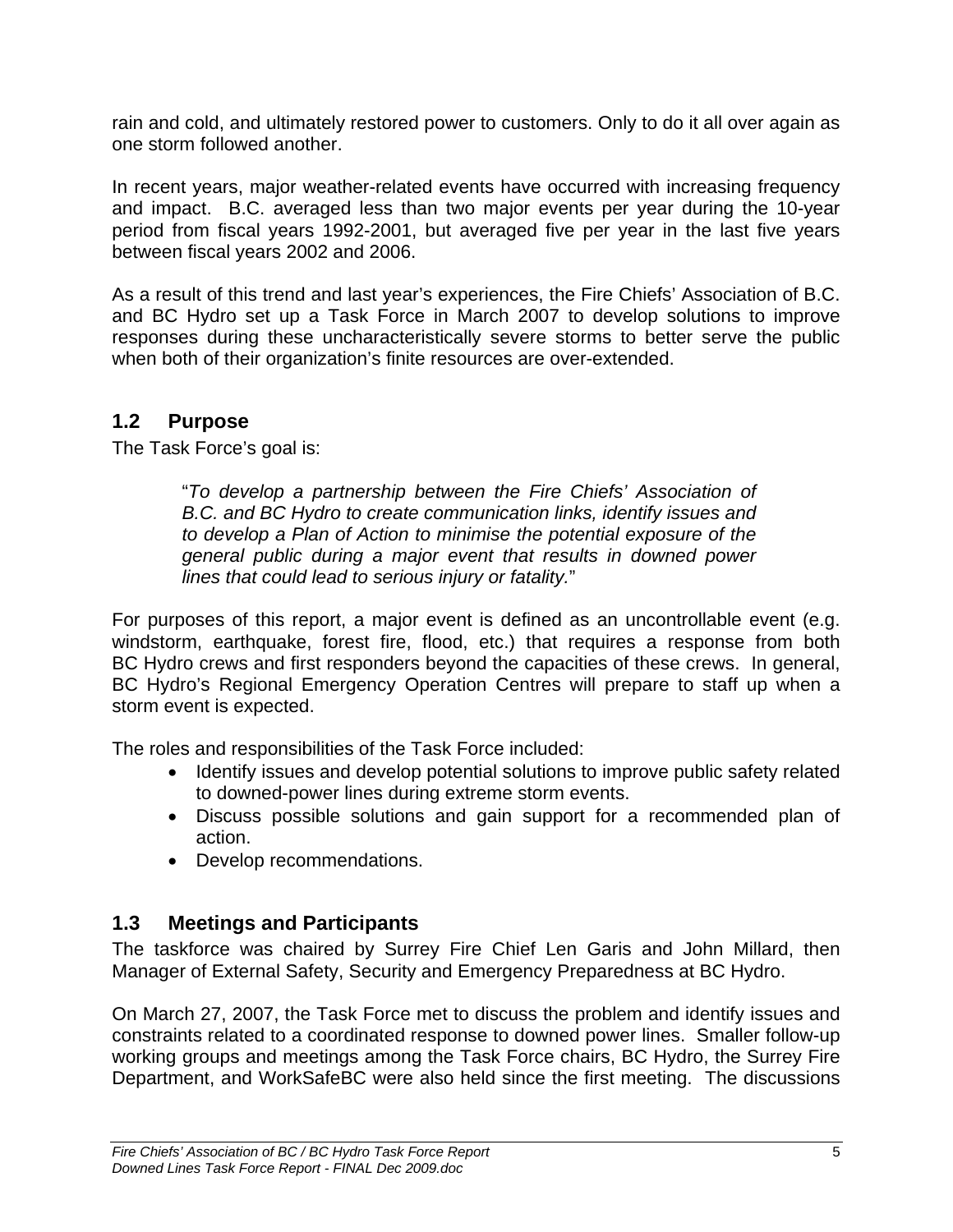focused on feedback from Task Force members' organizations and these are considered and summarized in this report.

Participants in this process have included:

- Len Garis, Fire Chief, Surrey Fire
- Jim Bond, Deputy Chief, Surrey Fire
- Karen Fry, Deputy Chief, Surrey Fire Combined Fire Dispatch
- John Kenyon, Assistant Chief, Port Coquitlam Fire Rescue
- Al Dutton, Deputy Chief, Coquitlam Fire Rescue
- Bob Cook, Deputy Chief, Burnaby Fire Rescue
- Jeff Ullyot, Assistant Chief, Chilliwack Fire
- Jim MacDonald, Assistant Chief, Chilliwack Fire
- Dean Ford, Captain, Central Island 911 Fire Nanaimo Fire
- Russ Cameron, Fire Chief, Colwood Fire
- Peter Grootendorst, Fire Chief, Maple Ridge Fire
- Byron Funnell, Deputy Chief, Delta Fire Rescue
- Gordie McLennan, Deputy Chief, District of West Vancouver Fire Rescue
- Vic Penman, Deputy Chief, District of North Vancouver Fire Rescue
- Ruth Harding, First Nations' Emergency Services Society
- Ananthan Supprah, First Nations' Emergency Services Society
- Richard Simpson, B.C. Fire Commissioners Office
- David Anderson Richmond Fire Department
- Brad Perrie Pitt Meadows Fire
- Darcy Wilson, Operations Manager, ECOMM
- Glen Miller, ECOMM
- Doug Joinson, Fraser Valley Regional District
- Reg Hornsby, Manager Communications, Fraser Valley Regional District
- Dan Derby, Cowichan Valley Regional District
- John Millard BC Hydro
- Kyle Robertson BC Hydro
- Warren Quan BC Hydro
- Eric Valois BC Hydro
- Ryanne Metcalf BC Hydro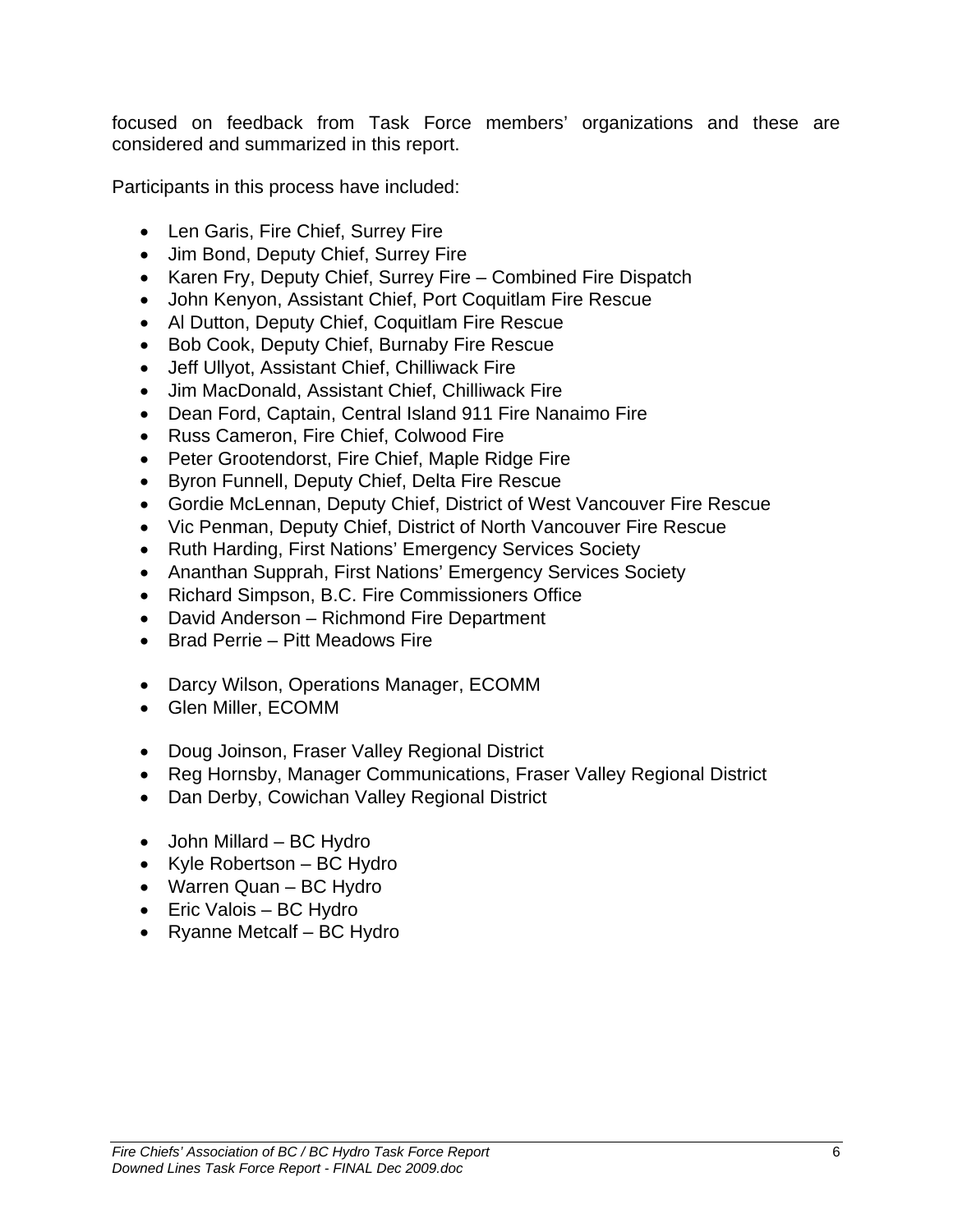## <span id="page-11-0"></span>**2 Approach**

## **2.1 Problem Definition, Risks and Constraints**

During the March 27, 2007, Task Force meeting, a number of issues associated with emergency response during extreme storm events were brainstormed and are presented in Figure 1.0.

In general, the Task Force identified four areas in which to focus attention to minimize the number of interactions between the general public and downed power lines that could credibly lead to serious injury or fatality during a severe storm event. These included:

- i. Education and Awareness
- ii. Communications and Coordination
- iii. Operations
- iv. Finances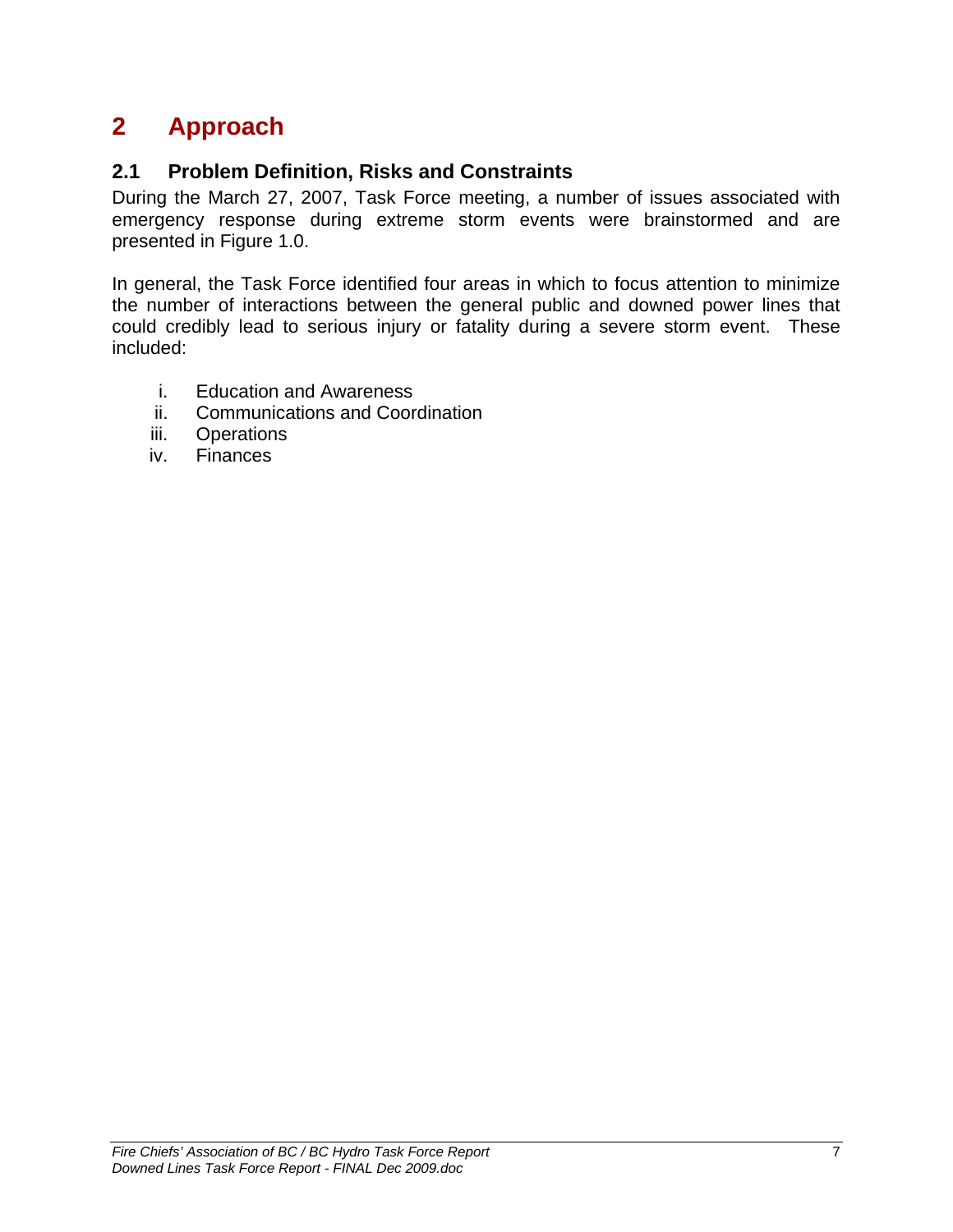FIGURE 1.0: Chart outlining extreme storm event issues raised at the March 2007 Task Force meeting.

| Liability         | Duty                                              | <b>Standard of care</b>                           | <b>Expectations not</b><br>defined       | Relationships not<br>defined  | Acceptable<br>measures beyond<br>capabilities |                                                   |                              |                                               |                                                     |                                                         |
|-------------------|---------------------------------------------------|---------------------------------------------------|------------------------------------------|-------------------------------|-----------------------------------------------|---------------------------------------------------|------------------------------|-----------------------------------------------|-----------------------------------------------------|---------------------------------------------------------|
| Education         | <b>Public Behaviour</b>                           | <b>RCMP Education</b>                             | <b>Public Works</b><br>Education         | <b>Public Moving</b><br>Wires | <b>BCAS Education</b>                         | <b>CO Poisoning</b>                               | <b>Types of Wires</b>        | 911 Calls<br>(misuse)                         | Public<br>Communication<br>Coordination             | Common<br>Terminology                                   |
|                   | <b>Unreliable Public</b><br>Reports               | <b>Home Generators</b><br><b>Energizing Wires</b> | <b>Fire Education</b><br>(policy change) |                               |                                               |                                                   |                              |                                               |                                                     |                                                         |
| Coordination      | <b>Accurate ETA</b>                               | Priority<br><b>Responses</b>                      | No priority given<br>for hydro calls     | Not answering<br>phones       | Hydro<br>understanding of<br>'big' problems   | Hydro vs.<br>Emergency<br><b>Service Priority</b> | <b>Best Report</b><br>Format | <b>Duplication of</b><br>reports              | Emergency<br><b>Service Priority</b><br>Recognition | Emergency<br>Service<br>understanding of<br>restoration |
|                   | <b>Maintenance of</b><br>communication<br>@ limit | Make safe vs.<br>restoration goals                |                                          |                               |                                               |                                                   |                              |                                               |                                                     |                                                         |
| <b>Operations</b> | No traffic control                                | <b>Taxed Resources</b>                            | Call volume                              | Road blockage<br>(trees)      | <b>Structure fires</b>                        | <b>Other Hydro</b><br>related events              | Protection of the<br>site    | <b>Thresholds for</b><br>emergency<br>service | <b>Management of</b><br>other events                | <b>Enforcement for</b><br>public safety                 |
|                   | Emergency<br>service capability<br>limits defined | <b>Different</b><br>thresholds to<br>capacity     | Not enough hydro<br>crews                |                               |                                               |                                                   |                              |                                               |                                                     |                                                         |
| Finance           | <b>Staffing cost</b>                              |                                                   |                                          |                               |                                               |                                                   |                              |                                               |                                                     |                                                         |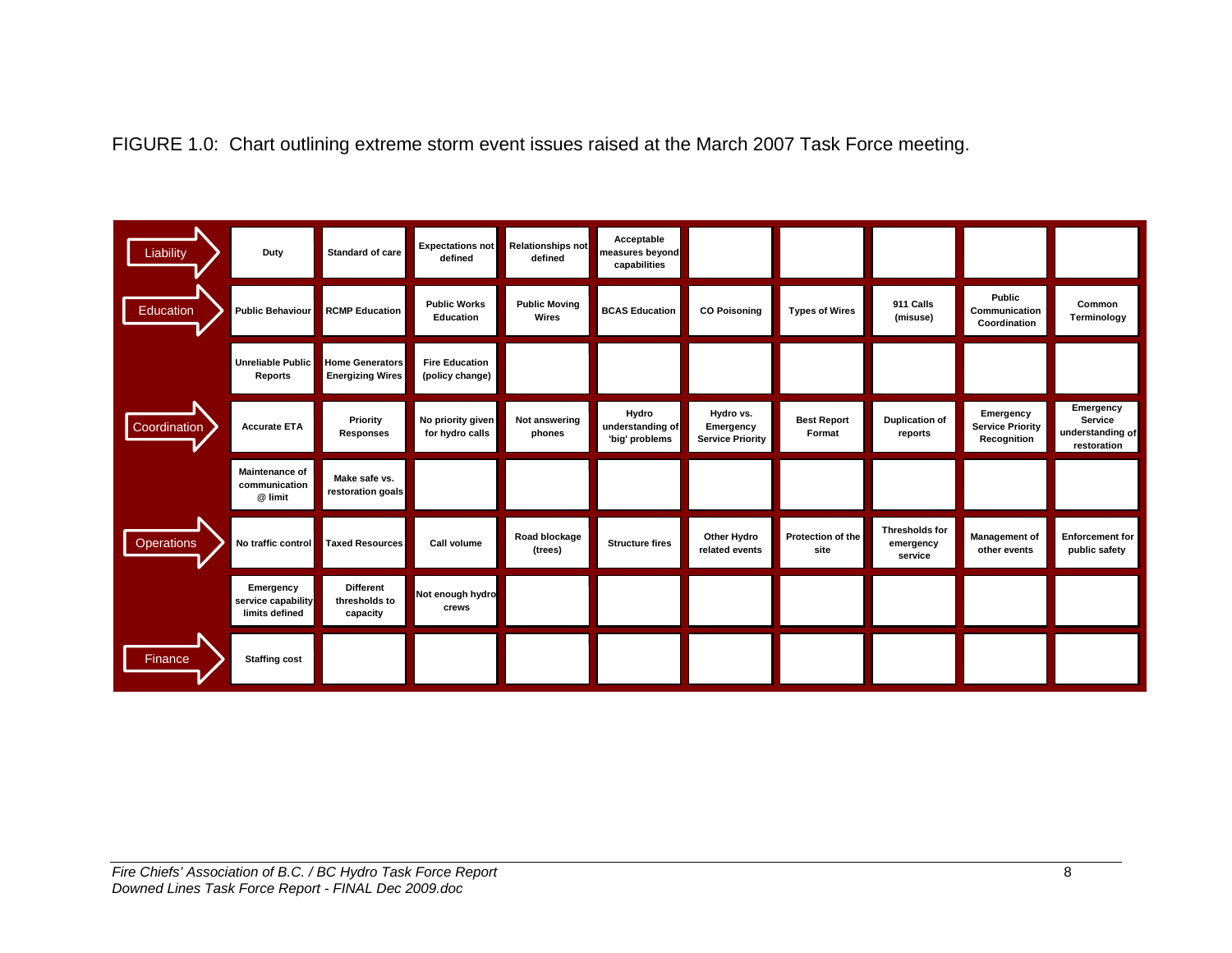### <span id="page-13-0"></span>**2.2 Education and Awareness**

The following sections outline some of the education and awareness efforts directed towards the public and first responders that have been endorsed by the Task Force.

### **Public**

Educating the public on the dangers associated with downed power lines is valuable and should continue to a pre-emptive measure to enhance public safety. BC Hydro has included public safety messaging in bill inserts to residential customers and sent out a similar insert to commercial/industrial customers (see Appendix E). These inserts highlight the need to prepare for outages: to use home generators appropriately in order to reduce the risk of carbon monoxide fatalities and back-feeding into the electrical distribution system; to stay clear from downed power lines; and, to use appropriate contact numbers (e.g. BC Hydro's 1-888-POWERON call system described in next section). In addition, newspaper and radio ads have been used in the case of short notice. An example of an ad from 2007 (with old contact numbers) is presented below.



#### **Figure 1: Example of a newsprint ad for Public Safety**

The hazards of windstorms

BC Hydro is warning the public about two unusual hazards created during windstorms that cause unnecessary danger to the public and to Hydro line crews.

#### Stay clear of downed power lines

Often when Hydro crews arrive at the scene of a downed power line, the fallen trees have already been cut up, probably for firewood, even though the downed line was still entangled in the branches. People are taking a terrible risk; the line may still be energized. Just touching a branch that's in contact with a live power line can cause electrocution. Anyone spotting a downed line should keep everyone back a minimum of 10 metres (33 feet) and call Hydro or the police immediately.

#### Generators can be hazardous during power outages

Portable generators that are connected to building wiring can endanger crews working on outside power lines during power outages if the building's main electrical switch is not in the "off" position. Electricity made from the generator can feed back into the main system, activating downed wires without the crew's knowledge.

To avoid this danger, transfer switches for generators must be CSA-approved and acceptable to both BC Hydro and a local electrical inspector. For further information, please call BC Hydro at 1 800-BCHYDRO (1 800 224-9376) or read about power outage safety at www.bchydro.com/outage.



number

ď

www.bchydro.com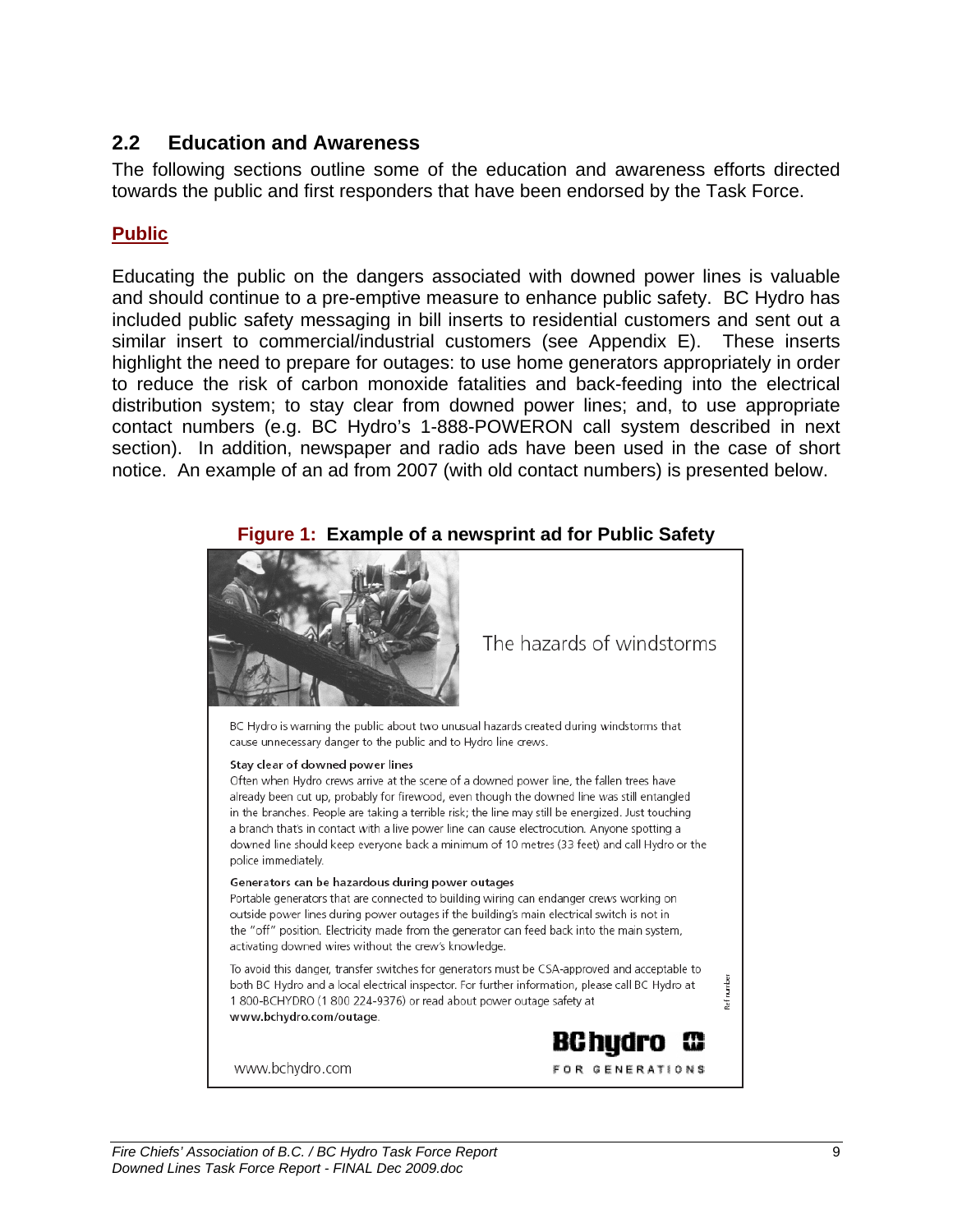In fall 2007, BC Hydro partnered with St. John Ambulance and B.C. retailers and aligned with Public Safety Canada, Provincial Emergency Preparedness, and regional emergency preparedness organizations to raise awareness of the need for preparation before and during a power outage, and to induce customers to purchase an emergency preparedness kit from their local retailer.

The kits contained emergency supplies for 72 hours including a postcard provided by BC Hydro with power outage and public safety tips as well as luggage tags with the POWER ON telephone number.



*POWERON Luggage Tags on Emergency Response Kits*



BC Hydro also developed public service announcements for television that have aired on Global television since winter 2007 / 2008. Examples of these are:

[http://www.bchydro.com/videos/BC\\_Hydro\\_Be\\_Safe.html](http://www.bchydro.com/videos/BC_Hydro_Be_Safe.html) [http://www.bchydro.com/videos/BC\\_Hydro\\_Emergency\\_Kit.html](http://www.bchydro.com/videos/BC_Hydro_Emergency_Kit.html) [http://www.bchydro.com/videos/BC\\_Hydro\\_Make\\_A\\_Plan.html](http://www.bchydro.com/videos/BC_Hydro_Make_A_Plan.html)

December 2009 update – Based on feedback by stakeholders and subject matter experts, concern has been expressed regarding the

use of candles in the existing Public Service Announcements due to associated safety risks. Based on this feedback and supporting statistics, BC Hydro is reviewing the reference to and depiction of the use of candles in power outage communications.

Increased messaging on these safety precautions from the Fire Department and municipalities is encouraged in advance of future storm seasons. BC Hydro is available to assist others to review outreach material to ensure a common message is distributed.

BC Hydro worked with the Township of Langley Fire Department and the Office of the Fire Commissioner to develop a provincial electrical safety curriculum for the fire service, specifically for firefighters who teach public safety in communities. The 'Getting to Know Fire' curriculum contains several Fire Safety lesson plans for all age groups and BC Hydro created an additional section on Electrical Safety (in much the same way Terasen Gas included gas safety a few years ago). This resource was distributed by the Office of the Fire Commissioner of BC to fire departments.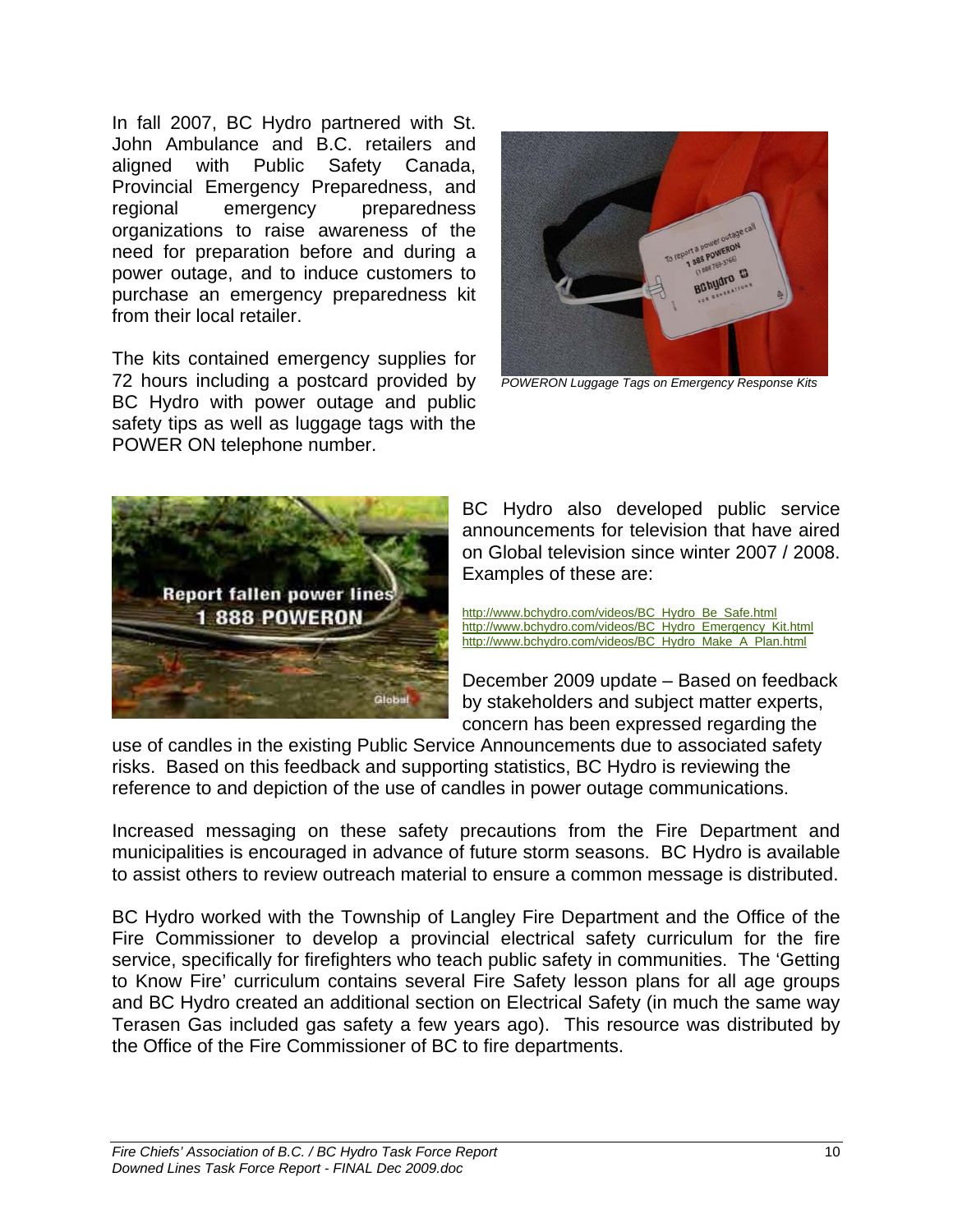#### <span id="page-15-0"></span>**First Responders**

As the Task Force solicited ideas for a coordinated response to downed power lines during extreme storm events, there was a suggestion that firefighters could be trained to remove downed power lines themselves. This alternative was unanimously rejected by the Task Force due to a number of concerns related to first responder safety, regulatory and workforce issues, and competency. Specifically, it was recognized that such practice would not meet WorkSafeBC obligations for fire departments nor the Safety Standards Act, and it would not likely receive union approval. Further, equipment maintenance and training issues were concerns raised by the majority of fire departments to take on such a hazardous practice. As such, the Task Force wishes to clearly reiterate that: **FIREFIGHTERS SHOULD NEVER ATTEMPT TO MOVE A DOWNED POWER LINE OR COME WITHIN 10 METRES (33 FEET) UNTIL AN AUTHORIZED MEMBER OF THE LOCAL POWER AUTHORITY HAS CONFIRMED THE LINE IS SAFE**. [4](#page-15-0)

Such proposals and the aforementioned near-miss incident at the Sooke Fire Department highlight the critical need for First Responders to be suitably aware of electrical hazards in their work environment. BC Hydro has developed a train-thetrainer program ('*Electrical Safety for Fire Fighters'*) that enables Firefighter Training Officers to train firefighters in their areas. It is recommended that Fire Fighting Training Officers sign up for the half-day training session at a regional workshop through the Electrical Industry Training Institute  $(EITI)^5$  $(EITI)^5$ . The training highlights the need to recognize the limits of approach with respect to downed power lines and the measures required to protect the public from the electrical hazard. In all cases, first responders are advised to stay clear of the electrical line until an on-site representative from the local power authority can ensure the line is no longer energized.

Fire Chiefs and Fire Training Officers should continue to strengthen relationships with the local BC Hydro managers and invite them to their training sessions. If the line manager is available, they could share valuable experiences and become more acquainted with the local fire service, which would likely improve communication and coordination during extreme storm events. Facility tours can be conducted in order for First Responders to get a better understanding of BC Hydro's facilities.

 $\overline{a}$ <sup>4</sup> During severe storm events when there are many downed power lines, non-power lines on BC Hydro poles can still be energized as a result of contact with another power line further away from the identified incident. As such, downed lines (power or otherwise) should always be considered a potential public hazard.

<sup>5</sup> EITI, Electrical Industry Training Institute. Toll Free - 1.866.590.8911, [www.eiti.bc.ca](http://www.eiti.bc.ca/)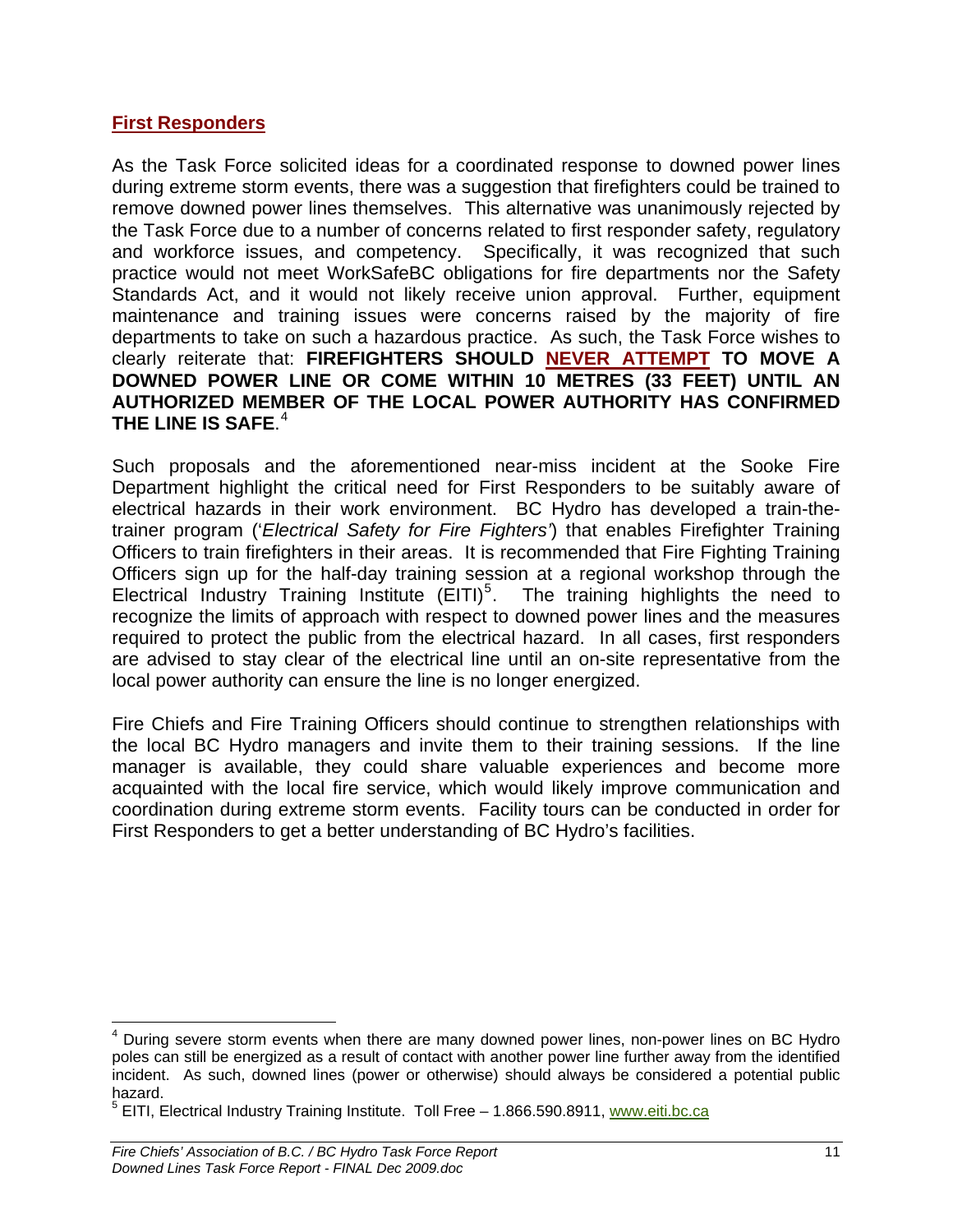### <span id="page-16-0"></span>*Recommendations – Education*

- 1. Firefighters should **NEVER** attempt to move or come within 10 metres (33 feet) of a downed power line until an authorized member of the local power authority has confirmed that the line is safe.
- 2. Increased messaging to the public by BC Hydro and Fire Departments on the hazards associated with downed power lines, violating limits of approach, improper generator use, and the benefits of emergency preparedness, should occur in advance of and during storm season. Additional information is available through BC Hydro's Public Safety website (<http://www.bchydro.com/safety/>) and BC Hydro can assist the Fire Service in providing appropriate messaging. BC Hydro should continue to explore opportunities to partner with the Fire Service to provide public safety messaging to communities.
- 3. All Firefighter Training Officers should sign up for train-the-trainer workshops to enable them to provide electrical safety training to their departments and better integrate electrical safety messaging in core training programs.
- 4. Fire departments should continue to explore safe alternatives to traditional response procedures under circumstances where electrical hazards are present. For example, during a motor vehicle accident where it is difficult to determine if a victim is injured inside the vehicle, first responders could use strategic and careful placement of the fire truck's ladder to get a better look inside the vehicle rather than approaching the potentially hazardous area on foot.

## **2.3 Communications and Coordination**

At the height of the storms, BC Hydro's incoming telephone lines became overloaded, resulting in busy signals, dropped calls and long wait periods. At its peak, BC Hydro's call centre received roughly 37,500 calls per hour, yet its call capacity was just 6,500 calls per hour through a combination of interactive voice response system (IVR) and customer service representatives (CSR). Call agents worked long hours under very stressful situations, often dealing with customers who were angry and frustrated. During the December storm, some agents worked 12-hour shifts for 13 days straight.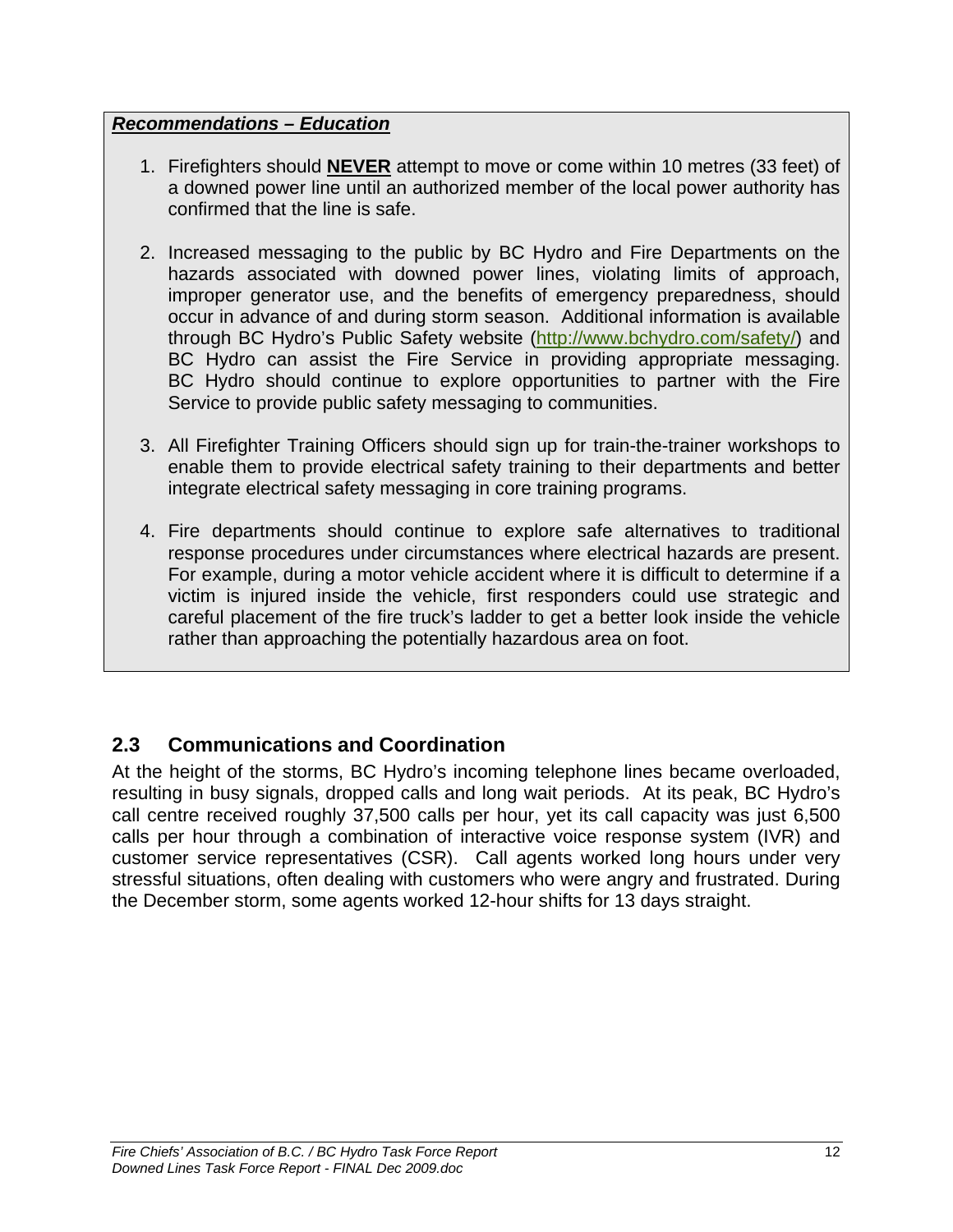### **Streamlining Communications**

To facilitate incoming calls from the public, BC Hydro uses two groups to receive all calls associated with power outages. The general outage phone number is 1-888- POWERON (1 888 769-3766), or \*HYDRO (\*49376) by cellular phone. During business days from 7 a.m. to 8 p.m., trouble calls are routed through the call centre where an agent enters key information from the trouble calls into the POWERON system. From this information, BC Hydro's Restoration Centre (BCHRC) assesses and dispatches a field crew based on the severity of the damage. After hours and on the weekend, the BCHRC takes the trouble calls from customers directly and dispatches crews from the appropriate headquarters. In addition, dispatchers for first responders (police, fire, ambulance) have a separate emergency trouble call number that is directed to the BCHRC for prioritized response.

The following flowchart (black lines) illustrates the relationship between the public, BC Hydro, and the Emergency Service and Dispatch Centres (rectangles) following calls from the general public (circles). Blue dotted lines refer to planned activities.



BC Hydro's is continuing to improve the call handling capacity and communications to shorten response times, gain better information of the potential hazards, and minimize the public's anxiety during extreme storm events. As lessons learned from one storm were applied to the next, new strategies were piloted, but were not always successful. At one point, BC Hydro's messaging system advised customers to call 911 to report public safety issues, such as line down situations. This affected the volume of calls to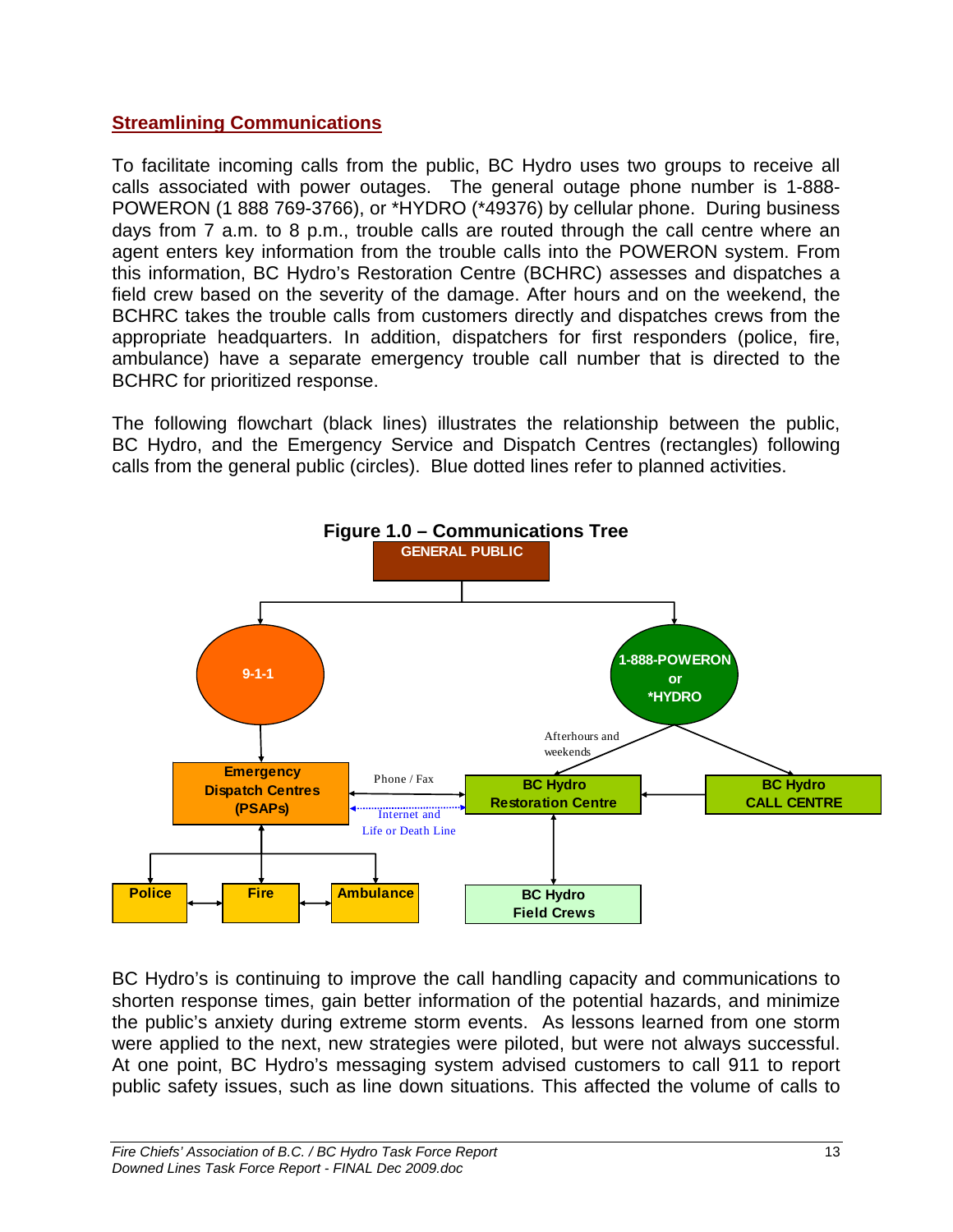<span id="page-18-0"></span>the 911 call centre and hindered BC Hydro's operations from knowing the location of the downed lines.

## **2.3.1 BC Hydro's Outage Communications Initiative**

As part of an Outage Communications Initiative, BC Hydro has made key improvements to build customer satisfaction and increase the timeliness, accuracy and usefulness of outage information and customer access to outage information. This has included the training of call centre agents on background about the restoration process and factors that impact estimated times of restoration (ETR), enhanced training for power line technicians to provide more timely ETR updates, and an improved call centre staffing model to better assess the number of agents required at each stage of a storm to handle call volume.

BC Hydro has also enhanced its website [\(http://www.bchydro.com/outages/](http://www.bchydro.com/outages/)) to share information to the public regarding outages and the expected duration to repair the system. This is in addition to automated messaging with the most recent estimated time of restoration that is available through the 1-888-POWERON line. In addition, BC Hydro's larger business customers or Key Accounts have access to the Outage Notification Service, which will send outage notifications to company identified contacts via text messaging, voicemail or e-mail to allow those businesses to be aware of outages without having to be on-site. Similarly, information can now be accessed through Personal Digital Assistant (PDA) devices such as BlackBerrys.

Update as of November 2009 – BC Hydro has significantly increased incoming phone lines and has introduced several Interactive Voice Response (IVR) system enhancements to handle high call volumes. This includes providing wait times, customer outage reporting via the IVR system, and overflow call handling techniques that will allow customers to be called with the changes to the status of their outage.

## **2.3.2 BC Hydro Restoration Centre (BCHRC)**

BC Hydro's primary outage call handling and dispatching group is the BC Hydro Restoration Centre (BCHRC). BC Hydro's call centre is utilized to gather outage information when it is already open for customer care calls or as requested to open for high call volume events by the BCHRC. To improve the quality and consistency of information provided by customers reporting downed power lines, the BCHRC may contact the customer to acquire additional information. Recent changes have allowed for customers to identify within the trouble IVR that they are calling regarding an emergency event (i.e. downed line, burning equipment, etc.).

The BCHRC requires a facilitated communication to obtain an accurate assessment of the location and extent of trouble in order to:

- Determine what additional crews, vehicles, or materials may be required;
- Establish priorities according the System Operating Orders (See Table 1.0); and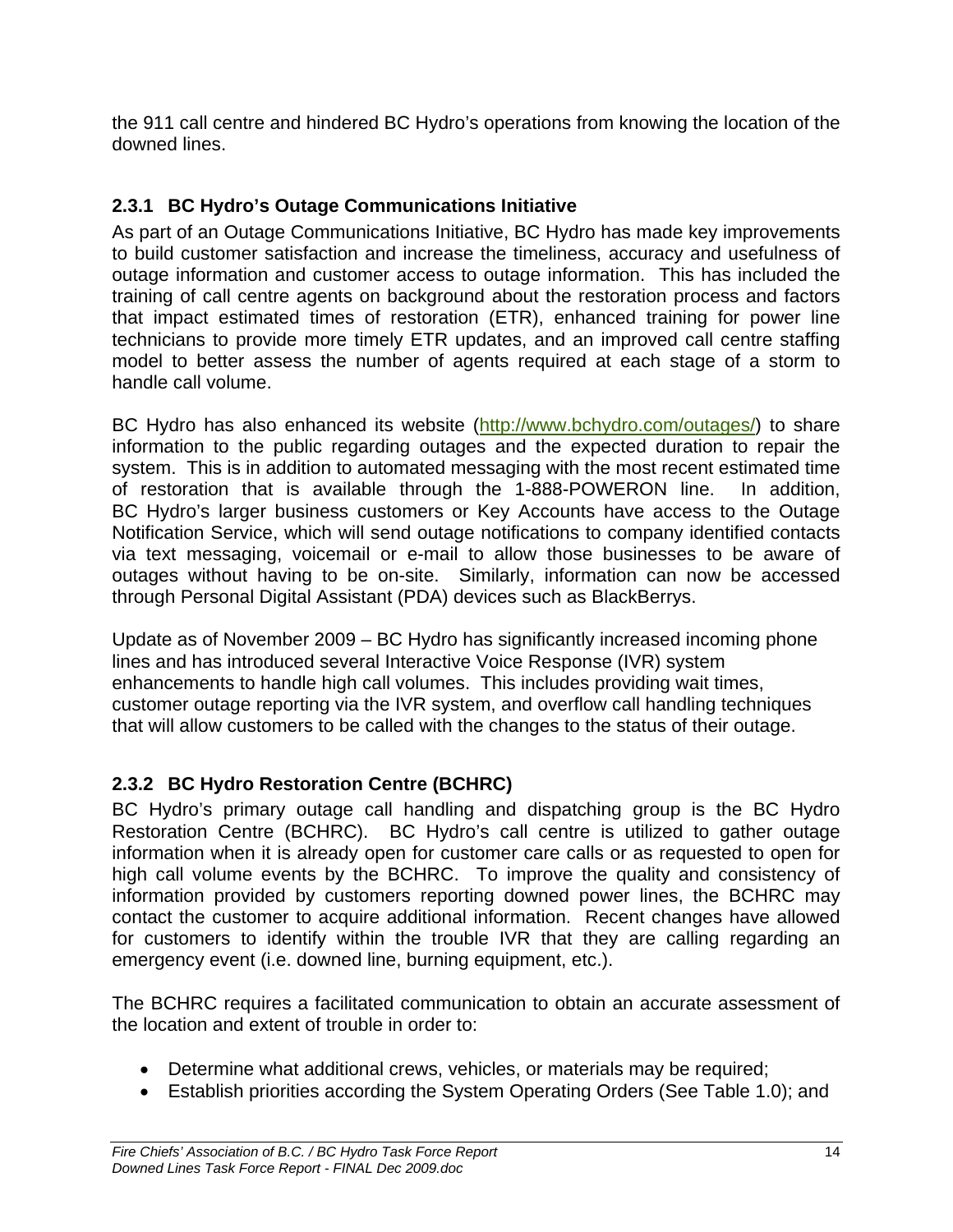<span id="page-19-0"></span>• Advise the call centre of the estimated restoration time via POWERON so it can respond to customers inquiring about the expected outage duration.

The assessment process is a critical part of determining whether a trouble call requires further attention. For example, there are anecdotal references that roughly 40% of the reported downed lines are associated with a telephone or cable line rather than a power line<sup>[6](#page-19-0)</sup>. Asking the appropriate questions to the customers (e.g., where on the pole is the wire located? is there rubber casing? etc.) improves BC Hydro's ability to assess risk during these situations.

In the future, BC Hydro plans to move to a "SMART Grid" system that can provide increased accuracy and information on outages. Such a system might also be able to better characterize the likelihood the downed wire is BC Hydro's or not.

## **2.3.3 Emergency Dispatch and BCHRC Communication**

During extreme storm events, Emergency Dispatch Centres will generally have three types of queries for BC Hydro's Restoration Centre (BCHRC):

- 1. *Notification* An event requires a response from BC Hydro.
- 2. *Status* First Responders on the scene want to know when BC Hydro crews will arrive.
- 3. *Emergency* A critical life-or-death emergency that requires immediate attention.

To address the different types of requests, the Task Force recognized that a web-based electronic interface for communication of information (i.e., status reports) was required between the BC Hydro Restoration Centre and first responder dispatch centres. Currently all correspondence flows through a phone/fax line and there is no assurance that an emergency call (life or death) can get through when the system is overloaded. As such, the Task Force also recommends that an additional 'life or death only' number be created by BC Hydro in the event that the first responder line is overloaded and a critical emergency call can't get through (blue dotted line in Figure 1.0).

Update as of November 2009 – BC Hydro has successfully implemented the 'BC Hydro - Emergency Services' web interface with several Fire Dispatch services. The interface allows for Emergency Services Dispatchers to electronically enter in priority electricity related incidents and then view and track BC Hydro's progress in addressing those incidents. As well, a 'life or death' satellite phone line, reserved for Emergency Services Dispatchers to call when the existing BC Hydro lines are filled, has been implemented and communicated to the Emergency Services Dispatch community.

 $\overline{a}$ 

<sup>6</sup> During severe storm events when there are many downed power lines, Non-power lines on BC Hydro poles can still be energized as a result of contact with another power line further away from the identified incident. As such, downed lines (power or otherwise) should always be considered a potential public hazard.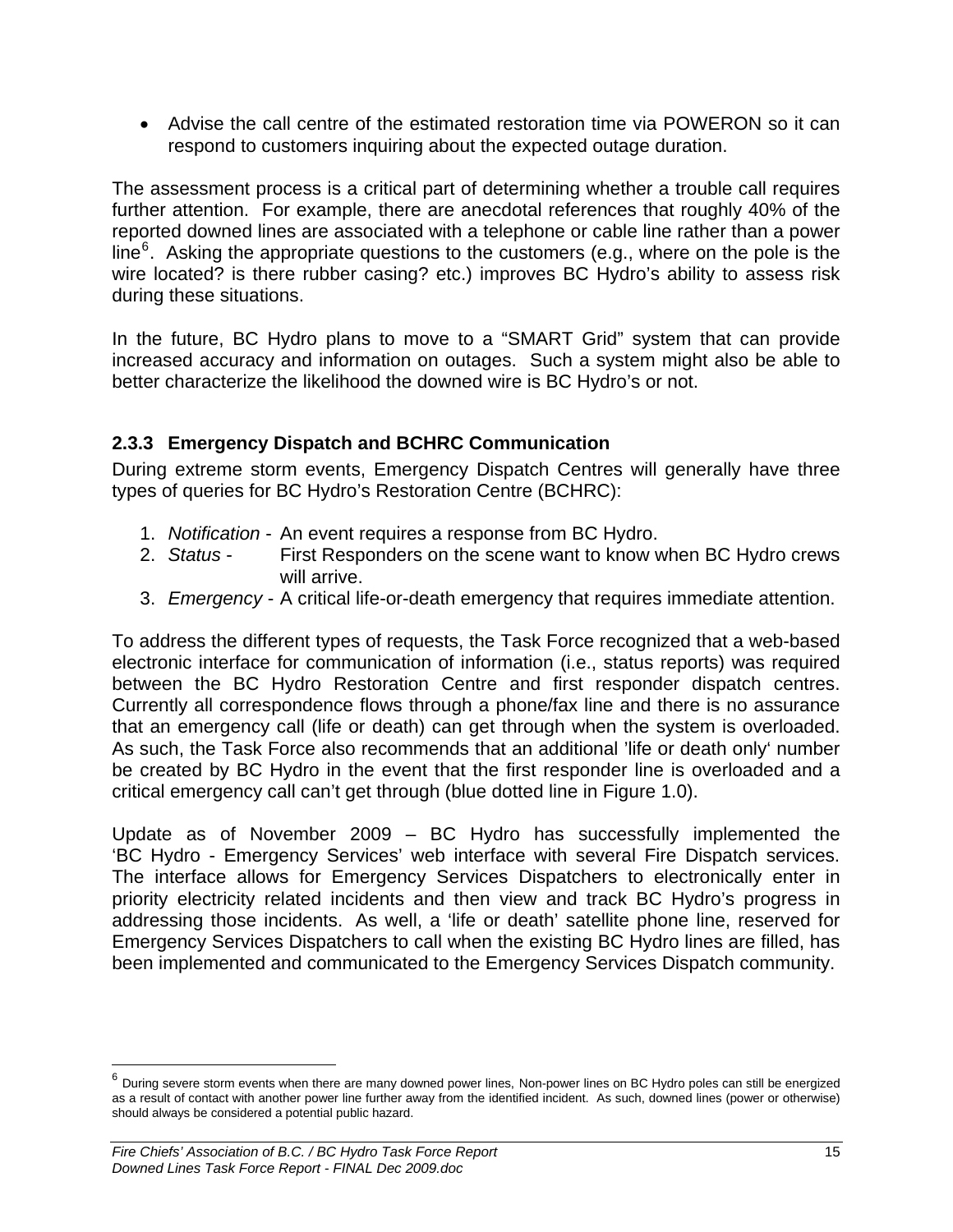### **Enhanced Coordination**

During an extreme weather event, BC Hydro's top priorities for response are to (1) minimize the risk to our workers, First Responders and the public, (2) restore control centres and communications, generation and transmission facilities necessary to supply distribution customers, and (3) where possible ensure facilities such as hospitals, fire and police departments, and public utilities are prioritized for restoration. To better inform the restoration process, a Critical Infrastructure Program was initiated through the Provincial Emergency Program (PEP), BC Hydro and other stakeholders to enable local authorities and agencies with critical service delivery requirements to provide information regarding their Critical Infrastructure. BC Hydro will use this information as guidance during restoration activities. For example, while one community may place hospitals and municipal emergency centres at the highest priority for restoration, another may consider a wastewater treatment plant's pump station as a higher priority if their hospitals have standby generation and could withstand a longer power outage. Table 1 provides the typical response priorities during an outage.

#### **Table 1.0 Typical Priority for Restoring Power**

#### **BC Hydro Priorities for Response**

- 1. Safety of crews, First Responders and the public
- 2. Restore control centres and communications
- 3. Restore Generation
- 4. Restore major transmission components
- 5. Restore major circuits
- 6. Restore government and critical agency priorities
- 7. Restore residential customers
- 8. Restore commercial / industrial services

#### **Non-Electric Restoration Priorities**

Based on pending provincial methodology and definitions for Critical Infrastructure, municipal and provincial agencies can supply information to BC Hydro regarding their own critical facilities. This information will be used as guidance to inform BC Hydro's plans for restoration. Facilities deemed critical by local authorities or agencies should be adequately supported with stand-by generator capability.

#### *Examples*:

- $\triangleright$  Fire, Police Public Works yard
- ¾ Emergency Operations Centres
- $\triangleright$  Reception centres, group shelters
- $\triangleright$  Pumping, lift stations, and repeater sites
- $\triangleright$  Utilities (gas, water, sewer, telephone, cellular)
- $\triangleright$  Special needs customers (community care facilities, seniors homes)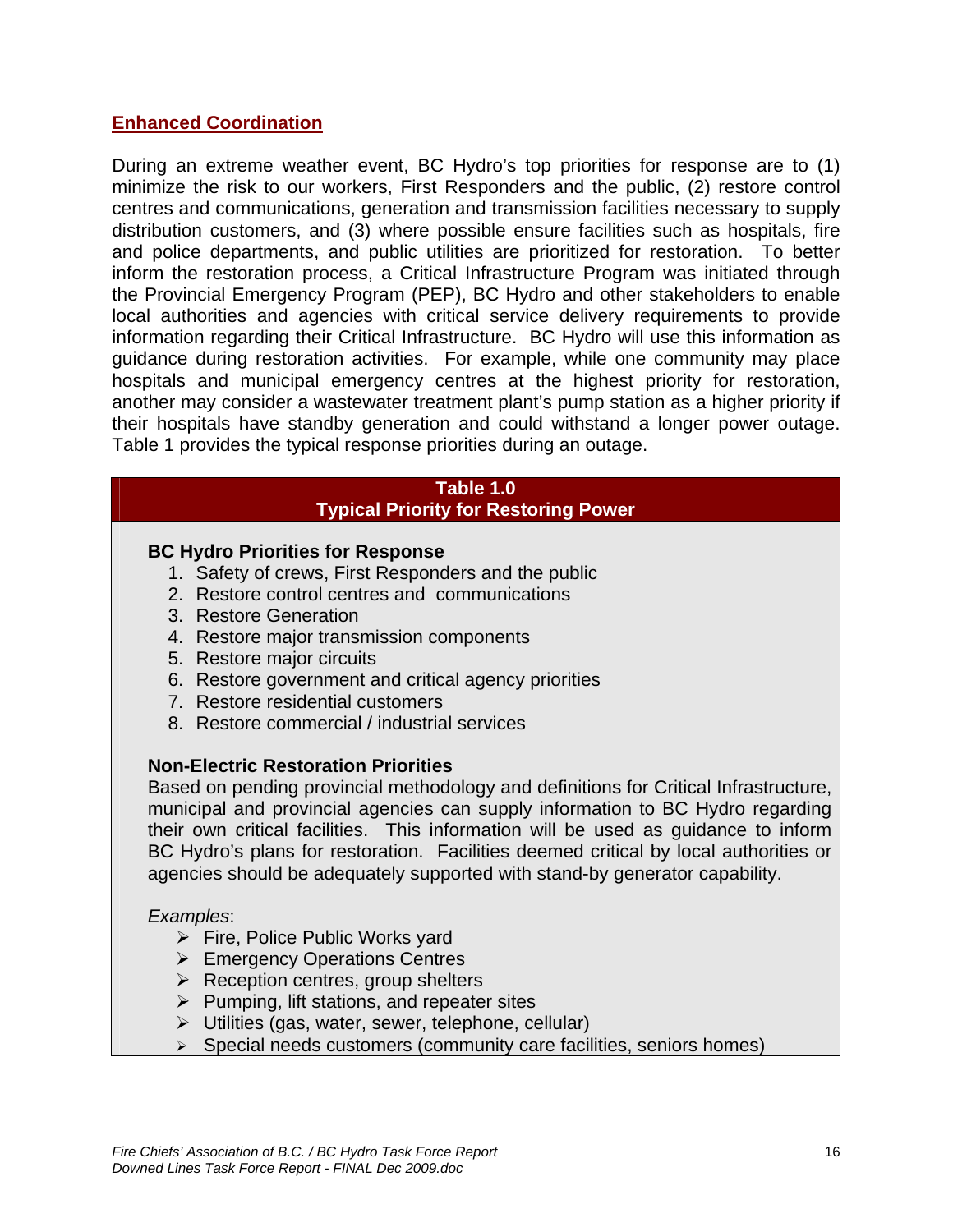In the majority of incidents, public safety and restoration go hand-in-hand as a downed power line typically would result in an outage. The Task Force was interested in developing a risk-based prioritization for various downed power line incidents to enhance coordination when resources to respond were exhausted. For example, in one case during the 2006/2007 storm season, a BC Hydro crew was sent to repair a wire down situation that serviced two or three customers (lower populated area). At the same time, there was an area of more than 500 customers, possibly including traffic and street lights, left without power because the higher trouble repair priority was given to the wire down. Had the crew been aware of the bigger picture, they may have been directed to just make the wire down situation safe and then proceeded to restore power to the subdivision.

The Fire Service does not triage the majority of its calls, and most calls they respond to are received by other agencies. The B.C. Ambulance Service, for example, would receive an initial call for an electrical contact incident and a dispatcher would question the caller to determine if the patient is conscious or if there are other complications. For subsequent calls, perhaps a fall on the street, the dispatcher would determine if the patient's condition was such that the ambulance needed to be sent immediately, or could be sent when one was available. The Police and Ambulance Services routinely question and place priorities and divert resources prior to arriving on scene based on call assessment, either on the initial call or on a call-back.

In contrast, the Fire Service has few call assessment opportunities. A culture has developed whereby fire fighting resources are sent to all calls. This approach is characterized by a 'first come, first served, all are served, zero risk' approach to providing fire and first responder services. Fire crews routinely remain on scene until the issues are resolved or the crews are relieved by other agencies. During extreme storm events, this approach quickly overruns Fire Service resources.

Under the abnormal circumstances of an extreme storm event where all resources are overstretched, it is recognized that a different standard of care applies to public safety. A common understanding of the issues and a risk prioritization of incidents would enable first responders on the scene to use criteria to effectively evaluate the situation, communicate their evaluation to BC Hydro, and deploy an appropriate response relative to the new standard of care the situation demands.

The risk-based prioritization of downed power line incidents in no way suggests that a perceived lower-level risk incident is not a serious threat to public safety. For example, a downed power line that is arcing in a busy street intersection may appear to be more hazardous than a downed power line motionless on a quiet country road, but both can be fatal. The innocuous nature of the motionless power line will not warn the public of the threat of entering the hazard zone as would an arcing line. As such, risk-ranking of hypothetical downed power line incidents is presented herein to illustrate how response might be prioritized during these abnormal situations.

**No downed power lines should be considered safe until an authorized BC Hydro representative has investigated and declared it as such**.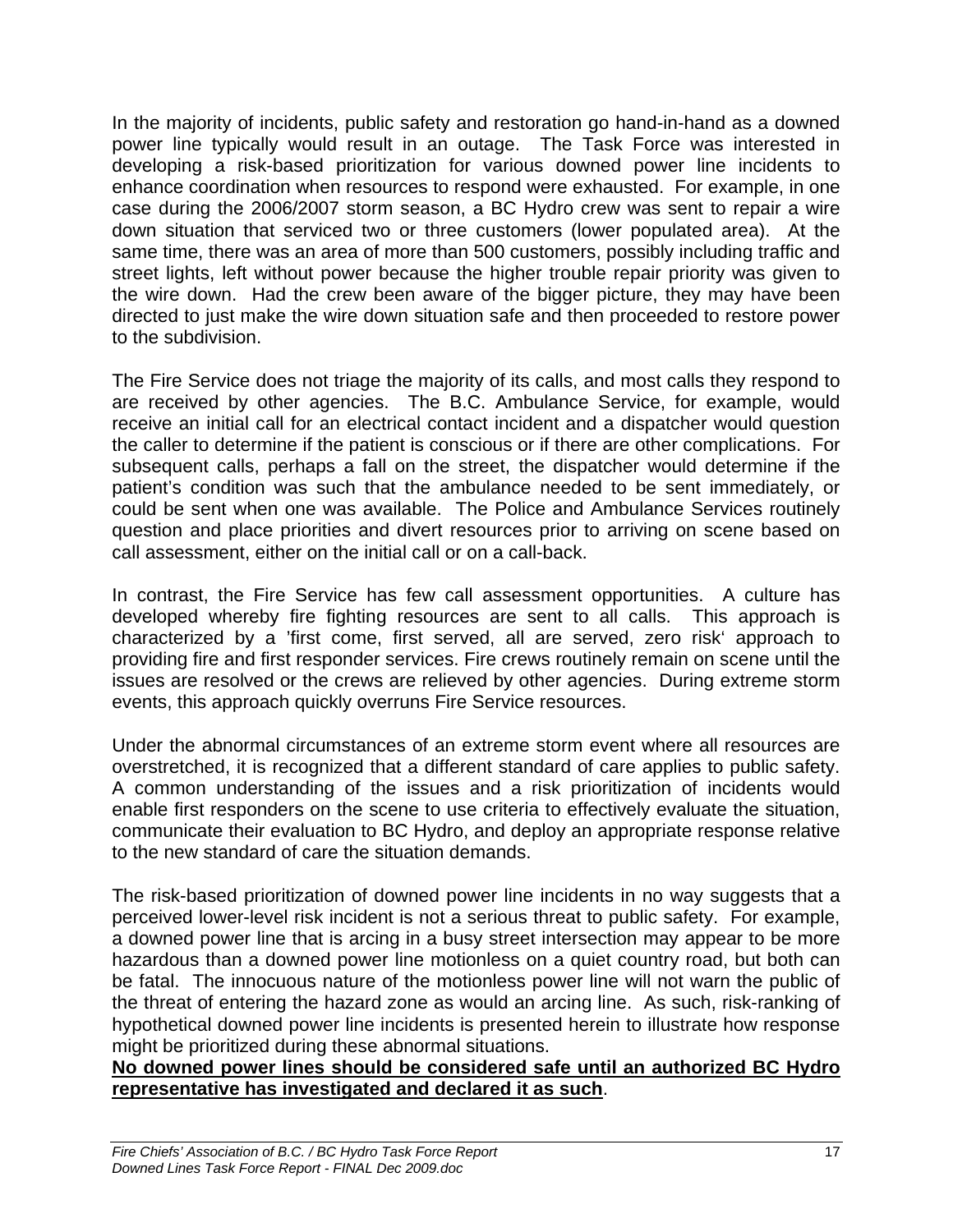A number of criteria are implicitly considered by BC Hydro's dispatchers when prioritizing responses during an extreme storm event. These include, among other criteria, attributes associated with the hazard and the exposure to the public. Presented below is a matrix outlining levels of priority (with 1 equivalent to the highest priority) based on the probability the public will interact with the hazard and the probability the downed line is energized.

| <b>Severity of Hazard</b>                   |                                                            |                                              |                                                           |                                                                                                                 |
|---------------------------------------------|------------------------------------------------------------|----------------------------------------------|-----------------------------------------------------------|-----------------------------------------------------------------------------------------------------------------|
| Line is known to be Energized               |                                                            |                                              |                                                           |                                                                                                                 |
| Higher Likelihood that Line is<br>Energized | 2                                                          | $\overline{2}$                               |                                                           |                                                                                                                 |
| Lower Likelihood that Line is<br>Energized  | 3                                                          | $\overline{2}$                               | $\overline{2}$                                            |                                                                                                                 |
| Not likely to be a Power Line **            | 3                                                          | 3                                            | $\overline{2}$                                            |                                                                                                                 |
|                                             |                                                            |                                              | <b>Proximity to People</b>                                |                                                                                                                 |
|                                             | <b>Minimal</b>                                             | Low                                          | <b>High</b>                                               | Interacting                                                                                                     |
|                                             | Remote<br>location with<br>limited traffic<br>in the area. | Potential for<br>traffic within<br>one hour. | <b>Traffic likely</b><br>within a 10<br>minute<br>period. | Public<br>interacting<br>with hazard<br>or critical<br>route (i.e.,<br>hospitals,<br>highway) is<br>obstructed. |

#### **Notes:**

"*Traffic*" *refers to both vehicular and pedestrian.*

*The highest appropriate frequency of interaction should be selected.* 

*The probability of a line being energized must be determined by an authorized BC Hydro personnel or suitable equivalent.* 

*\*\* - During severe storm events when there are many downed power lines, non-power lines on BC Hydro poles can still be energized as a result of contact with another power line further away from the identified incident. As such, downed lines (power or otherwise) should always be considered a potential public hazard.* 

Some examples of downed power lines situations and the associated 'priority level' are described in Table 2.0.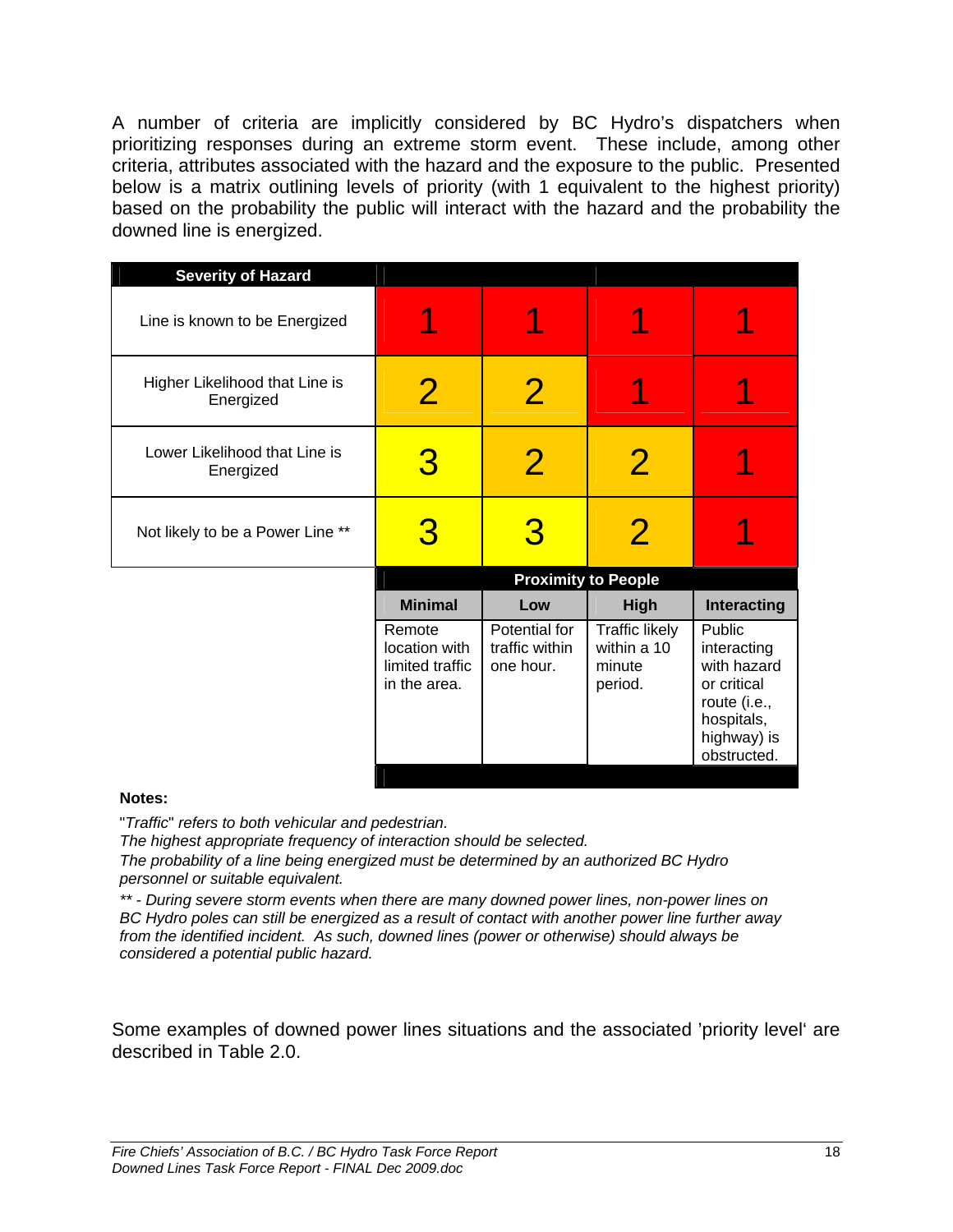| Level | <b>Table 2.0 - Examples Situations of Downed Power Lines</b>                                                                                                                                                                                                                                                                                                                                                                                                                                             |
|-------|----------------------------------------------------------------------------------------------------------------------------------------------------------------------------------------------------------------------------------------------------------------------------------------------------------------------------------------------------------------------------------------------------------------------------------------------------------------------------------------------------------|
|       | • A wire known to be energized (i.e. arcing, on fire) in high traffic areas (i.e. traffic intersections,<br>school yards, etc.).<br>• A line down across a remote road that leads to an essential service (hospitals, etc).<br>• Any line lying atop a car with an occupant inside.<br>• Leaning/damaged power poles with sagging or suspended wires.                                                                                                                                                    |
|       | • A wire down on a grass lawn (low traffic) in an urban neighbourhood.<br>• A downed power line in a less populated area with a high potential for indirect consequences<br>because the line is likely energised (i.e. forest fires, etc.).<br>• A wire is down in an intersection of a highly populated area, no outages are reported, the line<br>appears to be telephone or cable service and determined to not likely to be a power line by<br>authorized BC Hydro personnel or suitable equivalent. |
| 3     | • Wire down in quiet residential area, low on the utility pole, no outages reported in the area<br>and unlikely to be a power line.<br>• Wire down on the side of a remote road with little traffic.                                                                                                                                                                                                                                                                                                     |

As the priority levels listed above reflect a generalization of potential events, it is recommended that the Fire Services and BC Hydro further explore the ranking proposed, as experience is gained, to better define the potential risks to public safety and further refine their understanding of triaging responses during extreme storm events. This could be done through a risk-ranking workshop exercise in which representatives of BC Hydro's Restoration Centre, First Responder Dispatchers and Fire Services run through a number of different scenarios to test the matrix, discuss reasons for any differences in opinion, and then refine the matrix. This workshop would be most effective if it were held once the electronic interface has been further enhanced (the objective is to enhance it sometime in 2010-2011).

### *Recommendations – Communications and Coordination*

- 5. BC Hydro should continue to improve the call handling capacity (including automatic call handling) of the POWERON call system.
- 6. BC Hydro should develop and implement a web-based electronic interface for communication of non-critical information (i.e. status reports) accessible by First Responders Dispatchers (Primary Service Answering Points (PSAPs) and Secondary Service Answering Points (SSAPs).
- 7. BC Hydro should create an additional 'life or death only' phone line to call in the event that the existing dedicated first responder line is overloaded. Discretion should be applied in use of the high-priority phone lines to avoid overloading. Use of faxes to share relevant information with the BC Hydro Restoration Centre is also encouraged.
- 8. In the future, with more experience gained, representatives of BC Hydro and the Fire Services should conduct a risk-ranking workshop to further refine their understanding of their risk tolerance and ranking methodology during extreme events. This would test and further refine the Task Force's ranking matrix under various scenarios.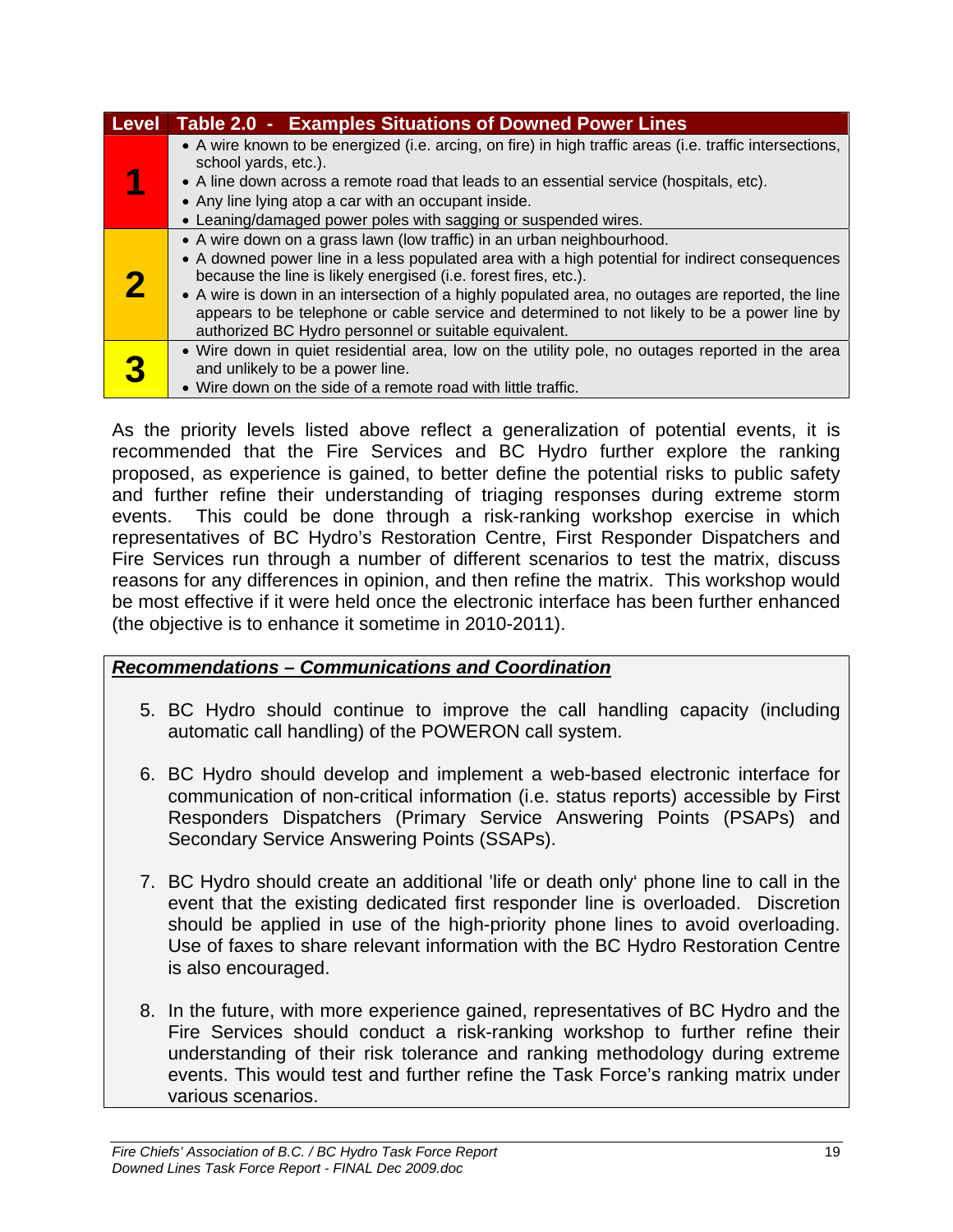### <span id="page-24-0"></span>**2.3.4 Operations**

To minimize the number of incidents when BC Hydro crews or firefighters respond to a downed line call to find the line is a telephone or cable line and not a power line, BC Hydro has considered exploring the option to develop and train a number of 'Utility Identification Responders'. They would be responsible for investigating and reporting possible wire down, non-outage trouble calls where it is unlikely the wire is a power line. Through appropriate training in hazard identification, these responders could support the BC Hydro Restoration Centre dispatchers and generate additional information regarding the status of a downed power line without overwhelming BC Hydro crews or firefighters. Any interested people in remote regions susceptible to extreme storm events who are willing to be certified with the appropriate electrical training could respond to these low priority incidents (e.g., retired Hydro employees, traffic flagging crews, taxi drivers, security personal, local government officials, etc.).

Once the hazards are identified and firefighters are dispatched, obstacles remain in providing the appropriate response. When Fire Service resources are over-run as a result of an extreme storm event, the current approved response is to 'guard the scene' by providing a physical presence. Only when the demand for service is beyond the ability of the Fire Service to provide a physical presence at a downed power line and the expected standard of care for the public is reduced due to an extreme storm event, the Task Force recommends the following response relative to the appropriate levels of risk:

| <b>Level</b>   | Table 3.0 - Possible Response Approaches during Extreme Storm Events                                                                                                                                                                                                      |
|----------------|---------------------------------------------------------------------------------------------------------------------------------------------------------------------------------------------------------------------------------------------------------------------------|
|                | Fire personnel and apparatus should remain on the scene to protect the public<br>from the hazard.                                                                                                                                                                         |
|                | Provided that all Level 1 resources have been exhausted, non-traditional<br>responders (such as local government staff with specialised training in traffic<br>control, electrical safety, etc.) can be dispatched to the scene to protect the<br>public from the hazard. |
| <mark>3</mark> | Provided that all Level 1 and Level 2 resources have been exhausted, First<br>Responders should cordon off and mark the area before leaving to respond to<br>higher priority calls.                                                                                       |

Fire departments should conduct a workshop using the triage exercise (see Appendix A) to compare and contrast various policies for managing high call volume and to determine how many calls can be managed until traditional Fire Department resources are depleted during extreme events. Fire departments should then develop contingency planning for extreme storm events that are likely to out-stretch the capacity and resources of the departments to respond effectively to downed power line hazards.

BC Hydro can assist local authorities in developing content for a training program for non-traditional responders to provide traffic control and protect the public from the hazard during these unique downed power line situations. In addition, it is recommended that first responders develop guidelines and 'make-safe' procedures to effectively cordon off downed power lines when all of their resources are overwhelmed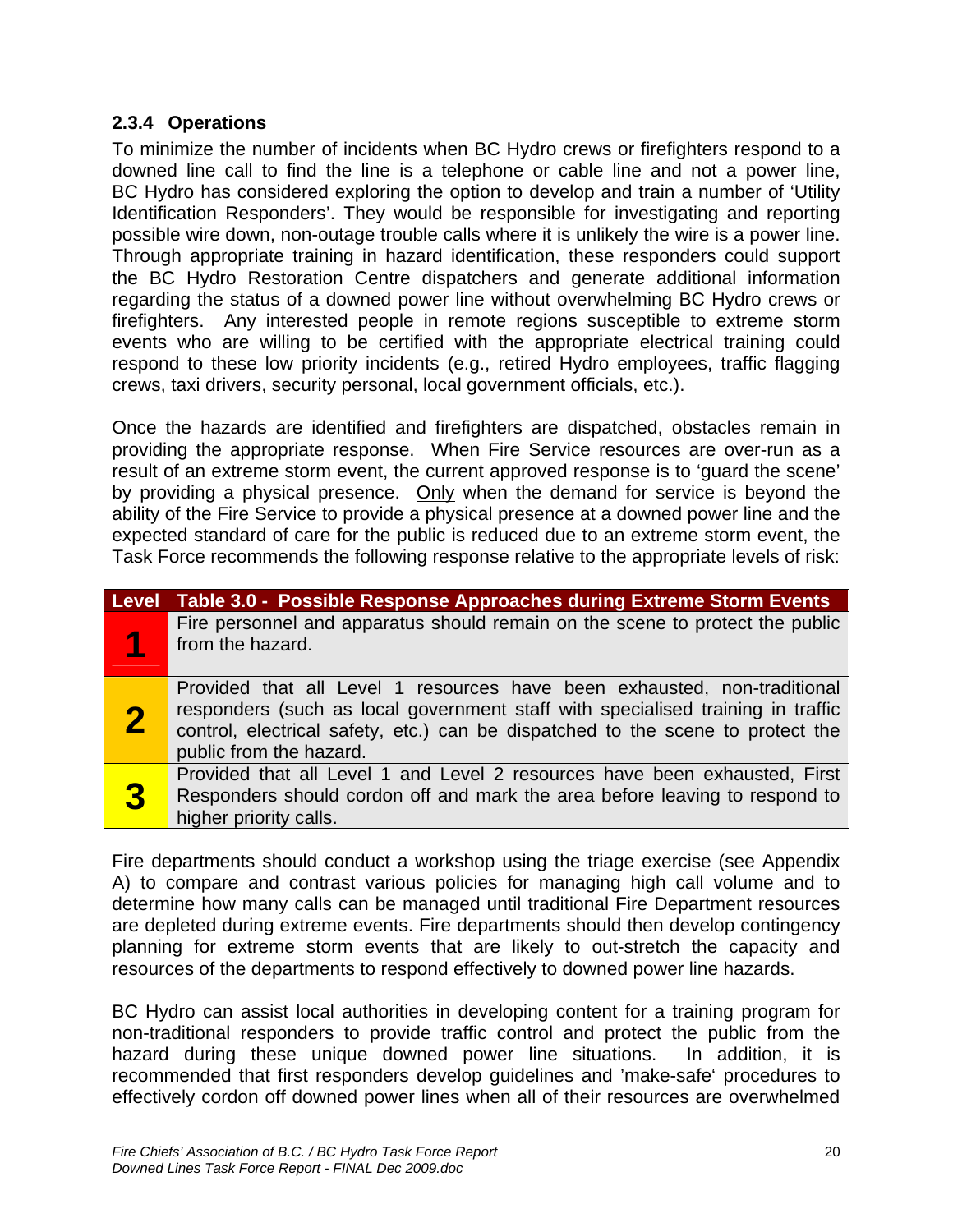and they cannot remain on the scene. For example, the Task Force should explore the value added to using specific 'Stay Out – Electrical Hazard' tape to cordon off lowerpriority downed lines areas rather than simply using the existing 'Caution – Keep Out' barrier tape (see Appendix B).

Local governments and BC Hydro should continue to discuss means to further improve responses during extreme storm events to minimize the risk to the public from downed power lines. In addition, this plan (and any programs developed as a result) should be periodically reviewed and updated to reflect new knowledge, operational changes, and conditions.

### *Recommendations – Operations*

- 9. BC Hydro should explore having 'Utility Identification Responders' who could assess downed wires when they are not likely to be energized (i.e. telephone or cable line). These responders could determine whether or not a downed wire was indeed a power line and the appropriate priority could be assigned to the response.
- 10. Local Governments should explore the possibility of engaging non-traditional responders to maintain limits of approach and provide traffic control at downed power lines to relieve firefighters and BC Hydro crews during extreme storm events. These non-traditional responders should receive training on the appropriate measures required to effectively protect themselves and the public from the electrical hazard.
- 11. Fire departments should conduct a workshop using the triage exercise (see Appendix A) to compare and contrast various policies for managing high call volume and to determine how many calls can be managed until traditional Fire Department resources are depleted during extreme events.
- 12. Fire departments should develop contingency planning for extreme storm events that are likely to tax the capacity and resources of the departments to respond effectively to downed power line hazards.
- 13. The Task Force should explore using specific 'Stay Out Electrical Hazard' tape to cordon off lower-priority downed lines areas rather than simply using the existing 'Caution – Keep Out' barrier tape (see Appendix B).
- 14. Local governments and BC Hydro should continue to discuss means to further improve responses during extreme storm events to minimise the risk to the public from downed power lines. In addition, this plan (and any programs developed as a result) should be periodically reviewed and updated to reflect new knowledge, operational changes, and conditions.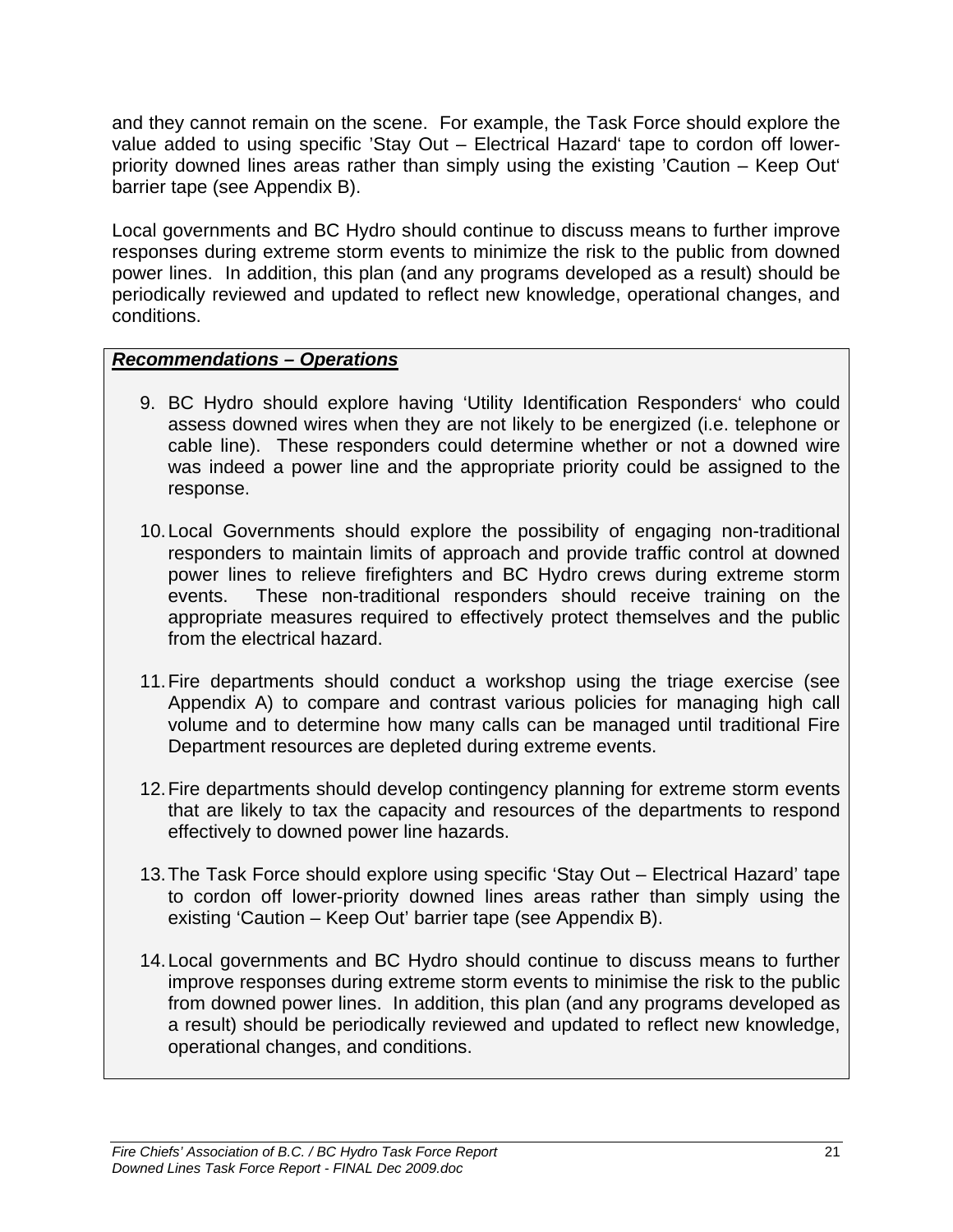### <span id="page-26-0"></span>**2.3.5 Finances and Legal**

BC Hydro has occasionally received requests to pay local governments for the time their Fire Service has been deployed to respond to downed power lines. In accordance with the Hydro and Power Authority Act, BC Hydro is not obliged to comply with requests. Further, the Task Force agreed that the issue of cost recovery would not solve the underlying problem that fire departments and BC Hydro are, and will continue to be, resource constrained in major storm situations. Even with cost recovery, fire departments would not staff to levels to allow them to deploy resources to every downed power line.

While base operating costs for fire departments are planned for and recovered through property taxes, it is recognized that overtime and contractor costs associated with maintaining public safety in emergency situations such as severe storms can create extraordinary costs for local governments. To address this issue, discussions were held with representatives from the Emergency Management BC and the Provincial Emergency Program (PEP) to explore whether local governments might be able to apply for PEP funding in these circumstances, since arguably the storm and downed lines would have exceeded the local government's ability to respond to the emergency. The outcome was that PEP does not have the capacity to provide cost-recovery for local governments for all high wind events.

Recognizing that the issue of extraordinary costs incurred by fire departments in standing by downed power lines remains an issue, the Task Force will continue to discuss potential options for recovery of specified costs that will be mutually acceptable to Fire Services and BC Hydro.

If a local government intends to follow the recommendations in this report with respect to downed power lines, the elected body should adopt the recommendations as a corporate policy and the Fire Department should consider adopting and implementing the sample Operational Guidelines (see Appendix C) and associated training programs as their foundation to a safe and effective response. In this regard, the Task Force strongly recommends that each community seek their own legal advice (due diligence) in order to protect the interests of their own community. See Appendix D for a legal opinion to Surrey Fire Services.

### *Recommendations – Finances and Legal*

- 15. The Task Force should continue to discuss potential options for recovery of specified costs that will be mutually acceptable to Fire Services and BC Hydro.
- 16. If a local government intends to follow the recommendations in this report, the elected body should adopt the recommendations as a corporate policy and the Fire Department should consider adopting and implementing the sample Operational Guidelines (see Appendix C) and associated training programs. Each community should seek their own legal advice in order to protect the interests of their own community. See Appendix D for a legal opinion to Surrey Fire Services.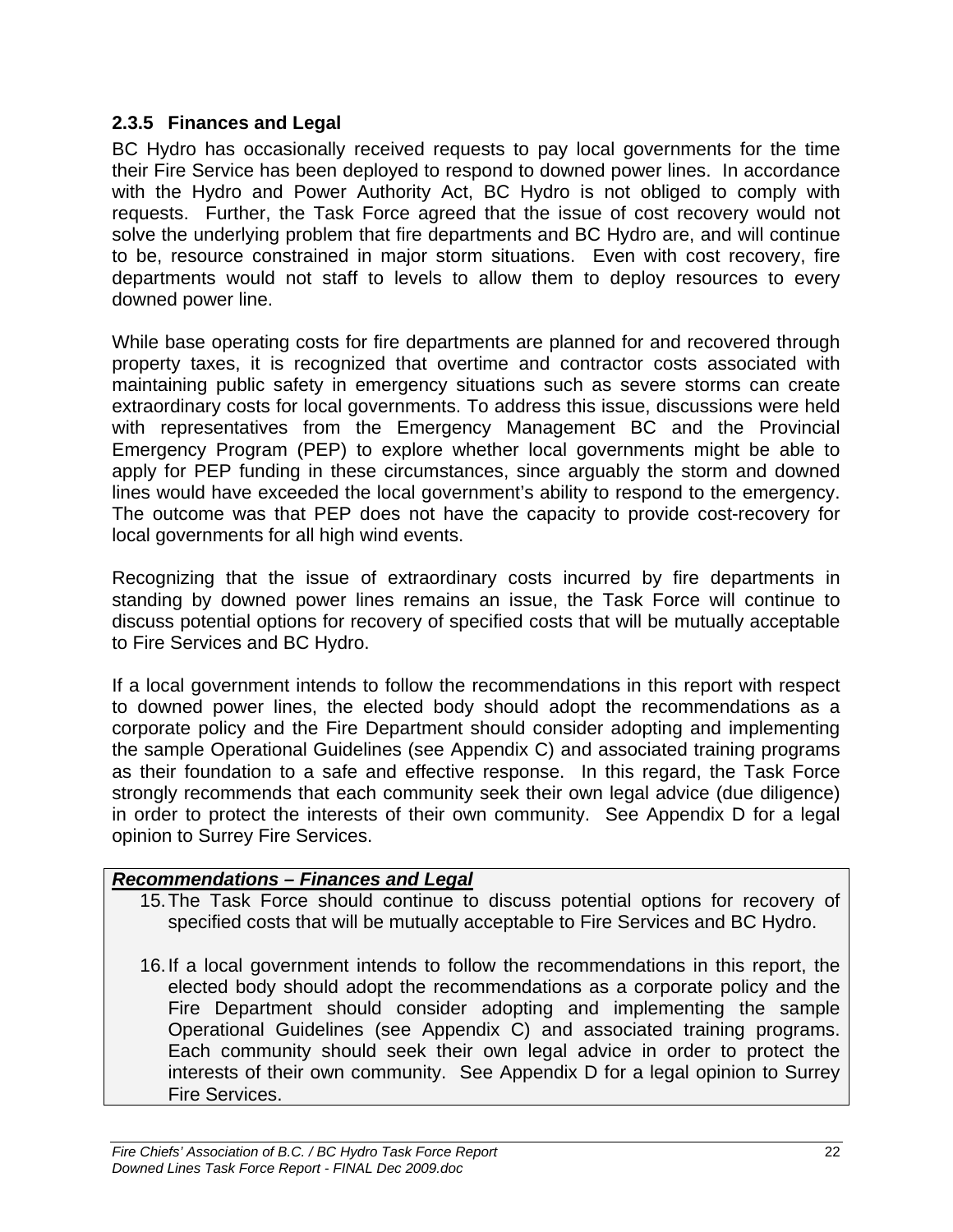# **\*\* BE SAFE – DON'T BECOME THE SECOND VICTIM \*\***

*Fire Chiefs' Association of B.C. / BC Hydro Task Force Report* 23 *Downed Lines Task Force Report - FINAL Dec 2009.doc*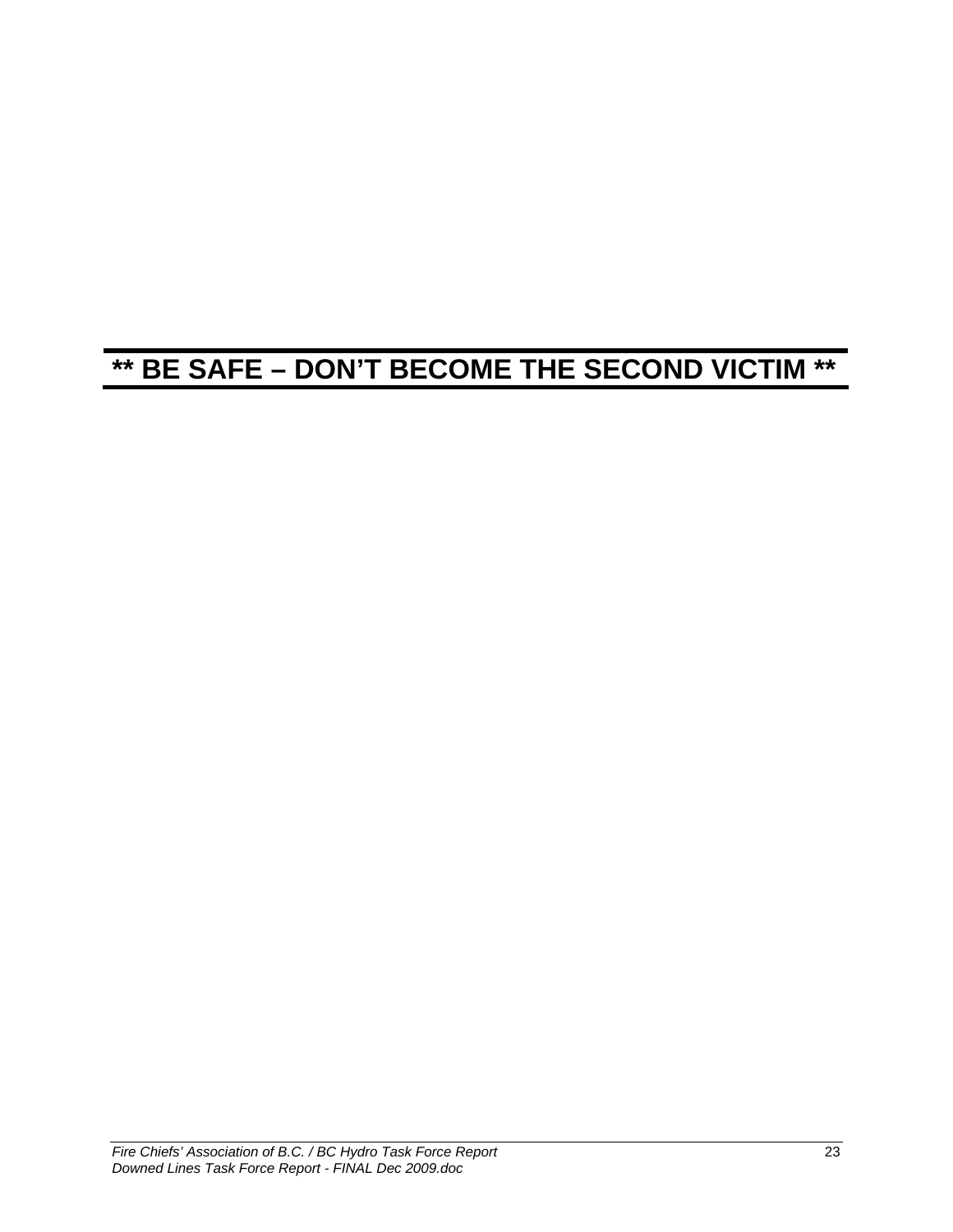## <span id="page-28-0"></span>**APPENDIX A - RESOURCE TRIAGE SIMULATION EXERCISE**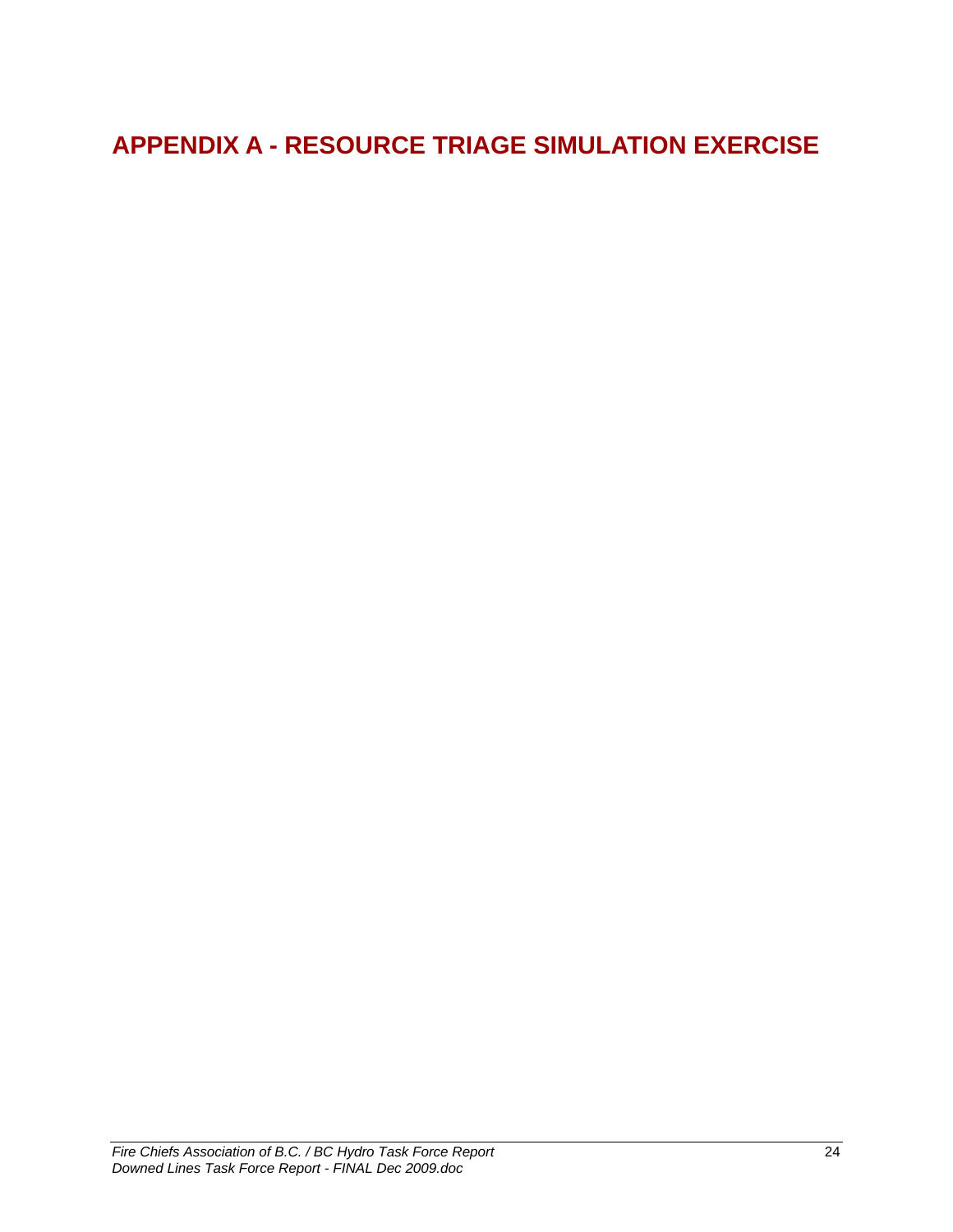### **DISCOVERY OF CALL CAPACITY AND TRIAGE RULES FOR ELECTRICAL EMERGENCIES, WIND STORMS AND OTHER HIGH CALL VOLUME EVENTS**

**PURPOSE:** The purpose of this exercise is to compare and contrast four policies for managing high call volume and determining how many calls can be managed until traditional Fire Department resources are depleted.

**Policy 1**: Maintain the existing number of Engines and Staff to manage high call volume.

**Policy 2:** Authorize the addition of two Engine Companies to supplement the existing fleet as a strategy to manage high call volume. This policy requires staff overtime and placing older spare apparatus into service.

**Policy 3**: No additional staff or apparatus are added at this time. However, Fire Officers are authorized to leave the current electrical emergency scene to attend the next emergency call if certain conditions are met. First, the Fire personnel have placed visual and other barriers on all sides of the incident and the public is warned of the possible electrical danger. Second, the electrical emergency has been assessed as having a lower probability of danger to the public. Third, an emergency call of higher priority (risk to life safety) is received. Fire Officers are not authorized to leave an electrical emergency where a wire is known to be energized (i.e. Arcing, on fire) in high traffic areas (e.g. traffic intersections, schoolyards, etc.), a wire is down across a remote road that leads to an essential service (e.g. hospitals, etc.) or any line lying atop a car with an occupant inside.

**Policy 4:** The fourth and last policy examines a combination of the first and second policies whereby additional Fire Department resources are added and Fire Officers are authorized to leave the scene for the next emergency once the scene is protected and the risk has been assessed as a lower priority. While another policy might be developed for the deployment of non-traditional responders like Bylaws Officers or Public Works Staff, this option is similar to Policy 2. For now, however, this exercise looks at the deployment of traditional Fire Department resources only.

**RESOURCE CARDS:** Resources cards may be found in this package and represent the apparatus and personnel available to respond to emergencies. These are printed in RED to identify them as Fire Department resources. Cut the cards out and set them aside.

**CALL CARDS:** Call cards are printed in WHITE and represent all kinds of calls that a department might experience during a high wind event. Cut the cards out, shuffle them and randomly display one card at a time. Imagine that this is the random sequence that calls begin to arrive during a major storm event and the information is the best "at-thattime information" from callers and other emergency services. Arrange the call cards so that you will not be able to see the nature of the next call until each card is revealed.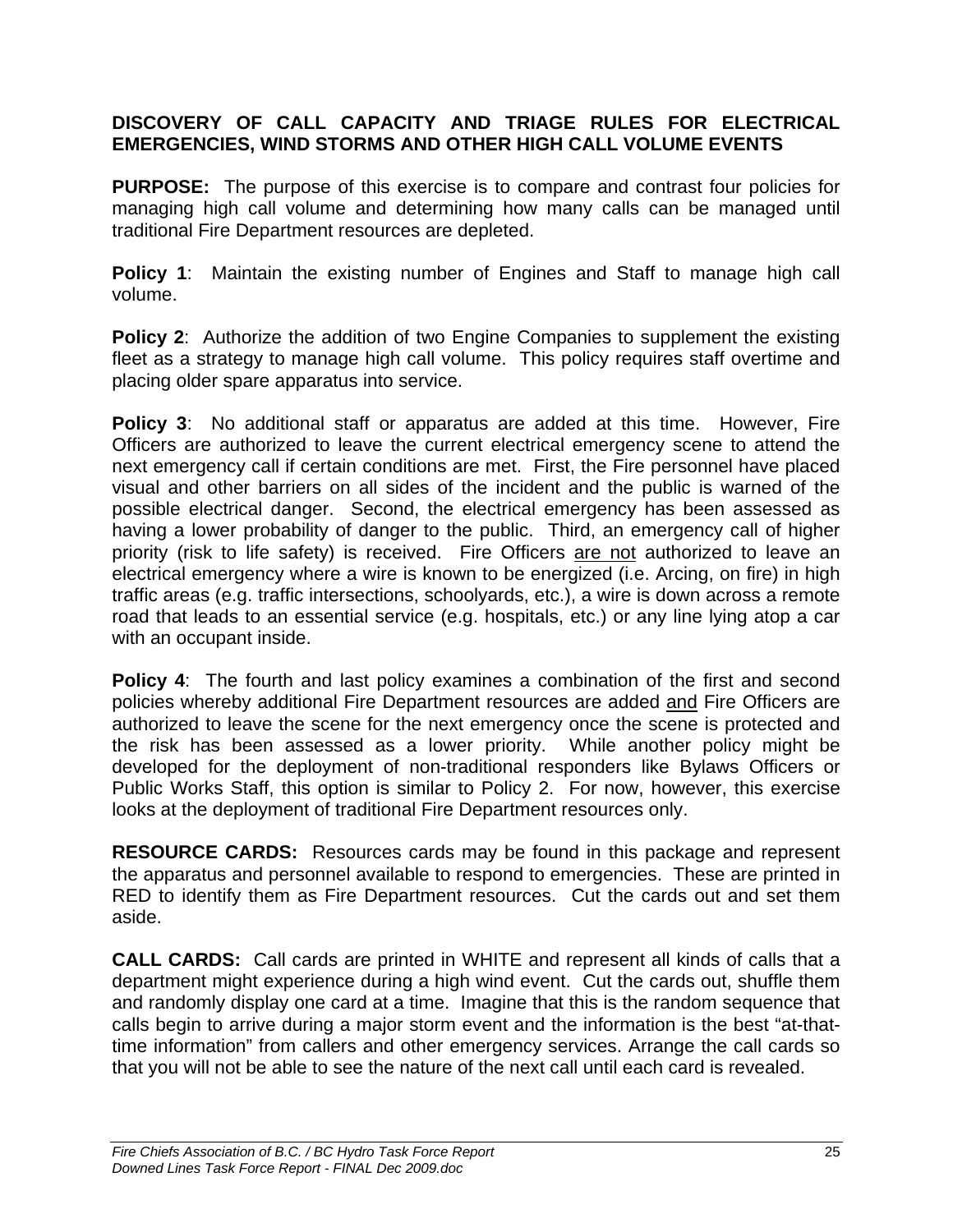**ASSIGN FIRE DEPARTMENT RESOURCES:** Given the nature of the call, assign the appropriate Fire Department resource(s) to the call cards until there are no more resources to assign. Under this policy (Policy 1), Fire Department resources are assigned as the calls are received and the apparatus are committed "On Scene" and are not available for re-assignment. Count the number of calls that the Fire Department was able to manage and record this number in the space provided on the Policy Chart under Policy 1.

Now, test the effect of adding additional resources. Add Resource Cards Engine 1-2 and Engine 2-2 to the deck. Re-shuffle the call cards and begin assigning resources as before. Under this policy (Policy 2), Fire Department resources are assigned as the calls are received and the apparatus are committed "On Scene" and are not available for re-assignment. Count the number of calls that the Fire Department was able to manage given two additional engines and record the number of calls attended in the space provided on the Policy Chart under Policy 2.

For Policy 3, Fire Officers are permitted to leave the scene if the scene has been given a lower priority, the scene has been protected with warning devices/barrier tape and a call of greater priority is received. Under this policy, Fire Department resources must remain on scene for any Priority 1 call where there is a higher risk and threat to life. Remove the additional resource cards Engine 1-2 and Engine 2-2. Re-shuffle the call cards and begin assigning resources as before. Assigned resources may leave any Priority 2 or 3 call for a higher priority call. Structural fires and life threatening medical emergencies will be considered Priority 1 calls. Consult the chart below for guidance in assigning priorities to electrical emergencies. Count the number of calls that the Fire Department was able to manage given this change in policy and record the number of calls attended in the space provided on the Policy Chart under Policy 3.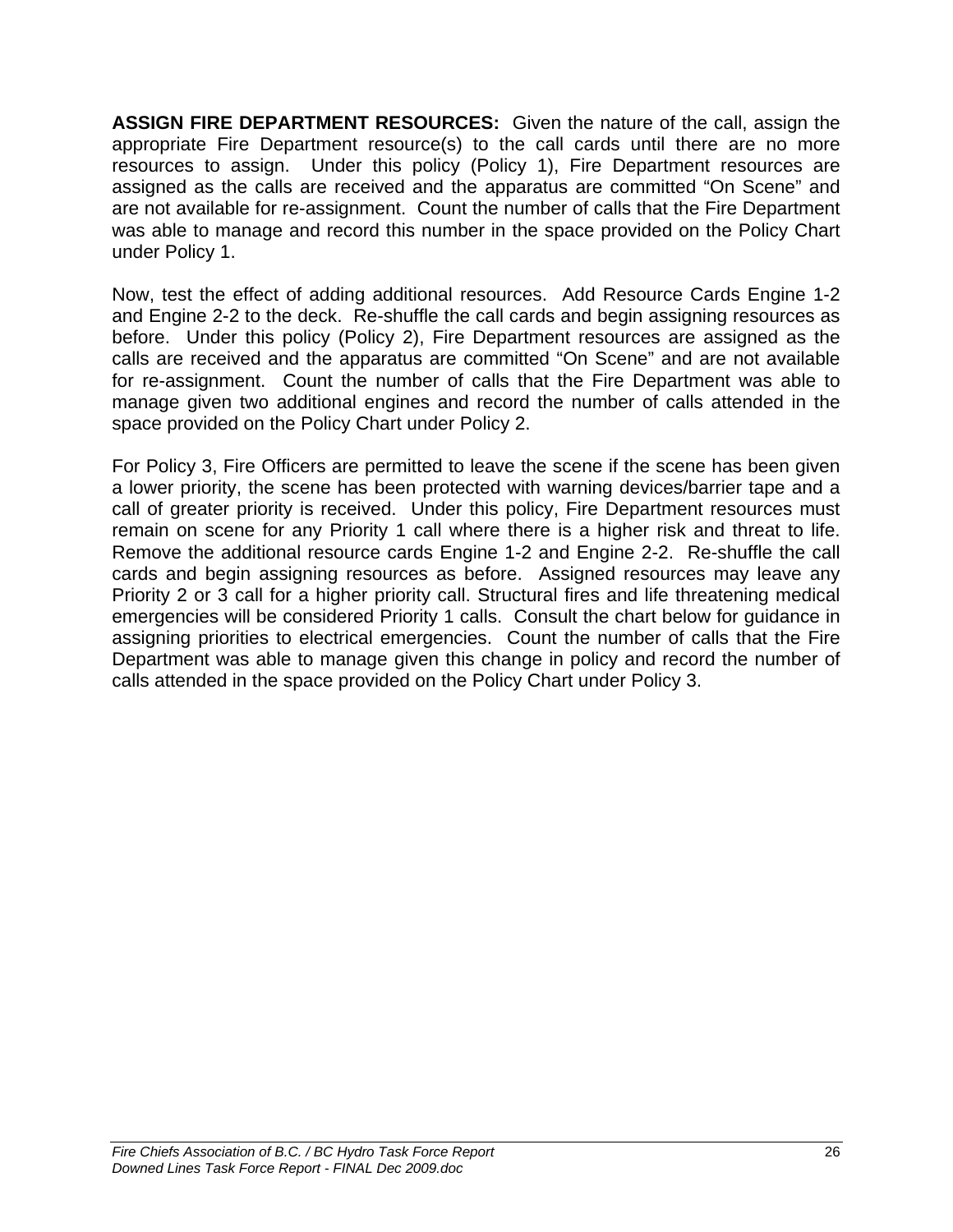### **PRIORITY CHART**

| <b>PRIORITY</b> | <b>DESCRIPTION</b>                                                                                                                                                                                                                                                                                                                                                                                                                                                                                                       |  |  |  |
|-----------------|--------------------------------------------------------------------------------------------------------------------------------------------------------------------------------------------------------------------------------------------------------------------------------------------------------------------------------------------------------------------------------------------------------------------------------------------------------------------------------------------------------------------------|--|--|--|
|                 | • A wire known to be energized (i.e. arcing, on fire) in high traffic<br>areas (e.g. traffic intersections, school yards, etc.)<br>A wire down across a remote road that leads to an essential<br>service (e.g. hospitals, etc.)<br>Any line lying atop a car with an occupant inside.                                                                                                                                                                                                                                   |  |  |  |
| 2               | A wire down on a grass lawn (low traffic) in an urban<br>neighbourhood<br>A downed power line in a less populated area with a high<br>potential for indirect consequences because the line is likely<br>energized (e.g. it may initiate a forest fire, etc.)<br>• A wire down in an intersection of a highly populated area, no<br>outages are reported, the line appears to be telephone or cable<br>service and determined to not likely be a power line by authorized<br>B.C. Hydro personnel or suitable equivalent. |  |  |  |
|                 | Wire down in a quiet residential area, low on the utility pole, no<br>outages reported in the area and not likely to be a power line.<br>Wire down on the side of a remote road with little traffic.                                                                                                                                                                                                                                                                                                                     |  |  |  |

Policy 4 is similar to Policy 3. However, additional resources have been added. Place the additional resource cards for Engine 1-2 and Engine 2-2 into the resource card deck. Re-shuffle the call cards and begin assigning resources as before. Assigned resources may leave any Priority 2 or 3 call for a higher priority call. Structural fires and life threatening medical emergencies will be considered Priority 1 calls. Count the number of calls that the Fire Department was able to manage given this change in policy and record the number of calls attended in the space provided on the Policy Chart under Policy 4.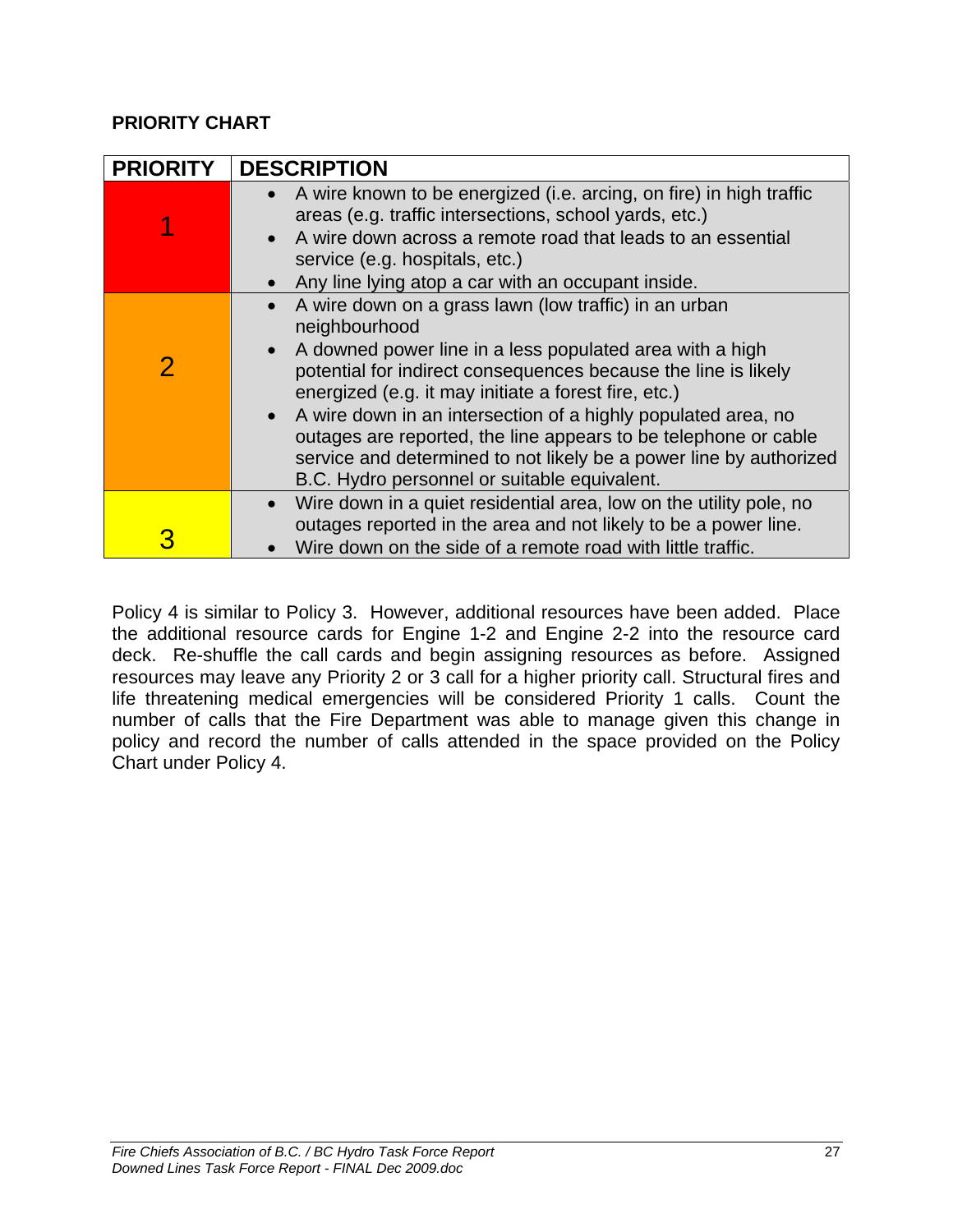## **COMPLETE THE POLICY CHART**

| <b>POLICY CHART</b>                                                                                                                                                                                                                            | NUMBER OF CALLS ATTENDED<br><b>RESOURCES</b><br><b>BEFORE</b><br><b>ARF</b><br>DEPLETED UNDER THE EXISTING<br><b>POLICY</b> |  |  |
|------------------------------------------------------------------------------------------------------------------------------------------------------------------------------------------------------------------------------------------------|-----------------------------------------------------------------------------------------------------------------------------|--|--|
| <b>1.</b> Maintain the existing number of<br><b>Engines and Staff</b>                                                                                                                                                                          | Number of Attended Calls before<br>resources depleted _____                                                                 |  |  |
| 2. Add two additional Engines and<br>Staff to the existing fleet to manage<br>high call volume.                                                                                                                                                | ► Number of Attended Calls before<br>resources depleted _________.                                                          |  |  |
| 3. Maintain the existing number of<br>Engines and Staff BUT change the<br>policy to allow Fire Officers to protect<br>the scene and leave current Priority<br>2 and 3 calls if the next emergency is<br>of higher priority.                    | Number of Attended Calls before<br>resources depleted _________.                                                            |  |  |
| 4. Add two additional Engines and<br>Staff to the existing fleet <b>AND</b><br>change the policy to allow Fire<br>Officers to protect the scene and<br>leave current Priority 2 and 3 calls if<br>the next emergency is of higher<br>priority. | Number of Attended Calls before<br>resources depleted ________.                                                             |  |  |

## **ASSSESSMENT OF RESULTS**

Re-shuffle the "Call Cards" and assign "Resource Cards" several times. Record your "Number of Attended Calls" each time. What is your assessment of Policy 1, Policy 2, Policy 3 and Policy 4 in terms of effectiveness (Getting the job done) and efficiency (Cost)? Which Policy seems to be most Cost Effective (Getting the job done at the least cost)?

Try this experiment several times. Why does the number of managed calls change each time? The number of calls that can be managed changes because the outcome under each policy is strongly influenced by the type of call received and the order in which it is received.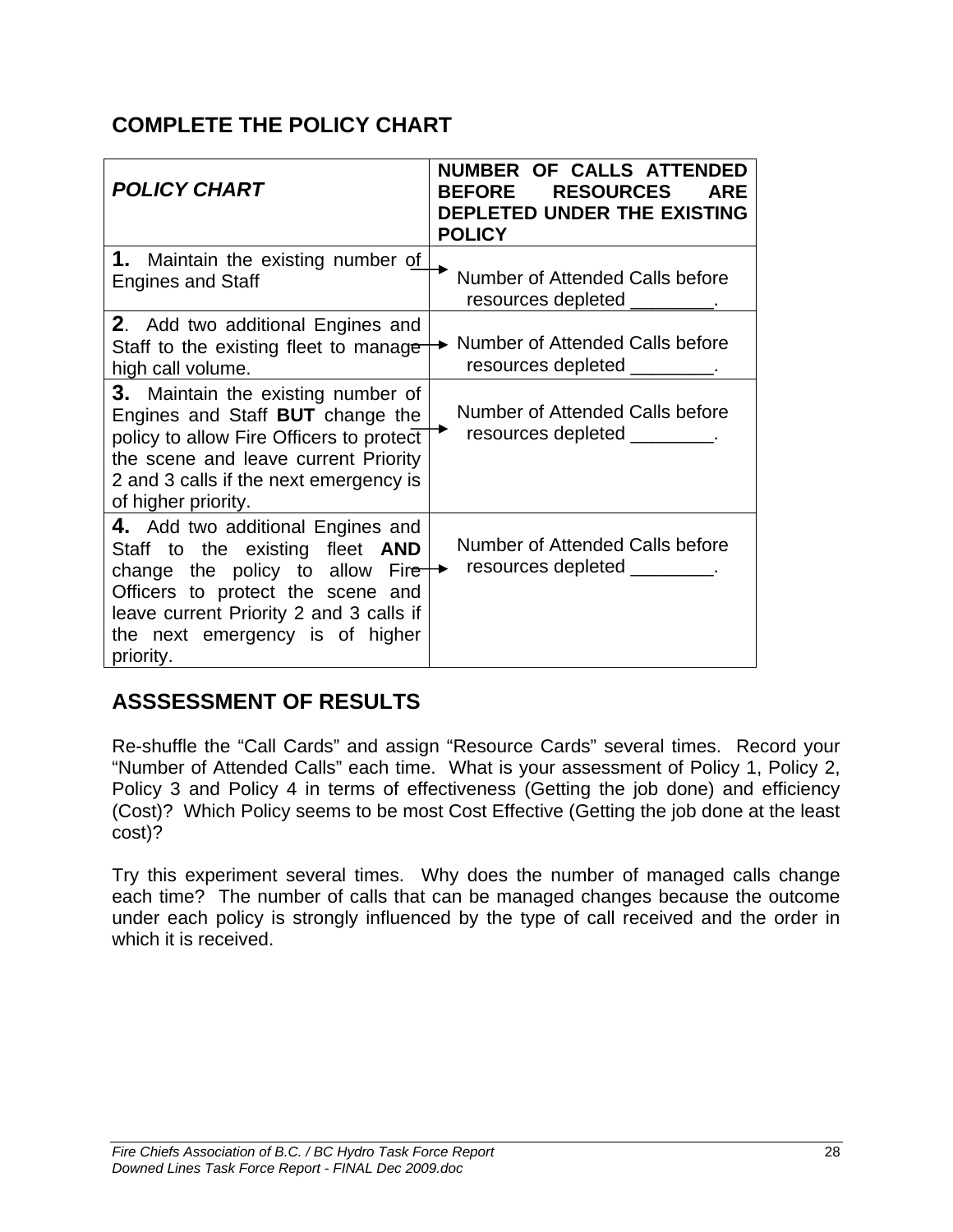## **ASSESSMENT OF RESULTS FOR YOUR FIRE DEPARTMENT**

Re-shuffle the "Call Cards". This time, use "Resource cards" that are representative of your Fire Department. Under each policy, how many calls can be attended before your resources are depleted?

## **CALL CARDS**

| Wire arcing and<br>flashing in a tree                               | Sound of a very<br>loud explosion<br>lights went out in<br>the house                           |
|---------------------------------------------------------------------|------------------------------------------------------------------------------------------------|
| Kiosk is smoking                                                    | Car is on top of an<br>electrical kiosk -<br>persons inside                                    |
| <b>Electrical</b><br>transformer on the<br>power pole is on<br>fire | Tree is leaning on<br>the power lines $-$<br>wires look like they<br>are going to come<br>down |
| <b>Hedges and Tree</b><br>right next to my<br>house are on fire     | A Tree has<br>collapsed on the<br>house and my<br>husband is trapped<br>in the kitchen         |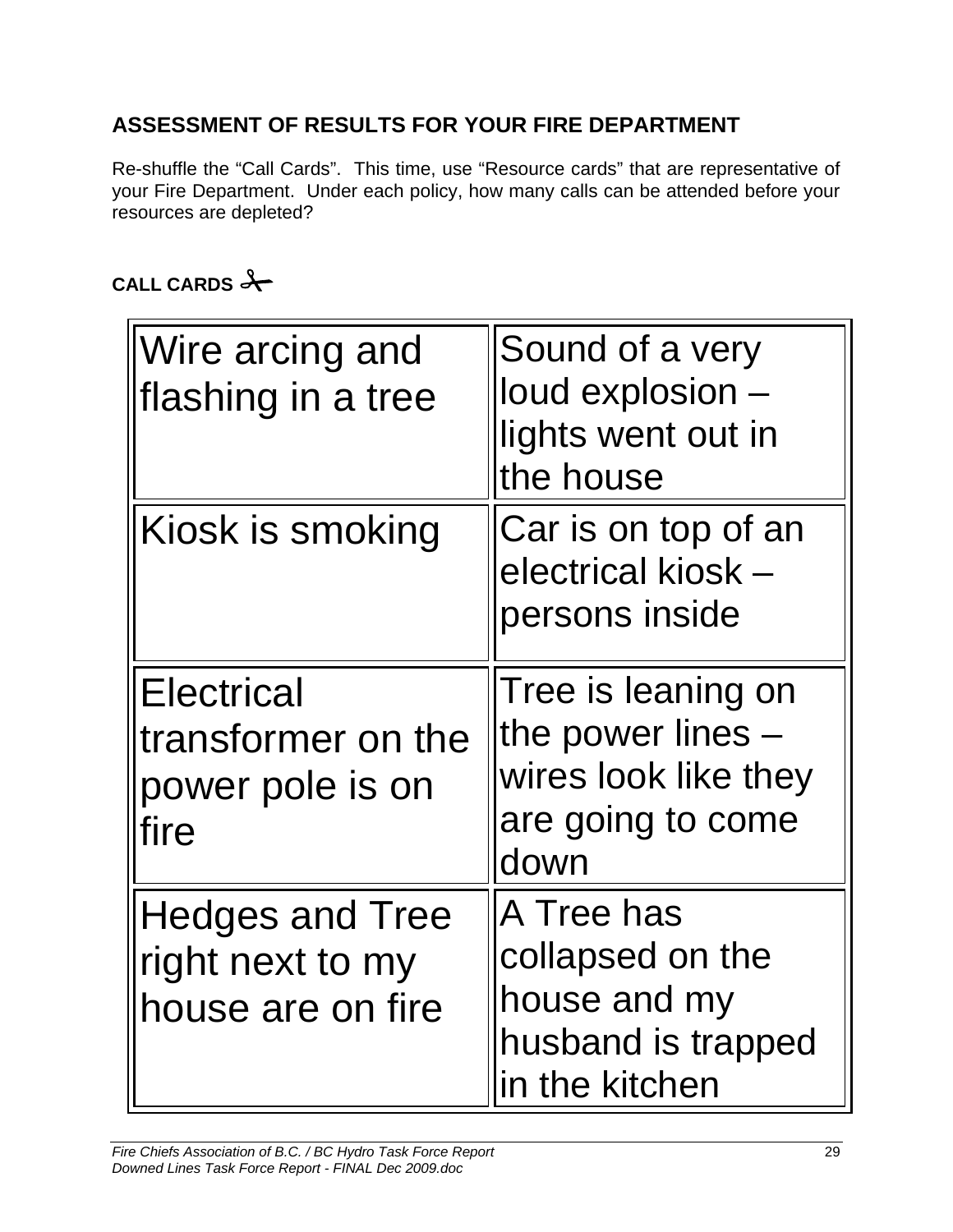| A Tree has come<br>down on the<br>Jones' house -<br>not known if they<br>are home      | A tree is across<br>the road to the<br>hospital                                                                                                       |
|----------------------------------------------------------------------------------------|-------------------------------------------------------------------------------------------------------------------------------------------------------|
| Tree is on top of<br>$a car -$<br>occupants inside<br>Wire is lying<br>across the road | Tree is on top of<br>$a car -$<br>occupants<br>unknown<br>Tree fell in the<br>back yard and<br>pulled the wires<br>out of the house -<br>power is out |
| Wires down on<br>grass and<br>smoking                                                  | Vehicle and<br>occupants are<br>caught between<br>two wires on a<br>roadway                                                                           |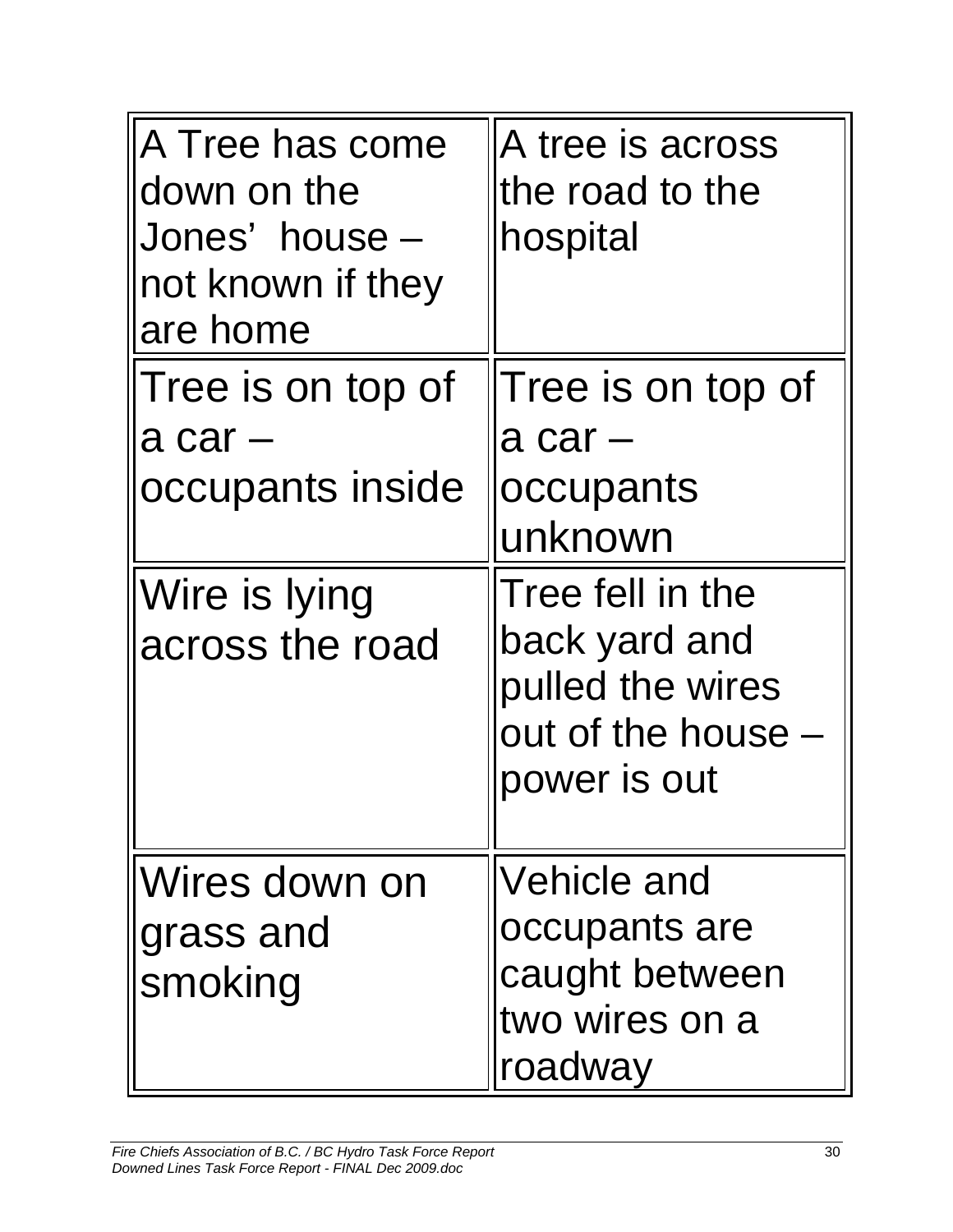| Vehicle into power<br>pole – occupants<br>inside – Fire Reports<br>primary wire is off the<br>insulator and resting<br>on the cross bar | Wires down and<br>across a chain<br>link fence                 |
|-----------------------------------------------------------------------------------------------------------------------------------------|----------------------------------------------------------------|
| <b>Brush fire under</b><br>a ROW (Right of<br>Way)                                                                                      | Person is down<br>and<br>unresponsive in<br>proximity to wires |
| 2 car MVA -<br>injuries – rescue                                                                                                        | Intersection<br>Lights are                                     |
| People trapped in<br>an Elevator                                                                                                        | Roof has blown<br>off a 3 storey<br>apartment                  |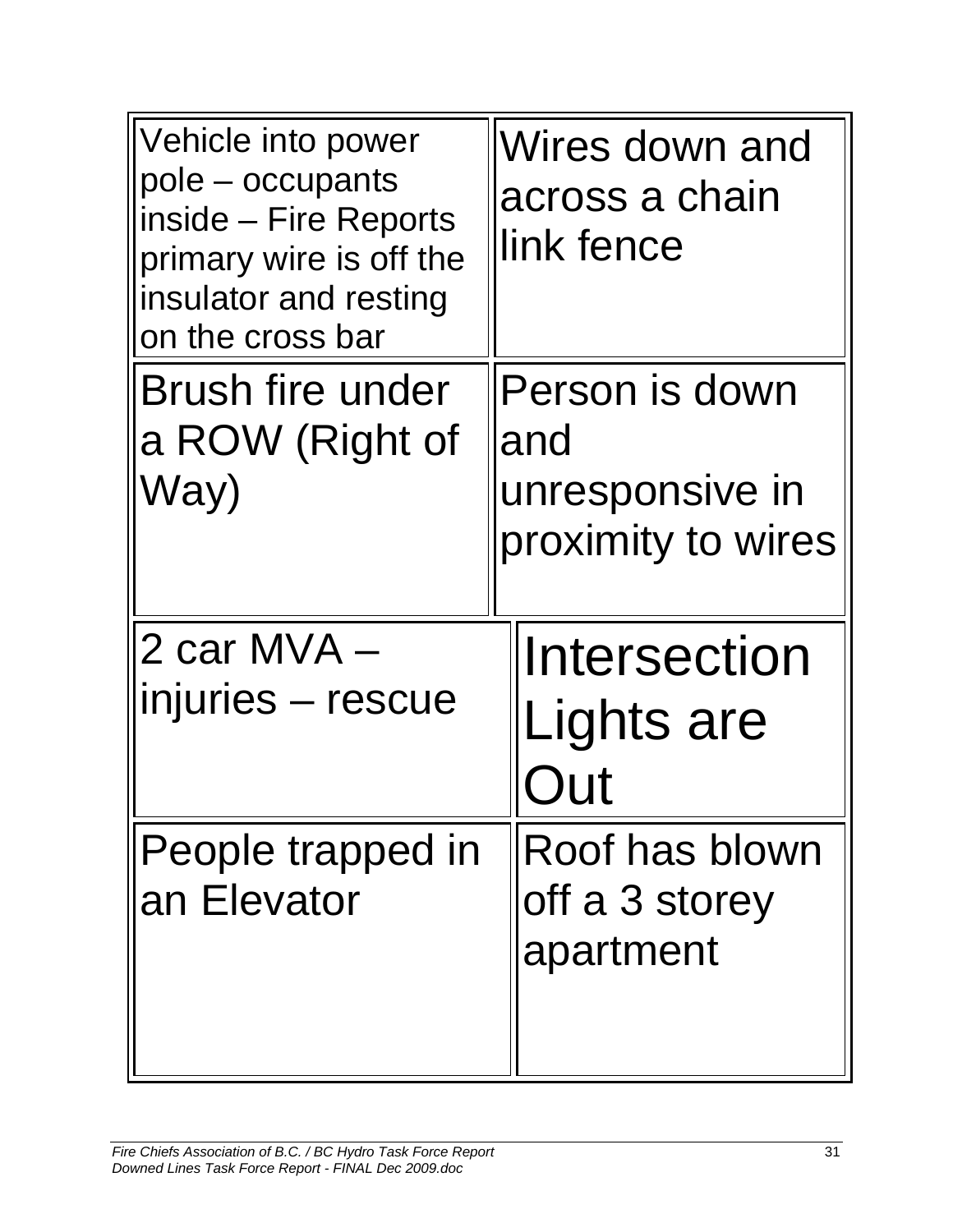| <b>Alarms Ringing at</b><br>a Care Facility                                           | <b>Residential</b><br><b>Alarms</b><br>Ringing      |
|---------------------------------------------------------------------------------------|-----------------------------------------------------|
| <b>Medical Assist for</b><br>laceration/bleeding                                      | <b>Medical</b><br>assist for a<br>cardiac<br>arrest |
| Three different<br>families have<br>arrived at the Fire<br><b>Station for shelter</b> | <b>Engine X</b><br>cannot<br>refuel – no<br>power   |
| <b>Smell of electrical</b><br>Wires burning in<br>the house                           | Fire in a<br>residence                              |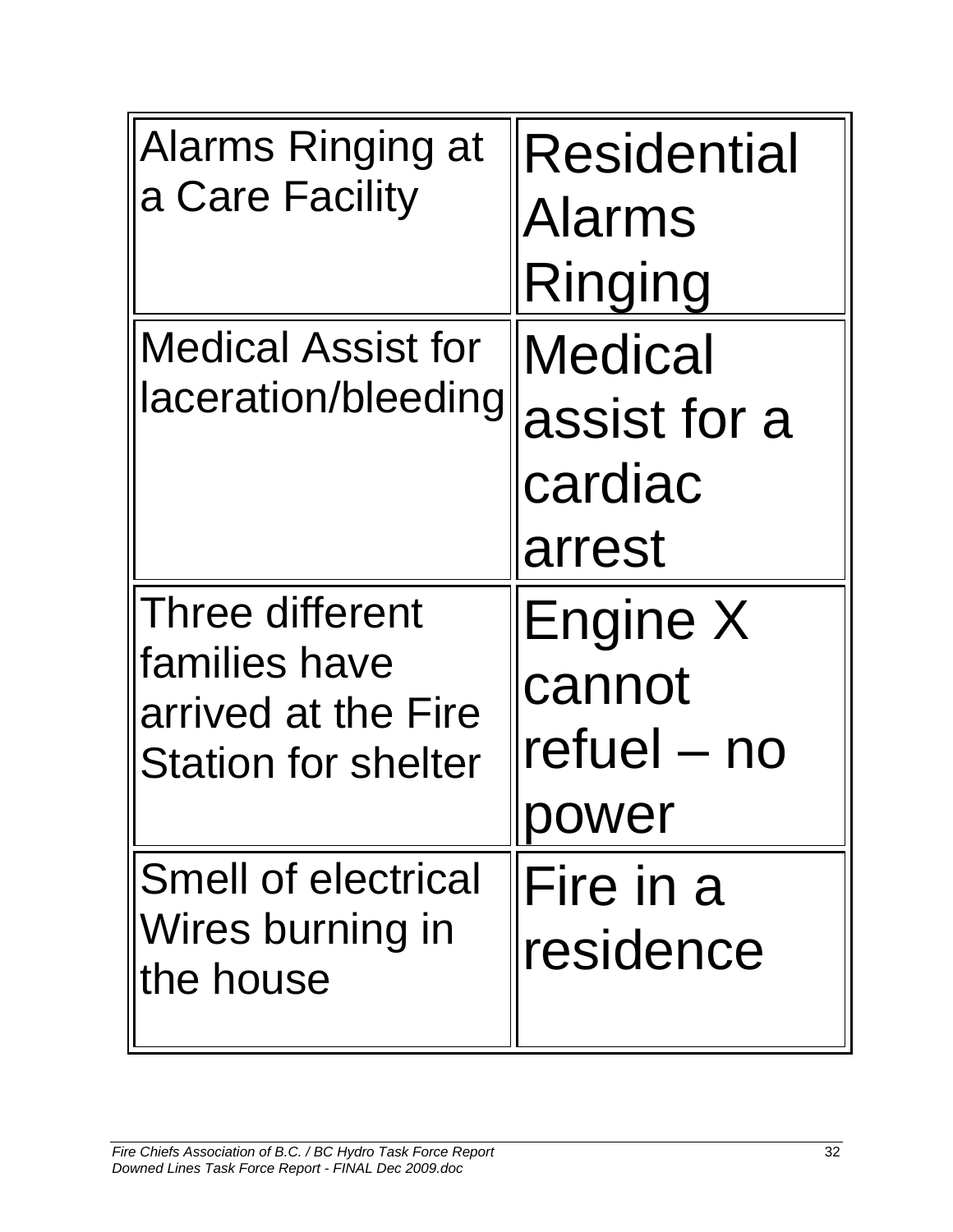| <b>Infant Not</b><br><b>Breathing</b><br><b>First Responder</b><br><b>Call: Sick Person</b> | <b>Alarms</b><br>ringing<br>Condo<br>Complex<br>Car stalled on a<br><b>Flooded Road:</b><br>Person on Roof |
|---------------------------------------------------------------------------------------------|------------------------------------------------------------------------------------------------------------|
| The caller's<br>basement is filling<br>up with water                                        |                                                                                                            |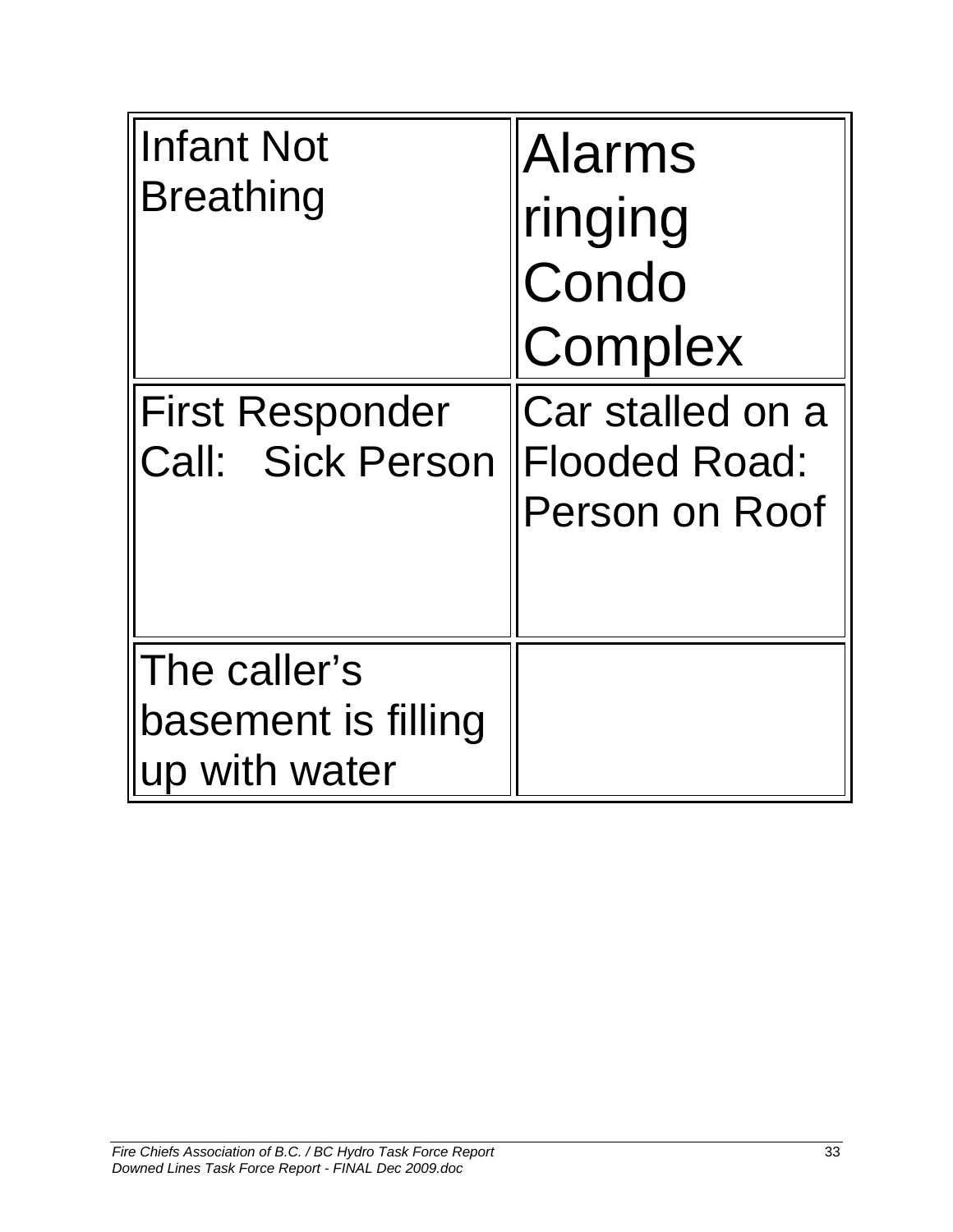| RESOURCE CARDS $\rightarrow$ |
|------------------------------|
|                              |

| <b>ENGINE 1</b>                 | <b>RESCUE 1</b>                 |
|---------------------------------|---------------------------------|
| <b>ENGINE 2</b>                 | <b>ENGINE 3</b>                 |
| <b>ENGINE 4</b>                 | <b>CHIEF1</b>                   |
| ADDITIONAL<br><b>ENGINE 1-2</b> | ADDITIONAL<br><b>ENGINE 2-2</b> |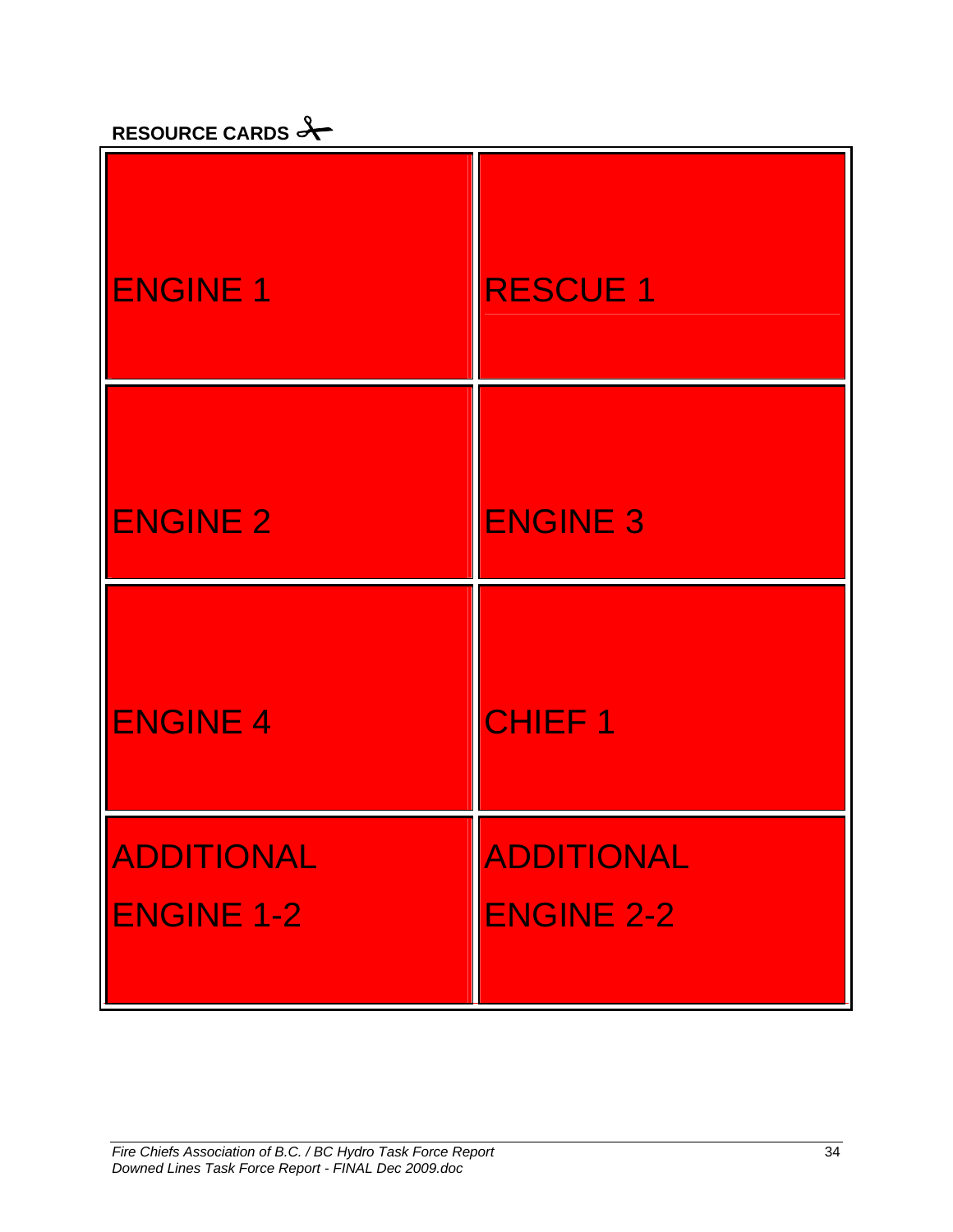## <span id="page-39-0"></span> **APPENDIX B - BARRIER TAPE SAMPLE**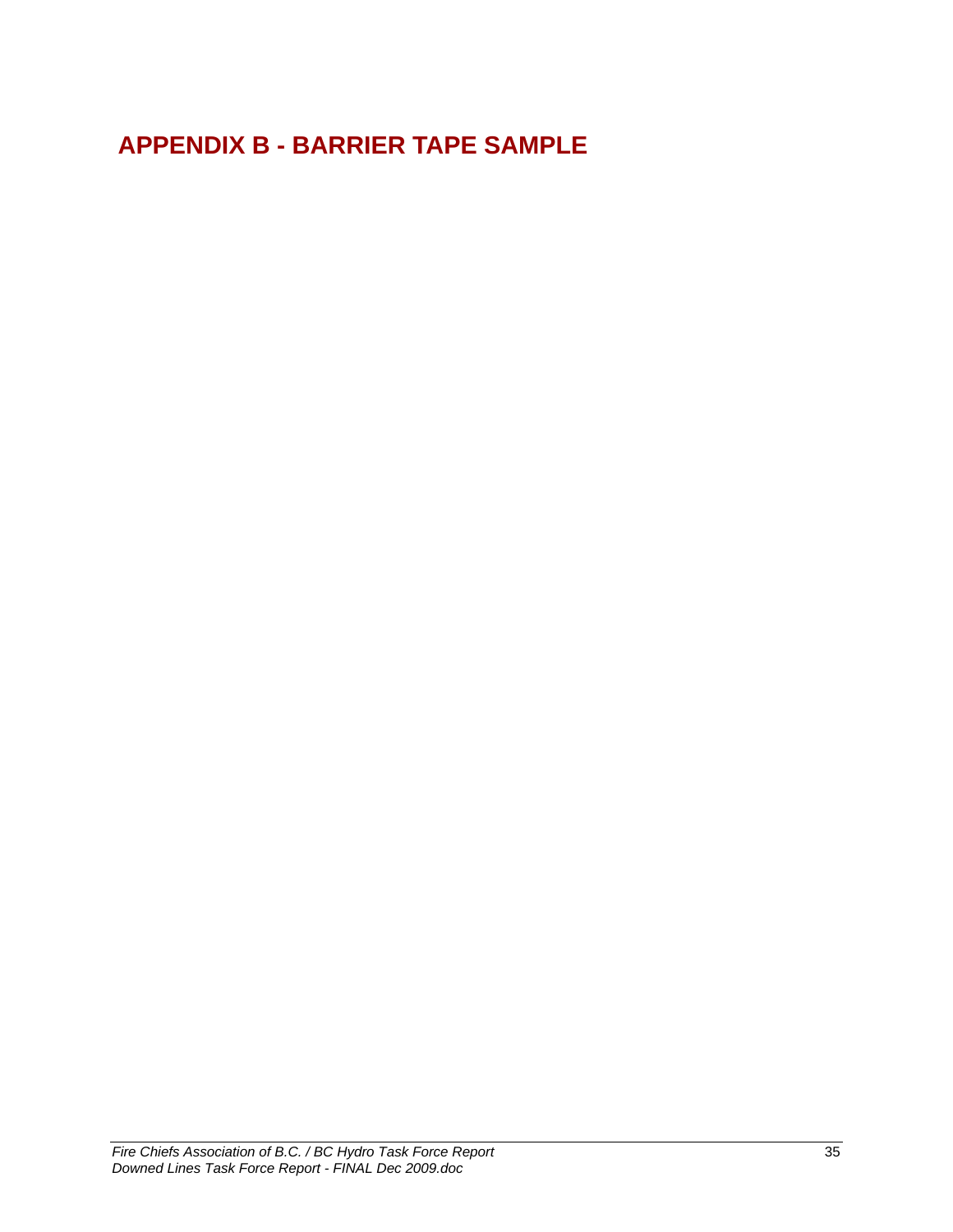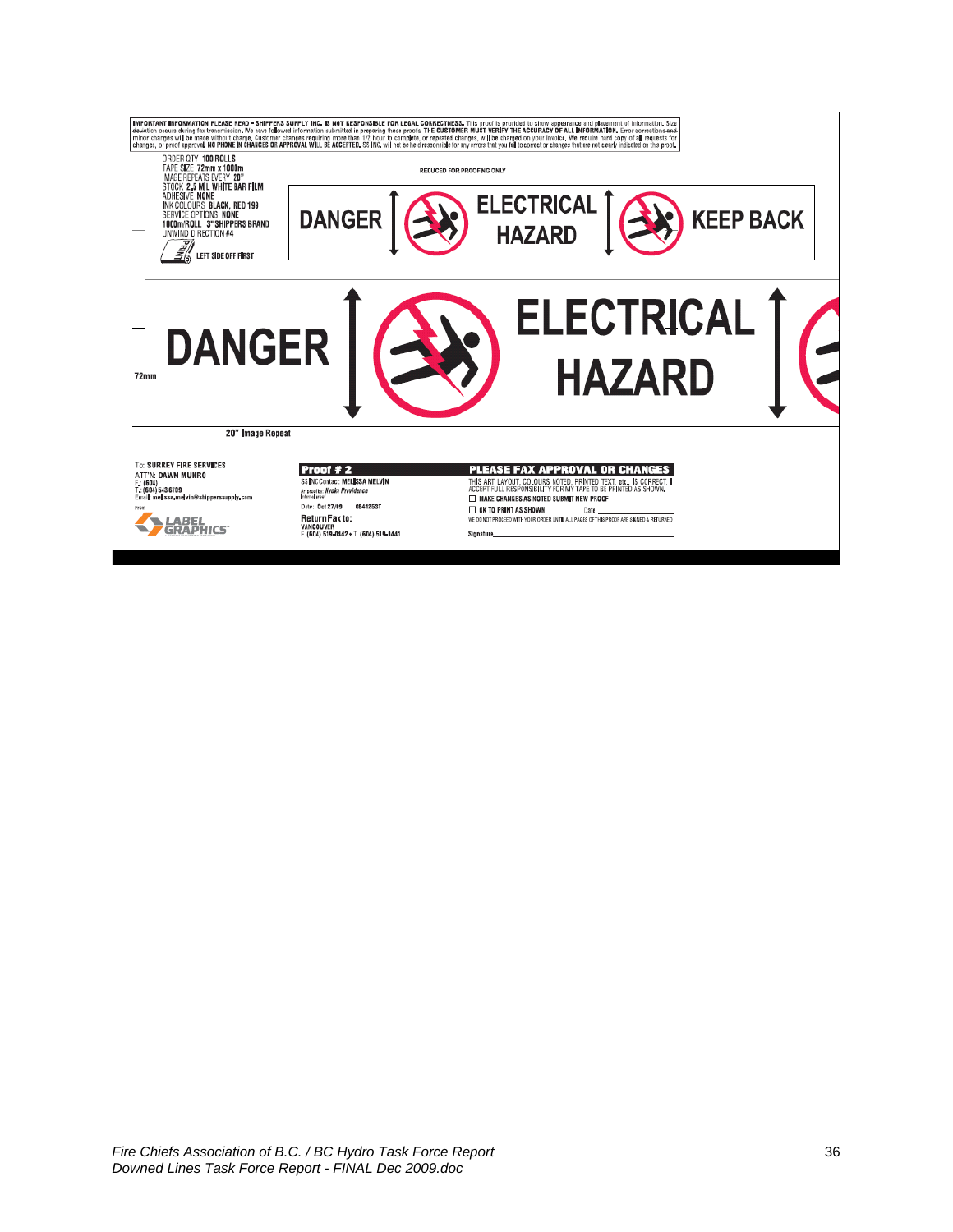## <span id="page-41-0"></span>**APPENDIX C - SAMPLE FIRE DEPARTMENT OPERATIONAL GUIDELINES**

**Electrical Emergencies Involving Downed Lines** 

**and** 

**Managing High Demand For Emergency Services With Downed Lines**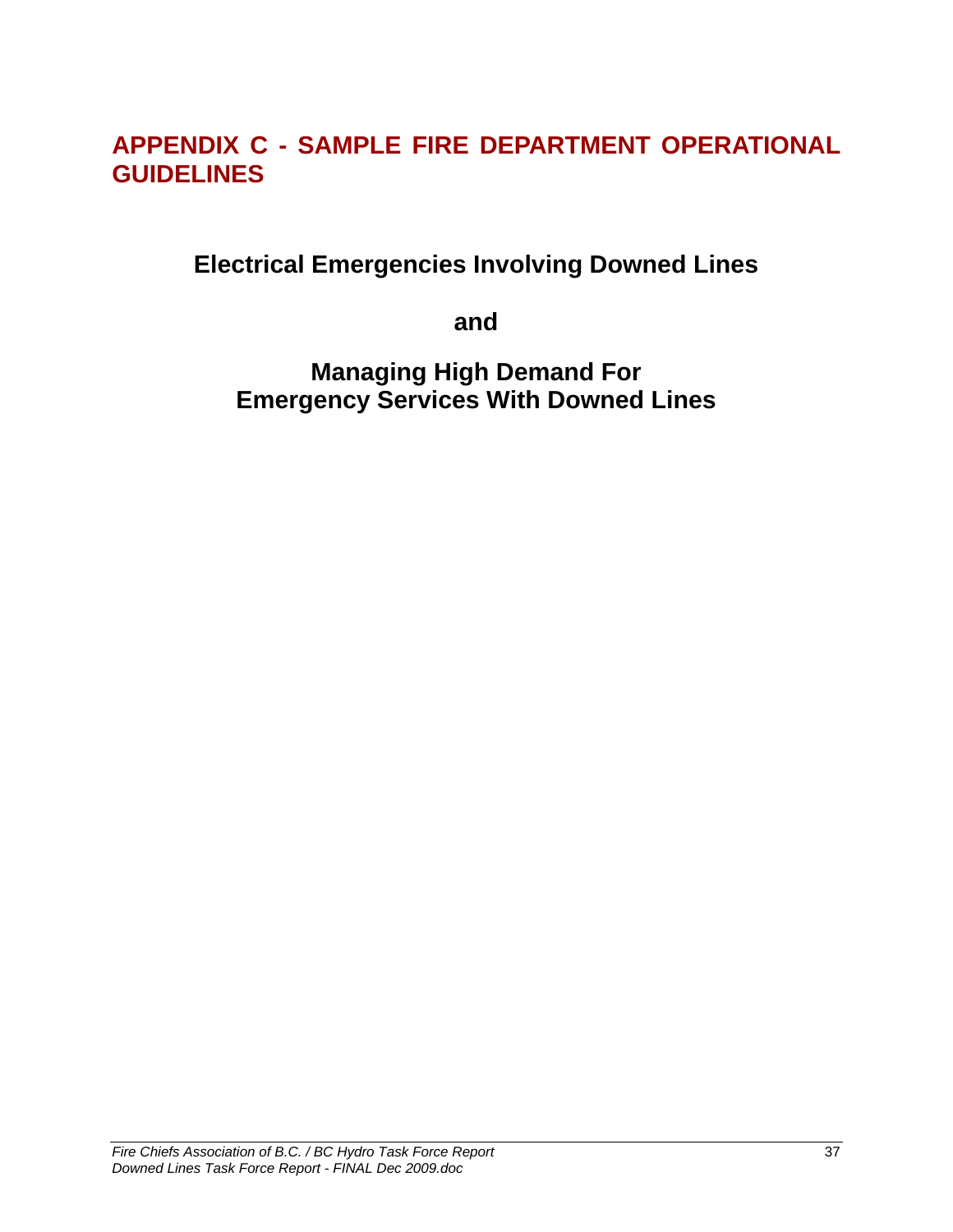#### **FIRE SERVICE OPERATIONAL GUIDELINE**

|                                                                | $O.G. \#$  | Page $x$ of $y$ |
|----------------------------------------------------------------|------------|-----------------|
| <b>Electrical Emergencies</b><br><b>Involving Downed Lines</b> | Eff. DRAFT | Init. of $FC$   |

**PURPOSE:** To identify safe distances and procedures for responders to secure the scene of electrical emergencies involving downed wires.

**SCOPE**:All Fire Department Personnel.

**POLICY:** Fire Service personnel shall not approach a scene closer than the specified distance (minimum 10 m  $(33 \text{ ft})$  or one span) where it is suspected that the area is energized until it is confirmed face-to-face by a qualified utility representative that the downed wire is de-energized and safe to approach.

#### **PROCEDURE:**

#### **WIRES DOWN, FELLING TREES, AND CARS INTO DISTRIBUTION POLES**

Wires down, the felling of trees (wind storms or human activity), natural tree growth into power lines or motor vehicle accidents involving distribution poles may result in the flow of electricity to the ground creating serious step and touch potential hazards. Emergency Responders must take the necessary steps to prevent themselves or others from becoming part of the circuit. Live wires may not spark or give any indication that they are live. Always assume the lines are live until confirmed as de-energized and safe to approach by a utility representative.

Park well clear and block traffic. Maintain safe distances (as measured from the point of contact of the downed wire) and based on the number of insulators (bells) or the pole/structure design. The majority of incidents will likely involving voltages below 60 kV (distribution voltage) and 10m (33 ft) is the distance that is appropriate. However, if pole/structures such as those below, or the number of insulator 'bells' are above 4, then transmission voltage is present and greater distance is required to ensure safety.

At night, use illumination to ensure that the apparatus is not near downed wires or under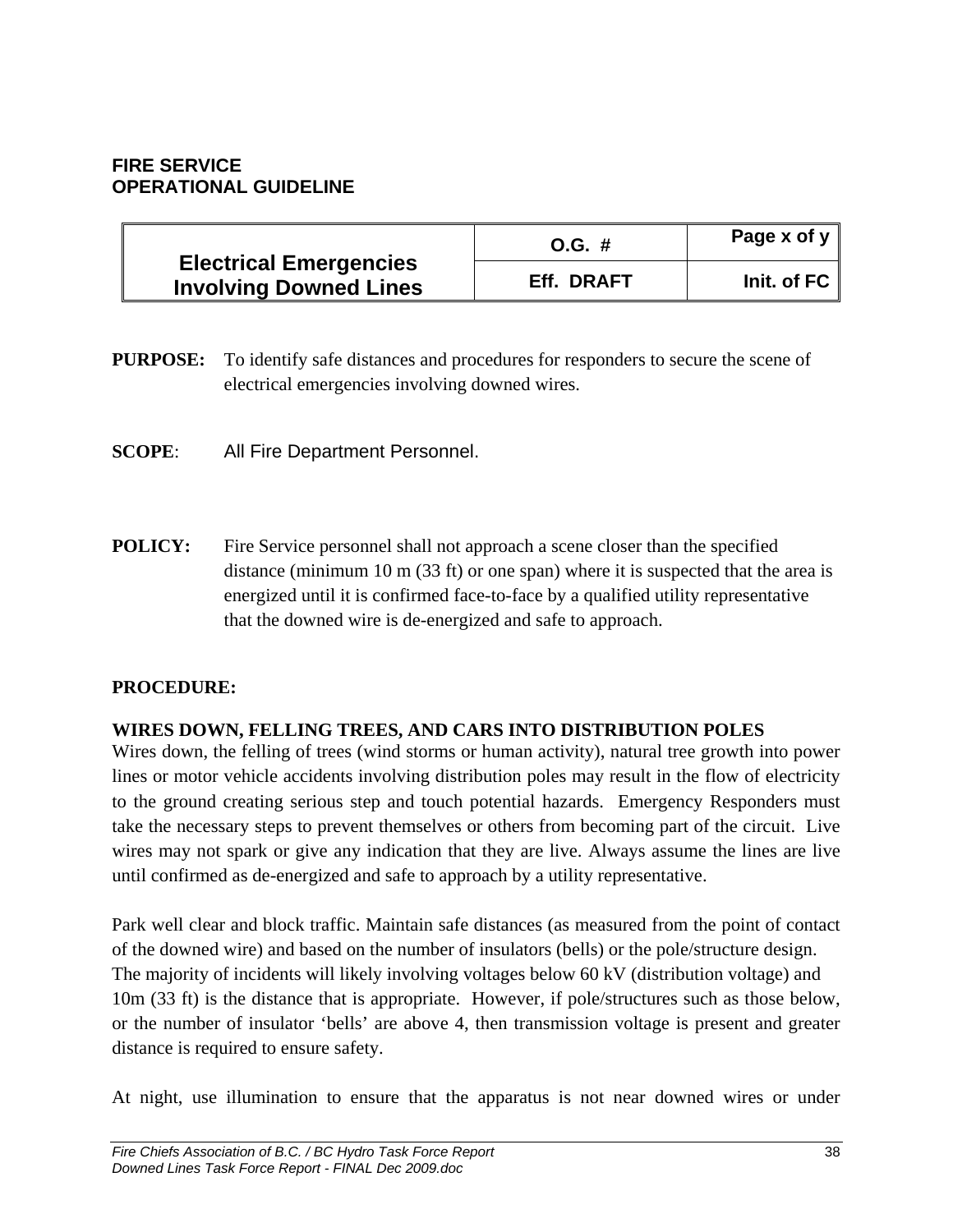suspended wires before stepping out of the apparatus. Determine if wires have fallen from insulators onto cross arms or to the ground. If wires are in contact with a fence, consider the entire fence and area energized. Be aware of leaning or broken poles or line sag.

| <b>INSULATORS</b>        | <b>VOLTAGE</b>    | APPROPRIATE DISTANCE |
|--------------------------|-------------------|----------------------|
| 1-4 insulators (4 bells) | $4-60$ kv         | 10m (33ft)           |
| 7 insulators 7(bells)    | 138kv             | 10m (33ft)           |
| 12-14 insulators(bells)  | 230kv             | 15m(50 ft)           |
| 15 insulators (bells)    | 287ky             | 15m(50ft)            |
| 18 insulators (bells)    | $360$ kv          | 22m(72ft)            |
| 21-23 insulators(bells)  | 500 <sub>kv</sub> | 32m (108ft)          |

To determine safe distances, count the number of insulators ('bells'), and use this guideline:

If the Responder's vision is impaired by darkness or distance and the insulators (bells) cannot be counted, the design of the structure can be used as a guideline for determining safe distances.



Conduct size-up from a safe distance to determine the nature of the problem, locations of bystanders or victims (if any). If there is arcing, do not look directly at the arc flash as the ultraviolet radiation may cause serious, permanent eye damage. An outer circle check is conducted. This includes an upward visualization of power pole insulators and cross arms to determine if power lines have come in direct contact with the power pole. An inner circle check is conducted to eliminate the possibility of energy from an in-ground kiosk.

Warn and keep all persons away. Do not attempt to aid injured persons who may be in contact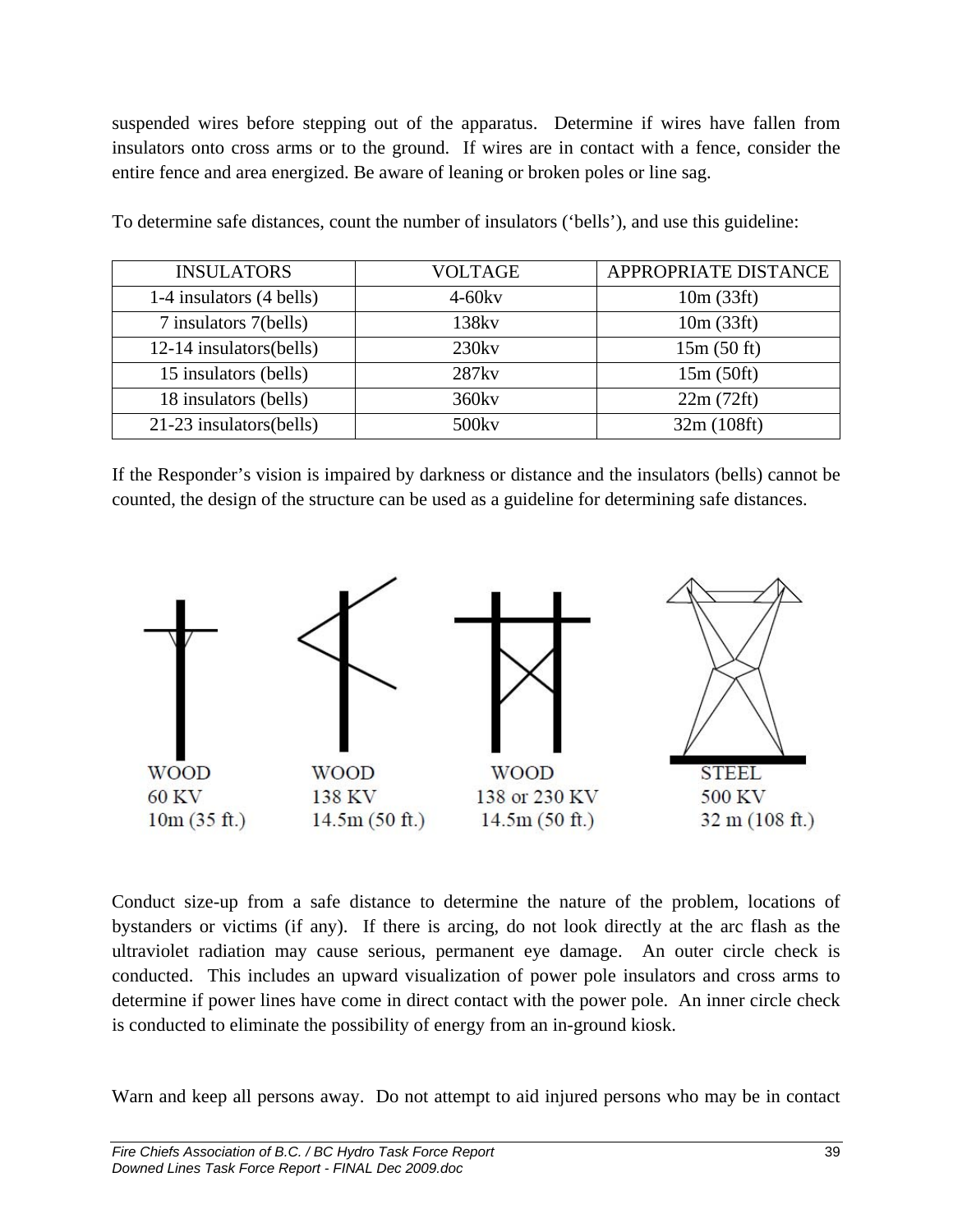with an energized source. Initiate measures to warn and prevent the public from entering a potentially energized area by deploying available resources, such as electrical warning barrier tape, traffic cones, and light sources, at the safe recommended distances on all sides of the incident as soon as is practical.

Request/confirm the attendance of a qualified utility representative, the Police (for traffic control as required), and the Ambulance Service (if victims are present).

If fire control is necessary:

- o Ensure a water pressure of no less that 100 psi (at the nozzle)
- o Ensure a fog pattern of no less than 30 degrees
- o Maintain the recommended distance (10 m (33ft) or higher for transmission lines)
- o Do not stand in pools of water/avoid wet ground
- o Do not use foam (this is an excellent conductor)

Persons in energized vehicles are told to remain inside their vehicles and if possible (person is capable and vehicle is roadworthy) to drive ahead or back out of the area. If emergency personnel suspect that they have become vulnerable to "step potential" (part of the electrical circuit – tingling in limbs, hair standing up), they are not to touch anyone or anything. Personnel should put both feet together and shuffle (ensuring one foot does not get ahead of the other) out of the area without falling forward or backward.

**Also See:** 'Electrical Safety for Fire Fighters 2009' – B.C. Hydro and Power Authority Op Guide Sample – Managing High Demand for Emergency Services with Downed Lines

|                         | This O.G. Replaces |
|-------------------------|--------------------|
| Signature of Fire Chief | Issued:            |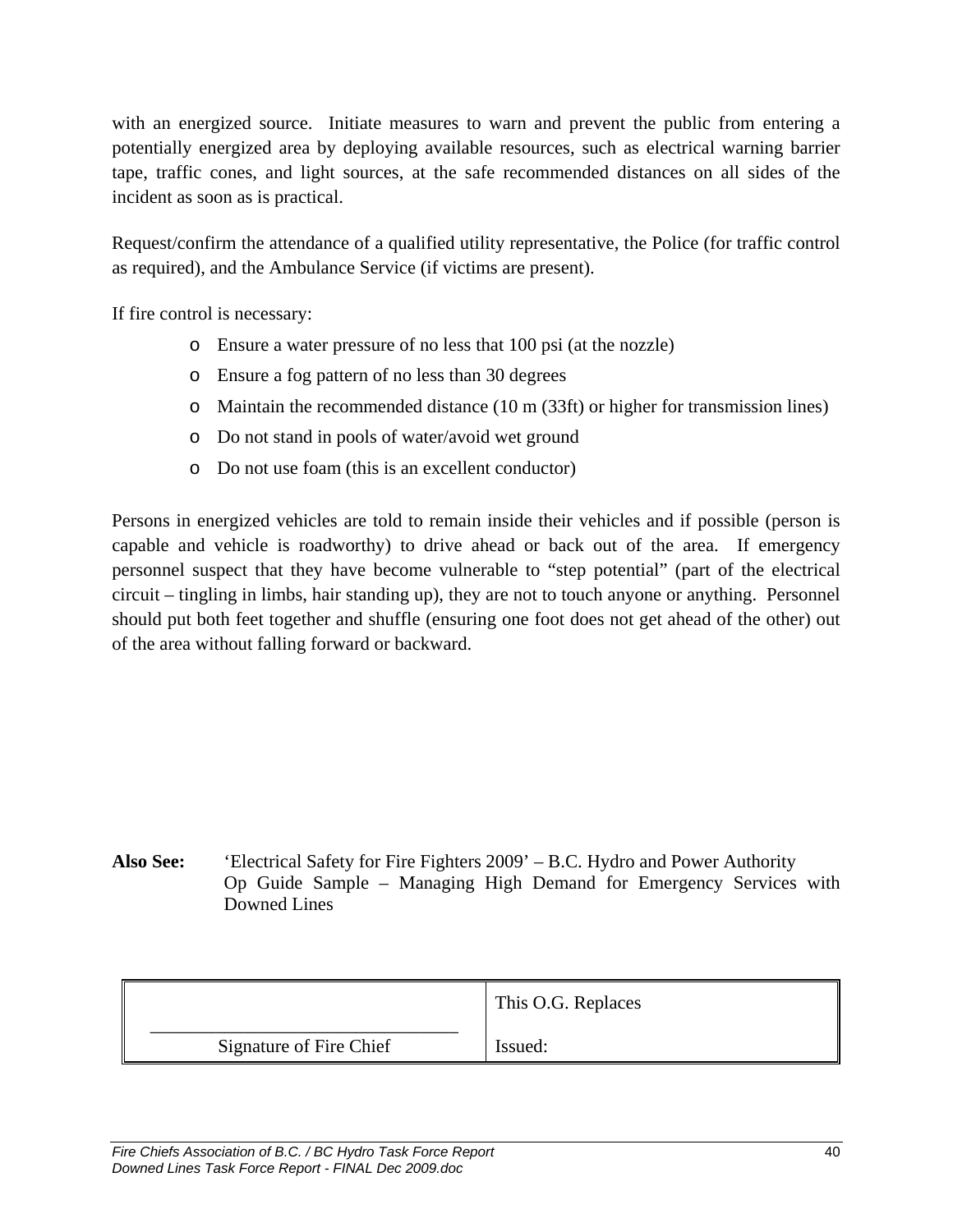#### **FIRE DEPARTMENT OPERATIONAL GUIDELINE**

| <b>Managing High Demand</b>                 | O.G. #XXXXXX | Page x of y |
|---------------------------------------------|--------------|-------------|
| for Emergency Services<br>with Downed Lines | Eff. DRAFT   | Init. of FC |

**PURPOSE:** Damage to the electrical distribution system caused by high winds, falling trees, and/or motor vehicle accidents, may result in the flow of electricity to the ground. First Responders must take steps to warn the public of this potential hazard and reduce the possibility of human contact with electrical sources.

> The purpose of this guideline is to identify a standard of care for alerting the public to a potential electrical hazard. Also, in cases when multiple downed wire events occur, to identify the procedures for determining how and when First Responders may leave the scene to attend an emergency of higher priority. The goal is improve the availability of responders, when possible, during times of high demand for emergency service.

- **SCOPE:** Fire Department Operations, Fire Dispatch.
- **POLICY:** When First Responders can manage the volume of other incoming emergency calls, personnel will remain on scene of the electrical incident to warn and divert the public until the power authority representative arrives.

First Responders will remain on the scene when a wire is known to be or is likely energized and this hazard is in a high pedestrian or high vehicle traffic area where human contact is likely to occur or has occurred.

First Responders may leave the scene to attend another priority incident when:

- o the wire is identified as non-electrical;
- o the wire is in a low traffic area with low potential for human contact AND warning devices have been deployed on all sides of the incident to alert, stop and divert pedestrian and vehicle traffic; AND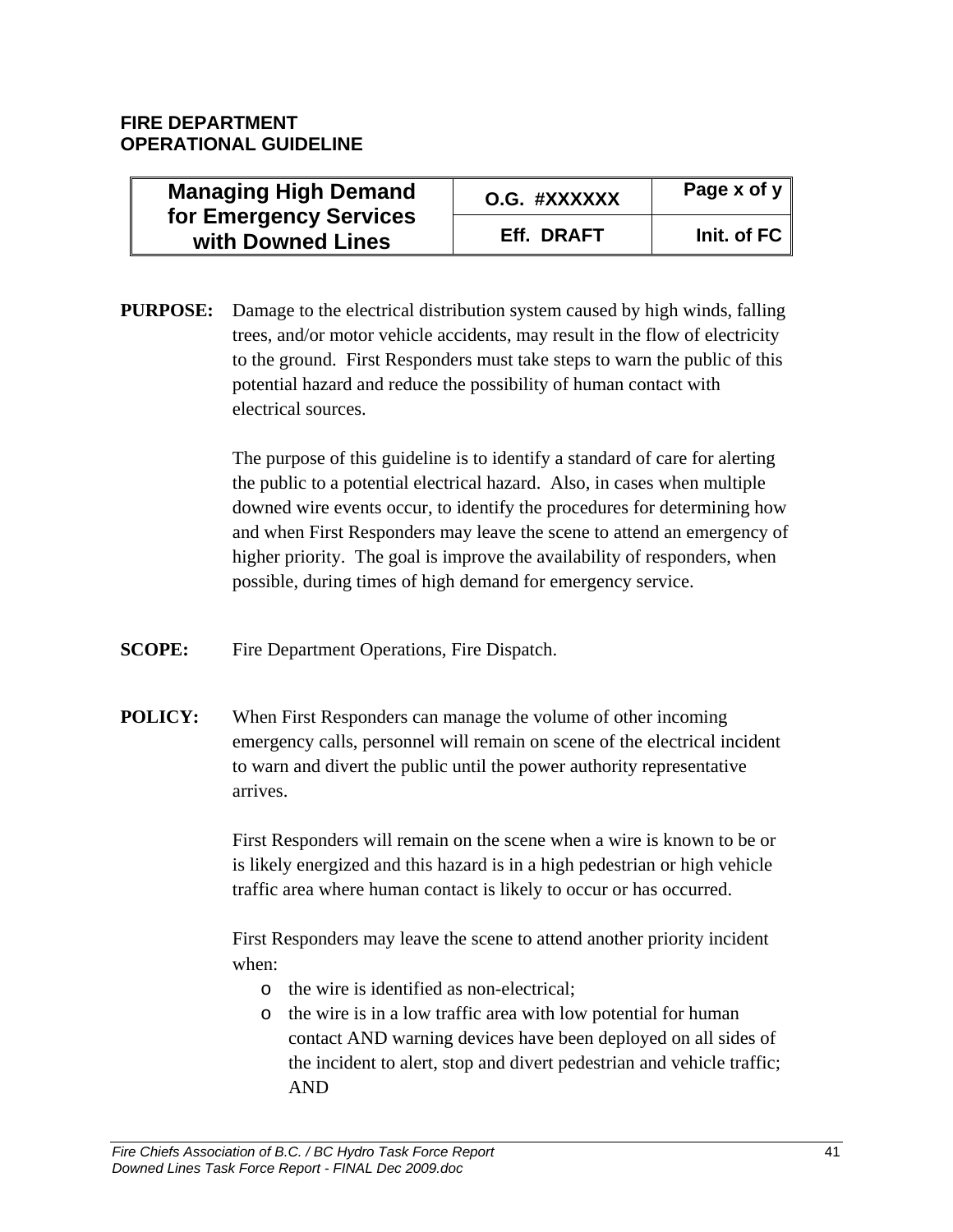o Emergencies of a higher priority are underway and there are no additional emergency resources to deploy to those emergencies.

### **PROCEDURE:**

- 1. Park well clear of the potential electrical emergency and block pedestrian and road traffic.
- 2. Warn and keep all persons away (at least 10 m (33ft).
- 3. Conduct Size-up. Place a priority on the electrical incident by assessing the severity of the hazard using the priority and description chart as a guide. Provide an initial report. Report any immediate life-threatening situation to Fire Dispatch. Fire Dispatch is to notify the power authority of immediate life-threatening emergencies on the dedicated phone line for this purpose (e.g. electrical wires across an occupied vehicle).

| <b>PRIORITY</b> | <b>DESCRIPTION</b>                                                                                                                                                                                                                                                                                                                                                                                                                                                                                                                  |
|-----------------|-------------------------------------------------------------------------------------------------------------------------------------------------------------------------------------------------------------------------------------------------------------------------------------------------------------------------------------------------------------------------------------------------------------------------------------------------------------------------------------------------------------------------------------|
|                 | A wire known to be energized (i.e. arcing, on fire) in high<br>traffic areas (e.g. traffic intersections, school yards, etc.).<br>A wire down across a remote road that leads to an<br>essential service (e.g. hospitals, etc.).<br>Any line lying atop a car with an occupant inside.<br>Leaning/damaged power poles with sagging or<br>suspended wires.                                                                                                                                                                           |
| $\overline{2}$  | A wire down on a grass lawn (low traffic) in an urban<br>neighbourhood.<br>A downed power line in a less populated area with a high<br>potential for indirect consequences because the line is<br>likely energized (e.g. it may initiate a forest fire, etc.).<br>A wire down in an intersection of a highly populated area,<br>no outages are reported, the line appears to be<br>telephone or cable service and is determined to not likely<br>be a power line by authorized Power Authority personnel<br>or suitable equivalent. |
| 3               | Wire down in a quiet residential area, low on the utility<br>$\bullet$<br>pole, no outages reported in the area and not likely to be<br>a power line.<br>Wire down on the side of a remote road with little traffic.                                                                                                                                                                                                                                                                                                                |

- 4. Request/confirm the attendance of the Power Authority representative and determine ETA.
- 5. Initiate measures to warn and prevent the public from entering a potentially energized area by deploying electrical warning barrier tape, traffic cones and light emitting devices for night time operations (if available) at the safe recommended distances on all sides of the incident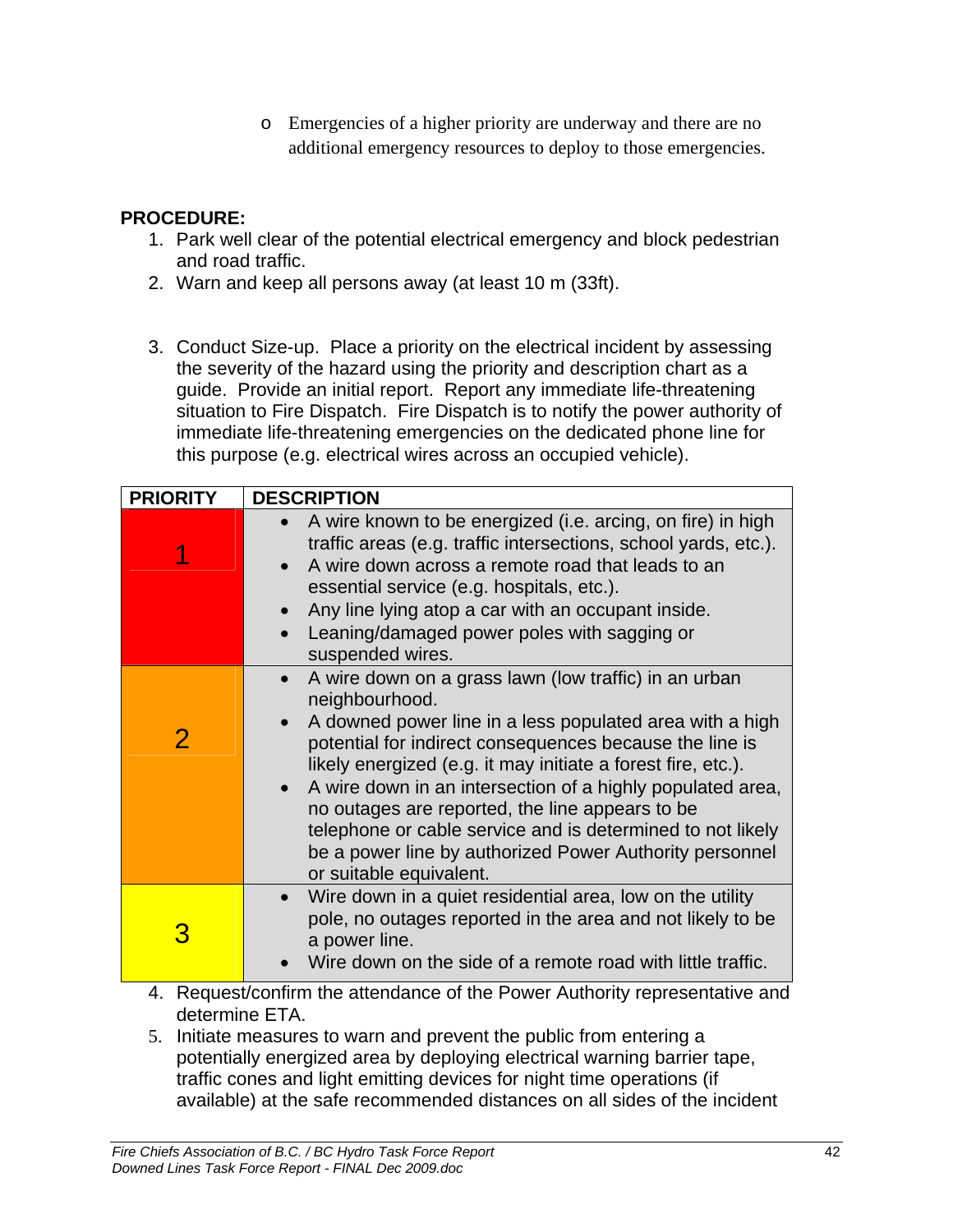as soon as is practical. Subject to the priority of this incident and the policy conditions for leaving a scene, notify Fire Dispatch of availability in the event that another emergency occurs in the response area.

**Also See:** 'Electrical Safety for Fire Fighters 2009' – B.C. Hydro and Power Authority Op Guide Sample – Electrical Emergencies Involving Downed

Lines

|                         | This Replaces O.G.: NEW<br>Issued on: DRAFT |  |
|-------------------------|---------------------------------------------|--|
| Signature of Fire Chief |                                             |  |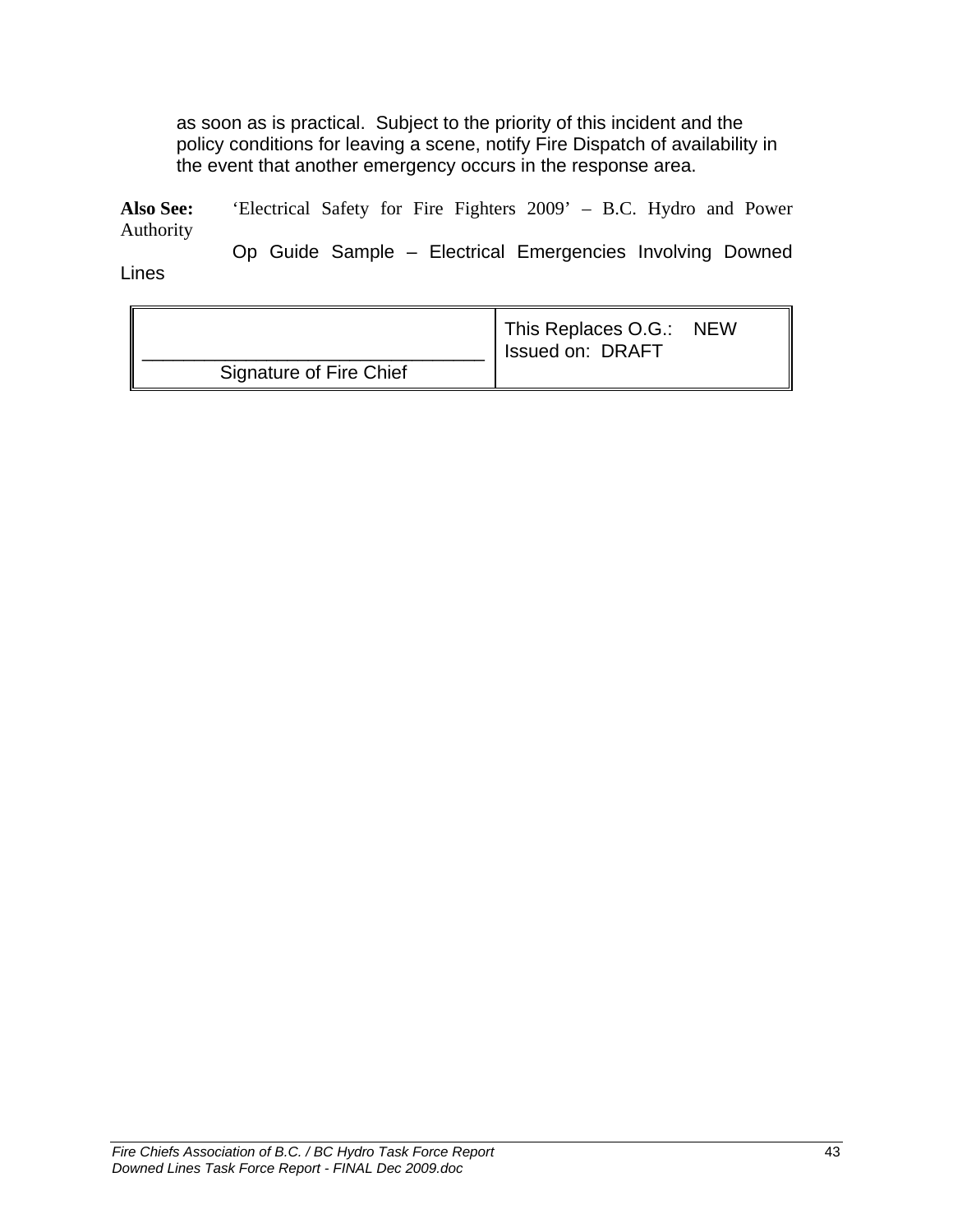## <span id="page-48-0"></span>**APPENDIX D - LEGAL OPINION TO SURREY FIRE SERVICES**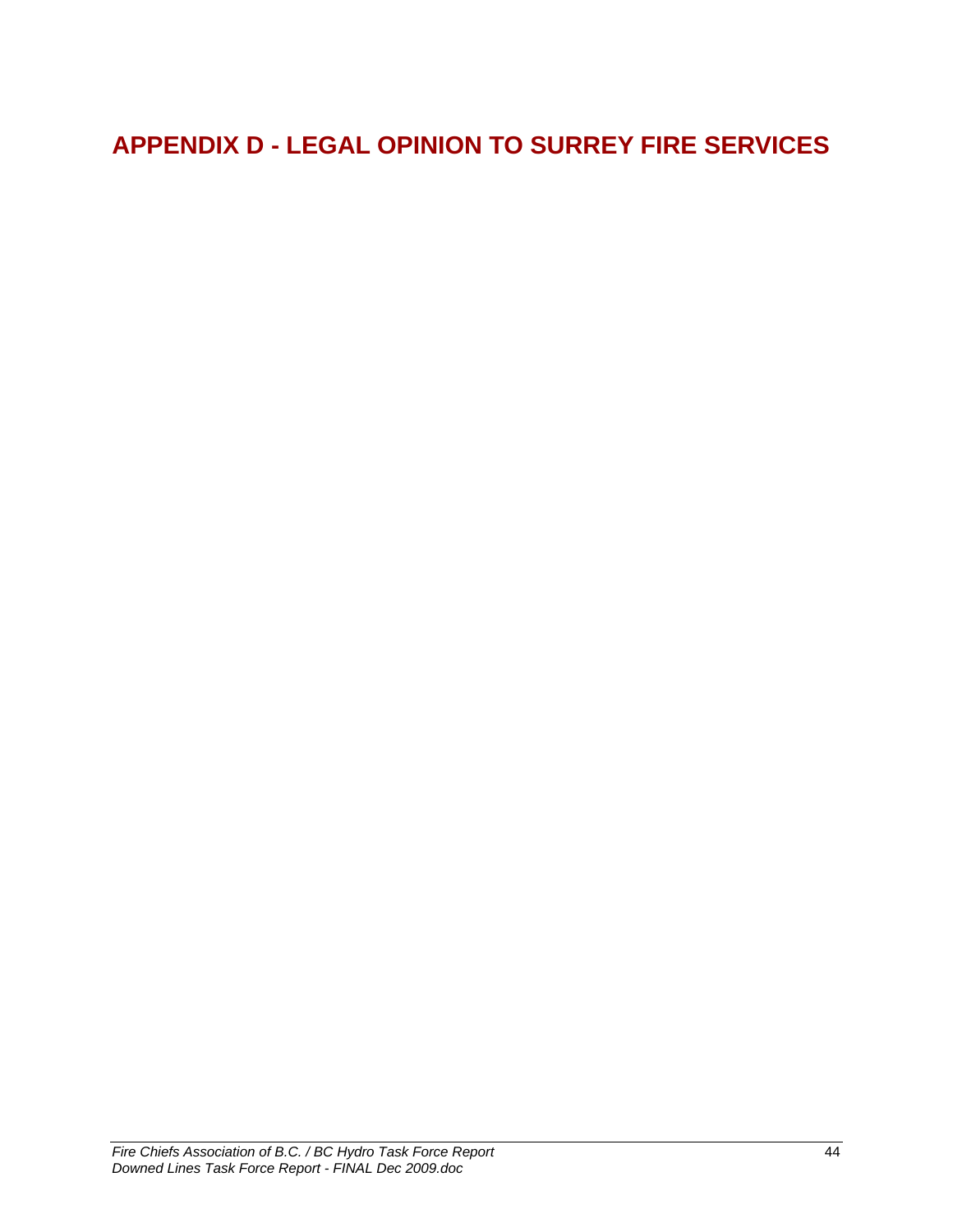

#### Email Transmission

April 8, 2008

File No.: 860 002

Email Address: LWGaris@surrey.ca

Chief Len W. Garis Fire Chiefs' Association of British Columbia Surrey Fire Services City of Surrey 14245 - 56th Ávenue<br>Surrey, B.C. V3X 3A2

Dear Chief Garis:

#### RE: Draft FCABC / BC Hydro Task Force Report on Downed Power Lines

You asked for my opinion on the legal liability issues, if any, arising out of the above report. In my opinion, each local government that intends to follow the recommendations in the report with respect to responding to downed power lines should ensure that before doing so, the elected body adopts the recommendations as a corporate policy.

By doing so, a local government will be able to argue, in defence of a lawsuit for damages, that the course of action followed was pursued in the context of a "pure policy" decision made in for the purpose of the allocation of corporate resources in the circumstances contained in the policy.

Of course, each local government should obtain their own independent legal advice in this matter, Their legal advisors will recognize the term "pure policy" as enunciated by the Supreme Court of Canada in the leading case of Neilsen v Kamloops and subsequent judgments and will guide their clients accordingly.

Local government legal advisors will also recognize that, for local governments whose inhabitants may be affected by downed power lines, to do nothing about these events is<br>in itself a form of policy. A "do nothing" policy is not likely to insulate the local government from judgments to pay damages because such a policy would likely be considered to be negligent by the courts.

It may not be sufficient insulation from lawsuits for the policy to be instituted by fire departments without the benefit of council or regional board approval. However, if the elected officials decline to adopt the policy, some measure of protection may be

> 2nd Floor, 837 Burdett Avenue, Victoria, BC V8W 1B3 Phone (250) 380-7744 · Fax (250) 380-3008 · logolaw@sms.bc.ca · www.sms.bc.ca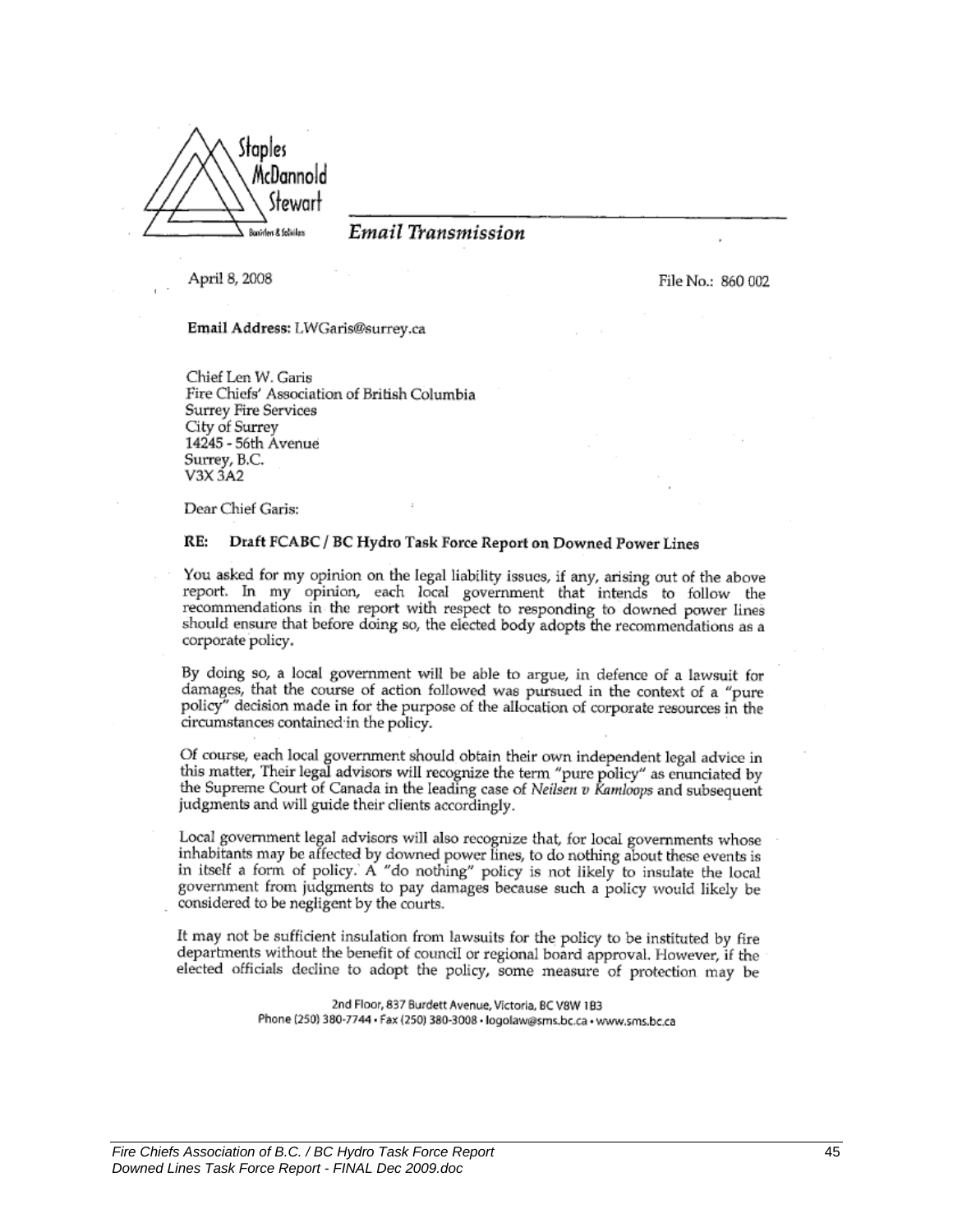Chief Len W. Garis April 8, 2008 Page 2

acquired if it is merely a departmental policy or standard operating practice. An operational policy is more open to a finding of negligence than a "pure policy" but at least if it is reasonable and put into practice competently in each event, lawsuits for damages may fail. Of course, independent legal advice regarding this aspect is also recommended.

The report is compiled by reliable and authoritative sources and contains thoughtful analyses and recommendations. Therefore, it is reasonable for a local government council or board to adopt it, provided their legal advisors and fire professionals recommend it.

As we discussed, the report provides a model for local governments to adapt to their particular circumstances for the purposes of adopting it and putting its recommendations into practice. As long as the recommendations are carried out consistently and competently, it will provide a needed service to the public and become an important part of the risk management strategy for local governments in this Province.

Yours truly,

STAPLES MgDANNOLD STEWART Per:

 $LS/sec$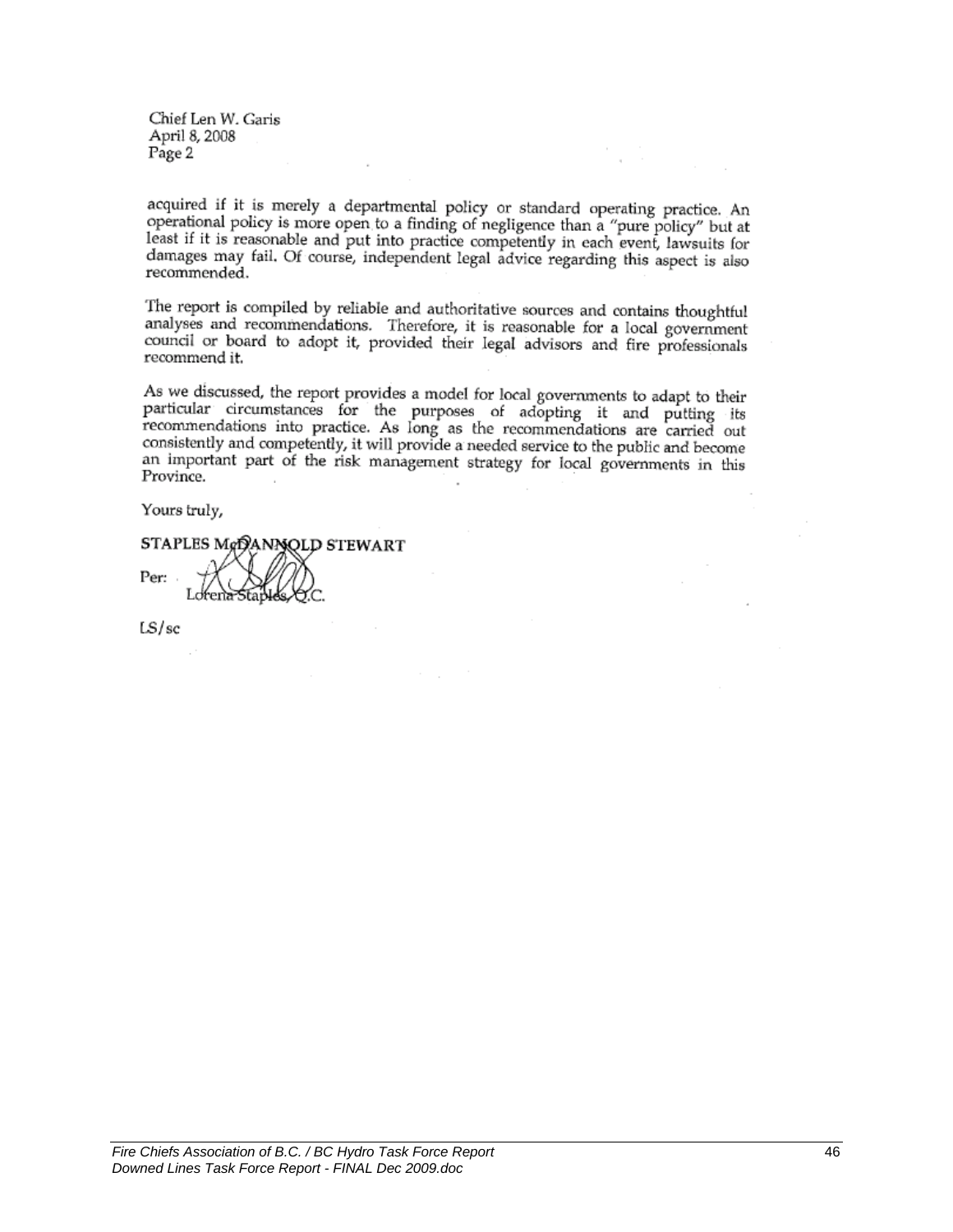## <span id="page-51-0"></span>**APPENDIX E - OUTAGE COMMUNICATION**

## **SAMPLE RESIDENTIAL BILL INSERT**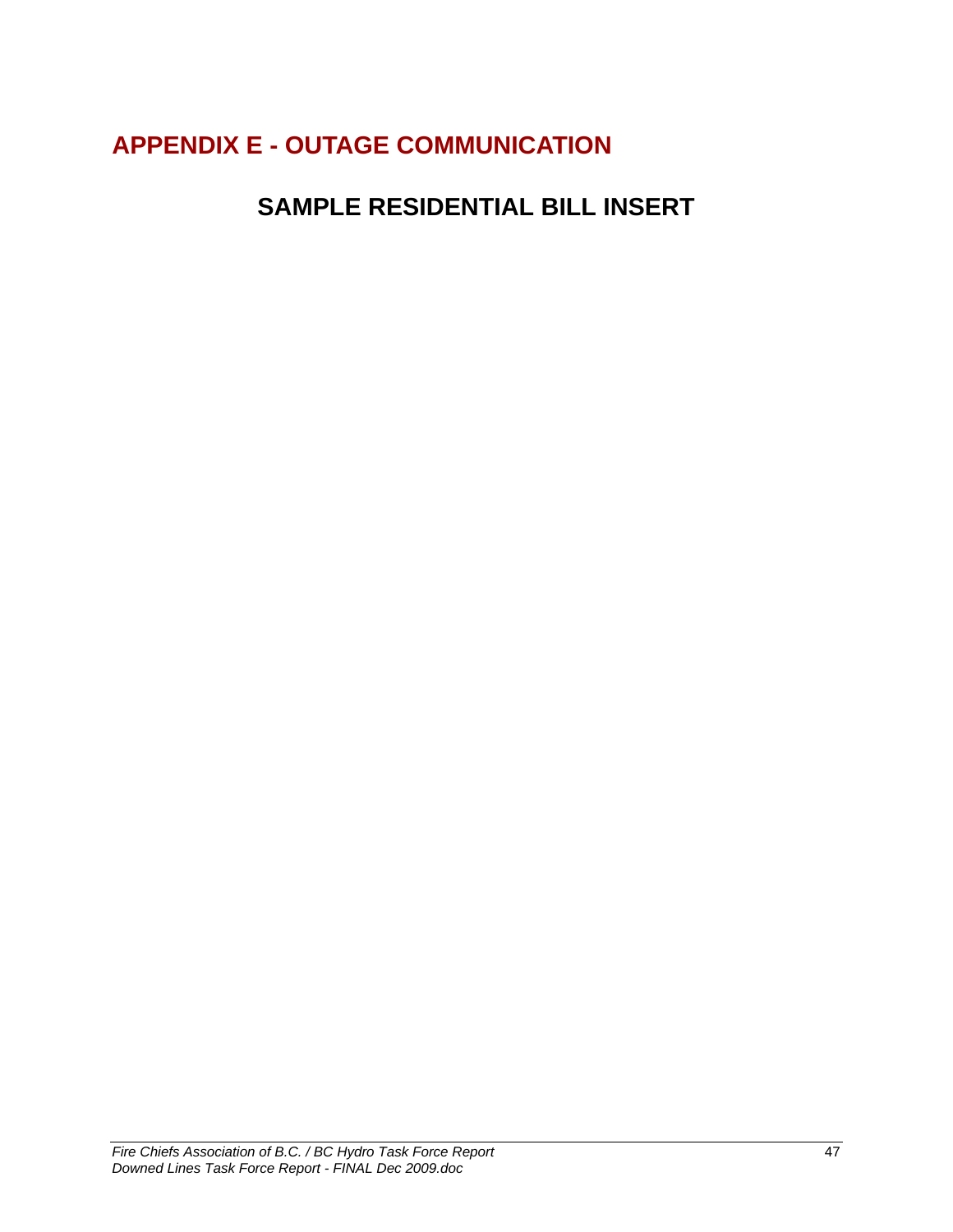